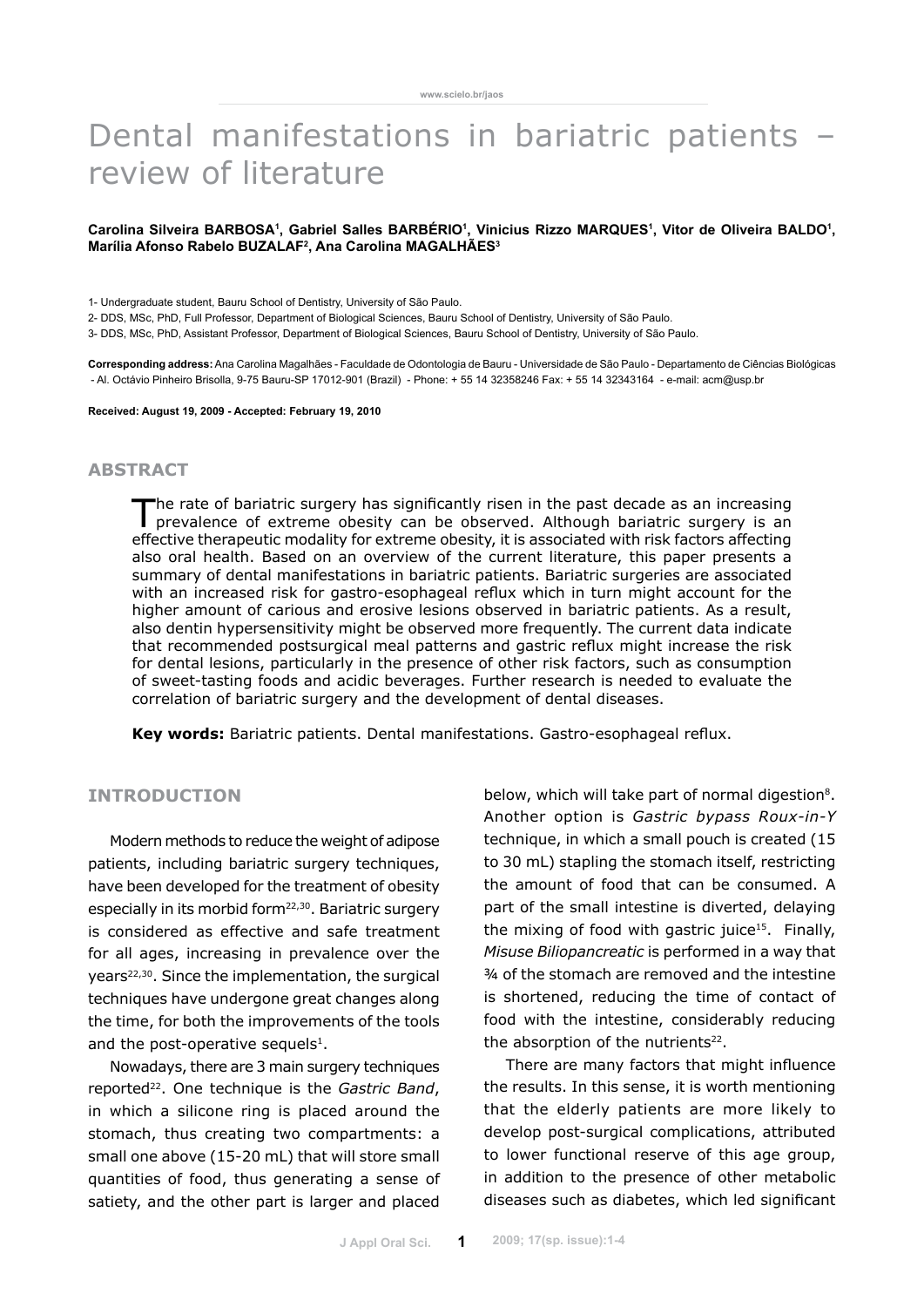sequel in these patients<sup>4,9</sup>.

Regarding this issue, post-bariatric surgery manifestations include gastro-esophageal, respiratory, cardiovascular, endocrine and psychological changes<sup>24</sup>. In operated patients, the most common gastrointestinal complications found are stenosis of the duodenum, gastric ulcer, diarrhea, chronic vomiting, reflux and gastro-esophageal cancer. There is also increase risk of iron, vitamin B12, vitamin D and calcium deficiencies, mainly related to poor absorption of nutrients by the stomach and intestine<sup>24,28</sup>.

On the other hand, a reduction of almost 90% of cases of the asthma and the sleep apnea, related to weight loss, is reported<sup>3</sup>. For the cardiovascular high risk patients, decreasing in systolic and diastolic pressures with consequent reduced risk of hypertension and coronary artery disease are reported in the operated patients. Furthermore, reduction of total cholesterol, triglycerides and uric acid as well as increasing in HDL fraction of cholesterol is observed<sup>26</sup>. In patients submitted to gastroplastic surgery with reduction of weight, the rates of diabetes and risk for non-diabetics are reduced<sup>5</sup>. It is also reported changes in the level of plasmatic hormones related to ovulation, which are below normal due to alteration in gastro-intestinal absorption25.

Besides the physiologic factors, psychological and emotional should also be considered regarding to postoperative consequences, as these factors might influence the effects of the treatments<sup>18</sup>. Along with the weight loss an increase of self-esteem is observed as well as an improvement of social relationships, reduction of anxiety and depression. On the other hand, some patient may develop a self rejection, psychotic behavior, eating disorders, returning to the initial weight<sup>24,28</sup>. Clinical reports suggest that patients with psychiatric complications after surgery, especially with fear of returning to the previous weight, induce vomit<sup>18</sup>, relating at this point the psychological problem with oral manifestations.

Based on above considerations, the aim of this paper was to present a summary of dental manifestations in bariatric patients.

# **REVIEW OF LITERATURE AND DISCUSSION**

## **Clinical evidence**

Heling, et al.<sup>14</sup> (2006) conducted a study with 113 patients (around 30-50 years old), who were submitted to bariatric surgery 4-5 years ago. They examined the self-assessment of bariatric patients with regard to their dental health. 79% of the patients reported vomiting as the most frequent phenomenon after surgery; 37% reported eating more sweet foods after surgery; 20% referred to improved oral hygiene; 73% did not change their habits of oral hygiene; 34% reported to have increased their visits to dentists; 60% have not changed the frequency of queries to the dentist; 37% reported major hypersensitivity after surgery; 44% reported vomiting associated with high sensitivity; 32% are suffering from indigestion after surgery and of those 59% reported hypersensitivity; and 80% of the patients have visited the dentist due to hypersensitivity. Some clinical case reports also showed the relation between bariatric surgery and increase of tooth decay $11,13$ .

Bariatric surgery might affect dental health by the pH decrease caused by the high frequency of sugar ingestion as well as Gastro-esophageal re flux disease (GER) . GER is a chronic condition resulting from the retrograde flow of gastroduodenal contents (mainly stomach acids, such as hydrochloric acid) to the esophagus and /or adjacent organs, such as the mouth. The pH of gastric juice is around 1.2, being a potential risk for tooth demineralization, as the critical pH for dissolution of dental apatite is around 5.517. Additionally, the patients showed reduction in the production of saliva<sup>23</sup>, in part due to the low absorption of nutrients by the intestine, which in turn can facilitate the mineral dissolution. The reduction of pH can lead or facilitate tooth demineralization (caries and erosion) and hypersensibility<sup>14</sup>. The main consequences of these injuries are the enamel loss and hypersensitivity due to exposure of dentinal tubules.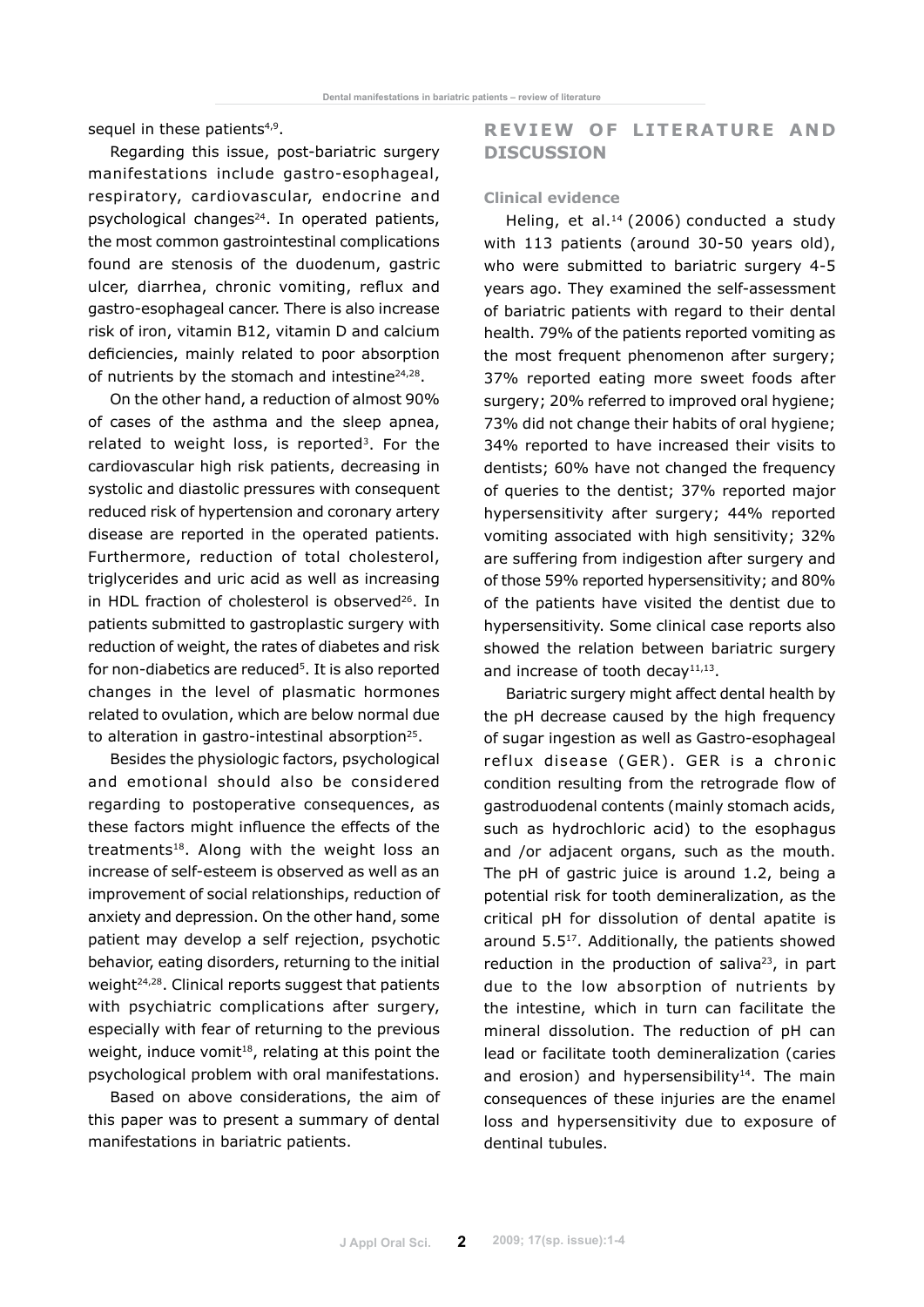## **Dental Erosion**

One of the lesions related to the demineralization is the dental erosion, which is defined as chemical dissolution of dental tissues by a chemical process (acid or chelating agents) without the bacterial involvement $21$ . The etiology of erosion is multifactorial and not fully understood. The most important sources of acids are those found in the diet, such as acidic foods and drinks $20$  and those originated from the stomach, like gastric acids from regurgitation and reflux disorders. Currently, the increased consumption of acidic foods and soft drinks is becoming an important factor for the development of erosive wear<sup>19</sup>.

The acidic attack leads to an irreversible loss of dental hard tissue, which is accompanied by a progressive softening of the surface<sup>19</sup>. This softened zone is more susceptible to mechanical forces, such as abrasion $27$ , which in turn have little or no effect on sound dental hard tissues<sup>2</sup>.

Clinically, early enamel erosion appears as a smooth silky-shining glazed surface. Typical for erosions of the facial aspects of teeth is a ridge of enamel that separates the defect from the marginal gingival. Occlusal erosion is characterized by rounded cusps and concavities. Further progression of occlusal erosion lead to a distinct grooving of the cusps, and restorations are rising above the level of the adjacent tooth surface. In cases of severe erosion, the whole occlusal or facial morphology disappears. When the dentin is reached, it is common report of hypersensitivity to cold, heat and osmotic pressure. Other consequences of dental erosion are diastema, thin and fractured incisal edges, loss of vertical dimension, opened pseudobite and prominence of aesthetic restorations<sup>10</sup>.

### **Dental caries**

Dental caries is a multifactorial disease, whose aetiology is related to the presence of a dental plaque composed by cariogenic bacteria, which can metabolize sugars such as sucrose. As a result of this metabolism, organic acids are produced such as lactic acid, which in turn can induce the demineralization of dental tissues<sup>16,29</sup>. With time, the biofilm becomes saturated regarding minerals that are released from the dental structure, favouring the precipitation and the formation of an initial subsurface carious lesion<sup>6,12</sup>.

The early sign of enamel lesion is characterized as white spot (known also as non-cavitated lesion) as consequence of subsurface demineralization. With time and the increase of bacterial metabolism, the intact surface layer can break down leading to formation of cavity, the spread of bacteria and progress of the lesion to dentin. Following exposure of the dentin to the masses of bacteria in the cavity, the most superficial part of dentin will soon be decomposed through the action of acids and proteolytic enzymes. This zone is referred to as the zone of destruction. Beneath this zone, tubular invasion of bacteria is frequently seen. The bacteria invasion has as consequence the pulp inflammation, which may have serious consequences as pain, pulpar necrosis and periapical lesions<sup>7,16</sup>.

#### **Hypersensitivity**

Dentine hypersensitivity has been defined as a sharp, short pain arising from exposed dentin in response to stimuli typically thermal, evaporative tactile, osmotic, chemical and which cannot be ascribed to any other form of dental defect or pathology<sup>31</sup>. The short and sharp pain symptoms are thought to be derived from the hydrodynamic challenge.

The most affected patients range from 20 to 40 years-old; premolars and incisors tend to be most sensitive teeth, being the pain localized on the facial surface. Sensitive teeth have much greater numbers of open tubules per unit area and the average diameter of tubules is almost 2 times greater than tubules in nonsensitive teeth $32$ .

Dentine hypersensitivity represents a condition of presumable multifactorial pathology. Two processes are essential for its development: (1) dentin must be exposed through genetic disturbance, enamel defect (lamellae and spindles), loss of enamel (erosion, abrasion, attrition, abfraction), gingival recession with rapid loss of cementum and (2) the dentin tubules must be open to both the oral cavity and the pulp.

Diagnostic protocol for this condition consisted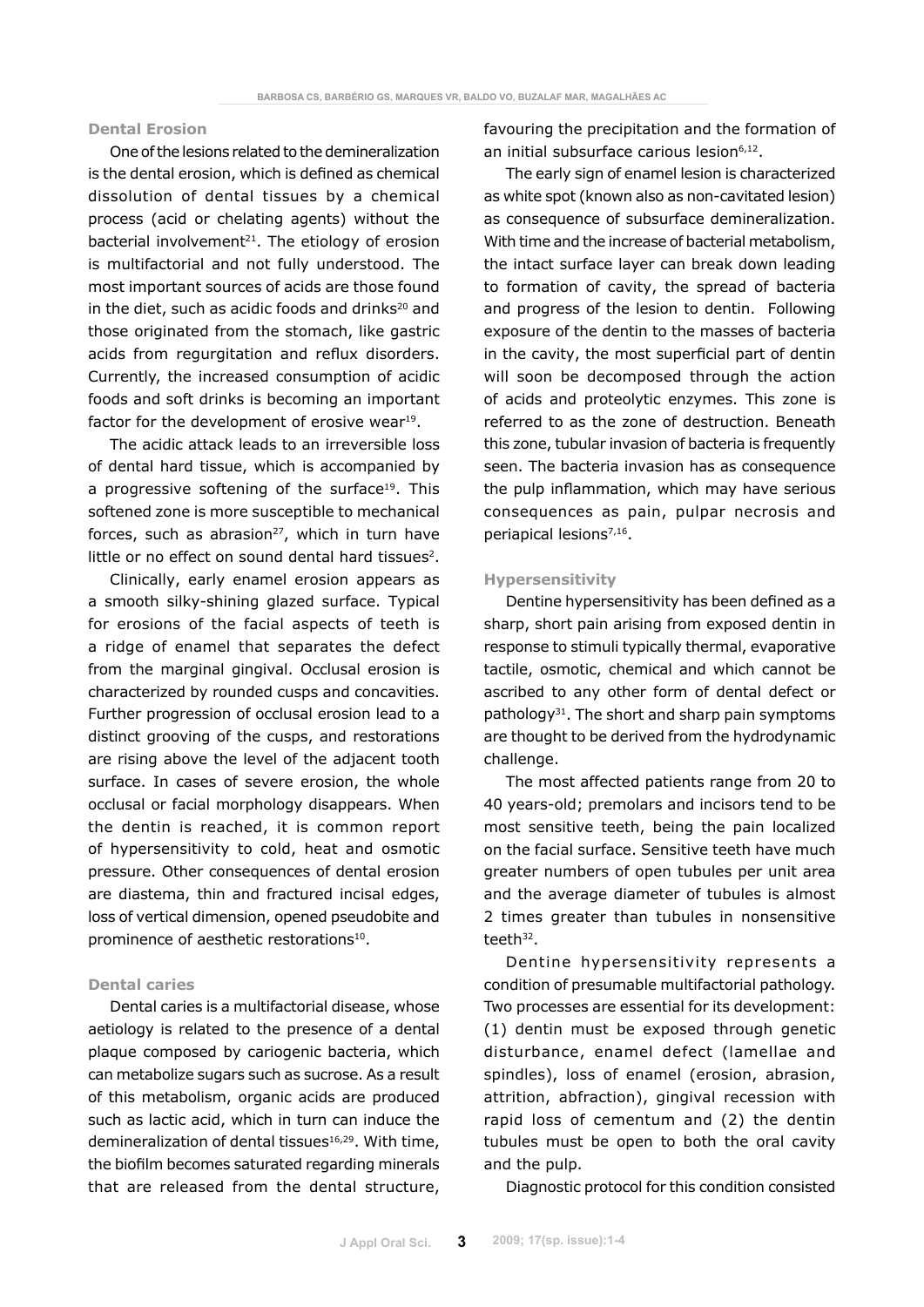of Medical, Dental Dietary, Oral Hygiene History and Intra-oral examinations with air indexing method. The treatments in the office can be made with substances that are able to create a smear-layer on dentin surface, occluding dentinal tubules with insoluble precipitates and stimulating the production of reparative dentin and/or sclerotic. This can be achieved chemically with agents like potassium, calcium and fluoride or physically<sup>32,33</sup>.

### **Clinical impact of the knowledge**

Based on above considerations, medical and dentist teams need to consider potential dental problems after bariatric surgery, and to supply their patients with the appropriate information and instructions regarding oral hygiene maintenance, healthy dietary patterns and regular dental health monitoring by a dentist or dental hygienist.

# **Conclusion**

The present review suggests that postsurgical meal patterns and gastric reflux might increase the risk for dental lesions, particularly in the presence of other risk factors such as consumption of sweet-tasting foods and acidic beverages. However, due to a lack of data, more research is needed to evaluate this relationship.

### **References**

1- Abeles D, Shikora S. Bariatric surgery: current concepts and future directions. Aesthet Surg J. 2008;28:79-84.

2- Addy M, Hunter ML. Can tooth brushing damage your health? Effects on oral and dental tissues. Int Dent J. 2003;53:177-86.

3- Buchwald H, Avidor Y, Braunwald E, Jensen MD, Pories W, Fahrbach K, et al. Bariatric surgery: a systematic review and metaanalysis. J Am Med Assoc. 2004;292:1724-37.

4- Buchwald H, Estok R, Fahrbach K, Banel D, Sledge I. Trends in mortality in bariatric surgery: a systematic review and metaanalysis. Surgery. 2007;142:621-32.

5- Buchwald H, Estok R, Fahrbach K, Banel D, Jensen MD, Pories WJ, et al. Weight and type 2 diabetes after bariatric surgery: systematic review and meta-analysis. Am J Med. 2009;122:248-56.

6- Caufield PW, Griffen AL. Dental caries: an infectious and transmissible disease. Pediatr Clin North Am. 2000;47:1001-19. 7- Caufield PW, Li Y, Dasanayake A. Dental caries: an infectious and transmissible disease. Compend Contin Educ Dent. 2005;26:10-6. 8- Cunneen SA. Review of meta-analytic comparisons of bariatric surgery with a focus on laparoscopic adjustable gastric banding. Surg Obes Relat Dis. 2008;4:S47-55.

9- Fátima J, Houghton M, Iqbal CW, Thompson GB, Que FL,

Kendrich ML, et al. Bariatric surgery at the extreme of age. J Gastroint Surg. 2006;10:1392-6.

10- Ganss C, Lussi A. Diagnosis of erosive tooth wear. Monogr Oral Sci. 2006;20:32-43.

11- Greenway SE, Greenway FL. Root surface caries: a complication of the jejunoileal bypass. Obes Surg. 2000;10:33-6.

12- Groeneveld A, Arends J. Influence of pH and demineralization time on mineral content, thickness of surface layer and depth of artificial caries lesions. Caries Res. 1975;9:36-44.

13- Hague AL, Baechle M. Advanced caries in a patient with a history of bariatric surgery. J Dent Hyg. 2008;82:22.

14- Heling I, Sgan-Cohen HD, Itzhaki M, Beglaibter N, Avrutis O, Gimmon Z. Dental complications following gastric restrictive bariatric surgery. Obes Surg. 2006;16:1131-4.

15- Jones KB Jr, Afram JD, Benotti PN, Capella RF, Cooper CG, Flanagan L, et al. Open versus laparoscopic Roux-en-Y gastric bypass: a comparative study of over 25,000 open cases and the major laparoscopic bariatric reported series. Obes Surg. 2006;16:721-7.

16- Kidd EA, Fejerskov O. What constitutes dental caries? Histopathology of carious enamel and dentin related to the action of cariogenic biofilms. J Dent Res. 2004;83:C35-8.

17- Larsen MJ. Chemical events during tooth dissolution. J Dent Res. 1990;69:575-80.

18- Leal CW, Baldin N. The emotional impact of bariatric surgery in patients with morbid obesity. Rev Psiquiatr (Rio Grande Sul). 2007;29:324-7.

19- Lussi A. Erosive tooth wear - a multifactorial condition of growing concern and increasing knowledge. Monogr Oral Sci. 2006;20:1-8.

20- Lussi A, Jaeggi T, Zero D. The role of diet in the etiology of dental erosion. Caries Res. 2004;38:34-44.

21- Magalhães AC, Wiegand A, Rios D, Honório HM, Buzalaf MA. Insights into preventive measures for dental erosion. J Appl Oral Sci. 2009;17:75-86.

22- Maggard MA, Shugarman LR, Suttorp M, Maglione M, Sugerman HJ, Livingston EH, et al. Meta-analysis: surgical treatment of obesity. Ann Intern Med. 2005;142:547-59.

23- Mandel L, Silva K. Parotid hypertrophy and bariatric surgery: case report. J Oral Maxillofac Surg. 2008;66:572-4.

24- Mango VL, Frishman WH. Physiologic, psychological and metabolic consequences of bariatric surgery. Cardiol Rev. 2006;14:232-7.

25- Merhi ZO. Weight loss by bariatric surgery and subsequent fertility. Gynecol Obstet Invest. 2007;64:100-2.

26- Muldoon MF, Manuck SB, Mendelsohn AB, Kaplan JR, Belle SH. Cholesterol reduction and non-illness mortality: meta-analysis of randomised clinical trials. BMJ. 2001;322:11-5.

27- Rios D, Honório HM, Magalhães AC, Buzalaf MA, Palma-Dibb RG, Machado MA, et al. Influence of toothbrushing on enamel softening and abrasive wear of eroded bovine enamel: an *in situ* study. Braz Oral Res. 2006;20:148-54.

28- Song A, Fernstrom mH. Nutritional and psychological considerations after bariatric surgery. Aesthetic Surg J. 2008;28:195-9.

29- Takahashi N, Nyvad B. Caries ecology revisited: microbial dynamics and the caries process. Caries Res. 2008;42:409-18.

30- Treadwell JR, Sun F, Schoelles K. Systematic review and meta-analysis of bariatric surgery for pediatric obesity. Ann Surg. 2008;248:763-76.

31- Walters PA. Dentinal hypersensitivity: a review. J Contemp Dent Pract. 2005;6:107-17.

32- West NX. Dentine hypersensitivity. Monogr Oral Sci. 2006;20:173-89.

33- West NX. Dentine hypersensitivity: preventive and therapeutic approaches to treatment. Periodontol 2000. 2008;48:31-41.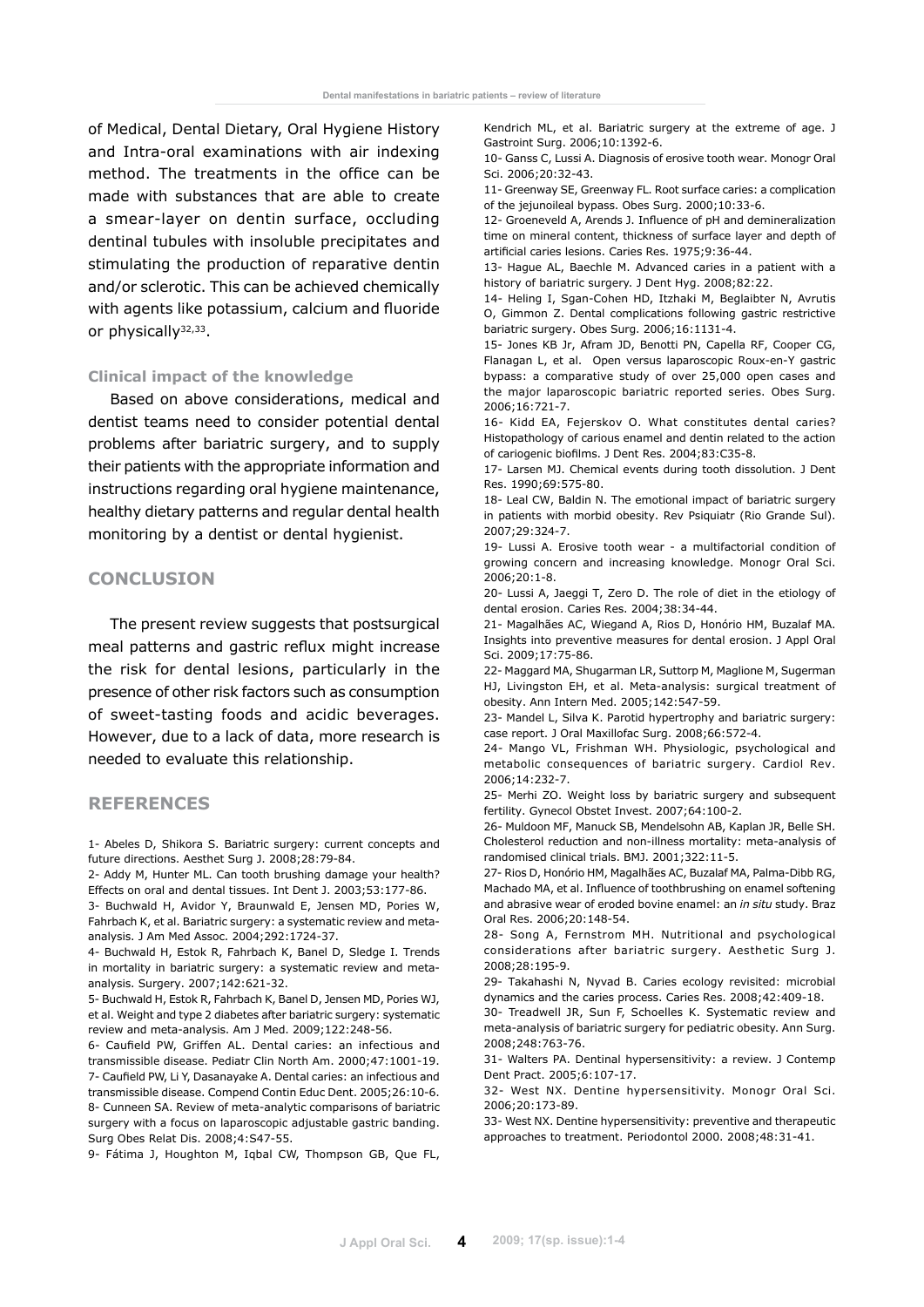# Influence of preventive dental treatment on mutans streptococci counts in patients undergoing head and neck radiotherapy

### Lívia Buzati MECA1, Fátima Regina Nunes de SOUZA<sup>2</sup>, Helio Massaioshi TANIMOTO<sup>3</sup>, Alvimar Lima de CASTRO<sup>4</sup>, **Elerson Gaetti-Jardim Júnior4**

1- Undergraduate student, School of Dentistry of Araçatuba, São Paulo State University-UNESP.

2- Graduate student, School of Dentistry of Araçatuba, São Paulo State University-UNESP.

3- DDS, MSc, Collaborator researcher, Department of Pathology and Clinic Propedeutics, School of Dentistry of Araçatuba, São Paulo State University-UNESP.

4- DDS, MSc, PhD, Associate Professor, Department of Pathology and Clinic Propedeutics, School of Dentistry of Araçatuba, São Paulo State University-UNESP.

**Corresponding address:** Prof. Dr. Elerson Gaetti-Jardim Júnior - Faculdade de Odontologia de Araçatuba - UNESP - Rua Jose Bonifácio, 1193 - 16015-050 - Araçatuba, SP, Brazil - Phone: +55-18-3636-2797/ Fax: +55-18-3636-3224 - e-mail: egaettij@foa.unesp.br or gaettijardim@gmail.com

**Received: August 20, 2009 - Accepted: February 19, 2010**

## **abstract**

The aim of this study was to evaluate the influence of chlorhexidine gluconate, sodium fluoride and sodium iodine on mutans streptococci counts in saliva of irradiated patients. Material and Methods: Forty-five patients were separated into three experimental groups and received chlorhexidine (0.12%), sodium fluoride (0.5%) or sodium iodine (2%), which were used daily during radiotherapy and for 6 months after the conclusion of the treatment. In addition, a fourth group, composed by 15 additional oncologic patients, who did not receive the mouthwash or initial dental treatment, constituted the control group. Clinical evaluations were performed in the first visit to dental clinic, after initial dental treatment, immediately before radiotherapy, after radiotherapy and 30, 60, 90 days and 6 months after the conclusion of radiotherapy. After clinical examinations, samples of saliva were inoculated on  $SB_{20}$  selective agar and incubated under anaerobiosis, at 37°C for 48 h. Total mutans streptococci counts were also evaluated by using real-time PCR, through TaqMan system, with specific primers and probes for *S. mutans* and *S. sobrinus*. Results: All preventive protocols were able to reduce significantly mutans streptococci counts, but chlorhexidine gluconate was the most effective, and induced a significant amelioration of radiotherapy side effects, such as mucositis and candidosis. Conclusion: These results highlights the importance of the initial dental treatment for patients who will be subjected to radiotherapy for head and neck cancer treatment.

**Key words:** Radiotherapy. Streptococcus mutans. Dental caries.

# **Introduction**

Treatment of head and neck cancer (HNC) consists of surgery, radiotherapy (RT), and the association between them, besides the use of chemotherapy as an adjuvant in the treatment $14$ . However, radiotherapy has been associated with several side effects, such as mucositis, changes in salivary gland function, radiation caries and especially osteoradionecrosis of the jaws $2,23$ . These undesirable effects may affect treatment evolution and patient compliance with treatment. The occurrence of these reactions depends on the radiation dose, volume of irradiated tissue, fraction size, fractionation scheme, type of ionizing radiation, location of the irradiated area and other concomitant treatments<sup>23</sup>. In addition, individual aspects including age, systemic status, oral hygiene habits, tobacco and alcohol consumption2 also need to be considered.

The occurrence of radiation caries and mucositis is high as 40-100% of the irradiated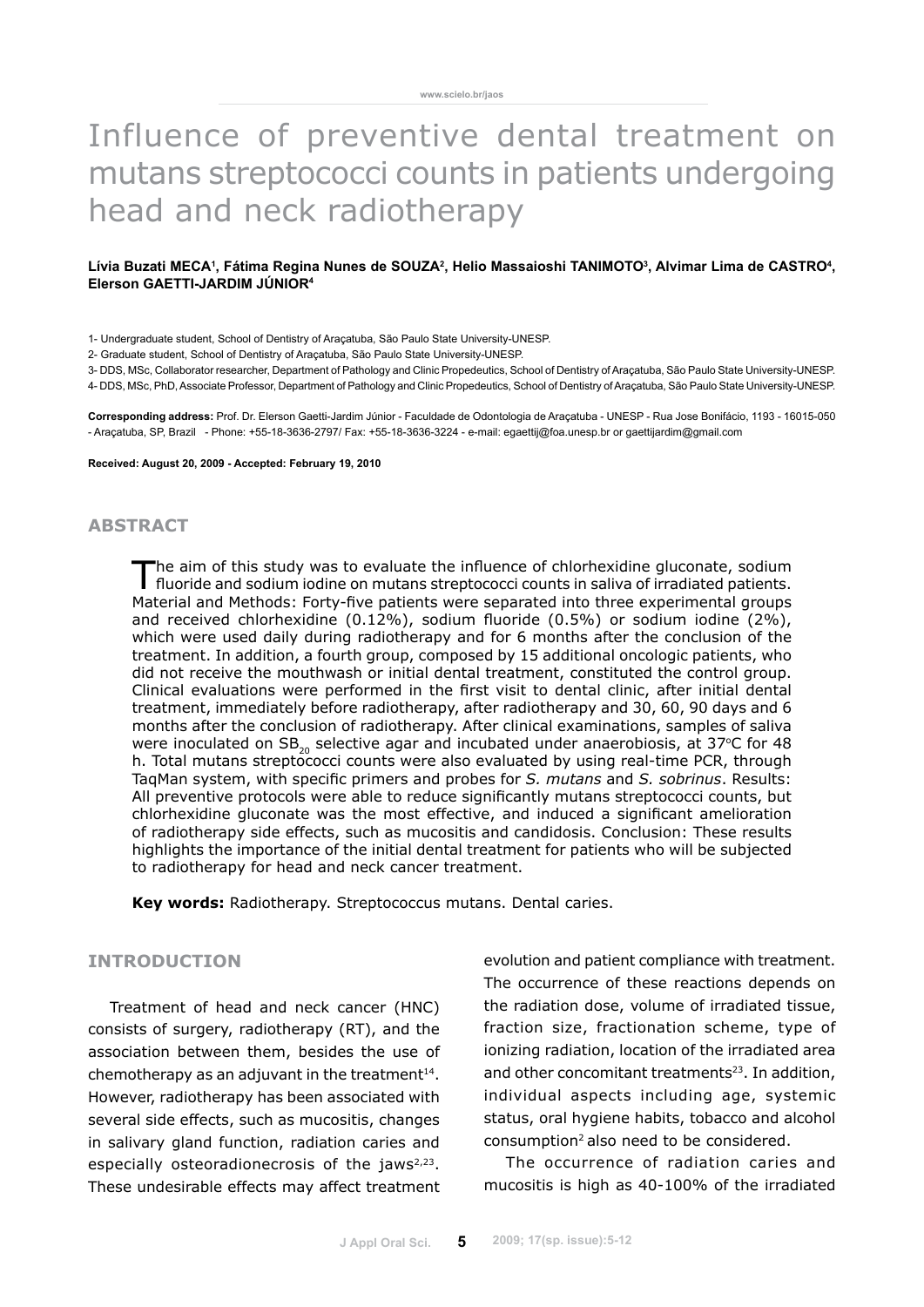patients22,23, producing extreme discomfort and compromising the acceptance<sup>15</sup>, continuity<sup>21</sup> and intensification of RT7. Salivary gland dysfunction induced by RT results in hyposalivation, which may change the oral microbiota to a highly cariogenic microbiota, decrease clearance of carbohydrates from diet and organic acids produced by microorganisms, reduce buffering capacity, and impair remineralization of the tooth structure<sup>9,18</sup>.

In addition, patients who have xerostomia may consume a diet of soft, carbohydrate-rich foods, which may further increase the susceptibility to dental caries. Taken together, these changes may lead to rampant caries after RT<sup>6,20</sup>. In Brazil, three preventive schemes are followed by most of the radiotherapy centers for prevention of radiation caries and osteoradionecrosis: chlorhexidine gluconate (0.12%), sodium fluoride (0.5%, aqueous solution) and sodium iodine (2% in hydrogen peroxide 10 v/v). However, there are no microbiological evidences that these protocols are effective when associated to the oral hygiene, especially in a population composed mainly by people with low socioeconomic level.

Thus, the aim of this study was to evaluate the influence of these preventive protocols associated to the improvement of oral hygiene standards on mutans streptococci counts in 60 patients submitted to radiotherapy for treatment of head and neck cancer.

## **Material and Methods**

### **Population**

A total of 60 patients seen at the Department of Dentistry of the Barretos Cancer Hospital, SP, Brazil and the Megavoltage Radiotherapy Center, SP, Brazil, comprising 52 males and 8 females, aged 18-63 years (mean age 49.75 years), with histopathological diagnosis of malignant disease were included in this longitudinal study. Fifty patients presented squamous cell carcinoma, three with adenocarcinoma, six with Hodgkin lymphoma and one patient harbored liposarcoma.

All patients gave written informed consent to be recruited for this study, which was approved by the Research and Ethics Committee of the School of Dentistry of Araçatuba, São Paulo State University - UNESP (Proc. 136/2007). All patients had at least ten teeth after initial dental treatment (IDT) and were able to comply with the preventive clinical protocols. Patients with previous diagnosis of HIV infection, use of antibiotics 3 months before the first visit to the Cancer Hospital, uncontrolled significant cardiovascular, pulmonary, renal or hepatic disease were excluded.

Prior to radiotherapy, patients were separated randomly into four different groups:

Group I: patients were submitted to initial dental treatment (IDT), generally 3-4 weeks before RT, which consisted of extractions, restorations, scaling, and dental prophylaxis. These patients were instructed to use chlorhexidine gluconate (0.12%) once daily for additional oral biofilm control during RT and for 6 months after conclusion of the treatment. Oral hygiene instructions were reinforced at each visit;

Group II: after IDT, patients used sodium fluoride (0.5%, aqueous solution) daily and oral hygiene instructions were reinforced at each visit;

Group III: after IDT, the patients used sodium iodine (2% in hydrogen peroxide 10 v/v) once daily and oral hygiene instructions were reinforced at each visit;

Group IV: patients received no preventive dental treatment. It is important to highlight that they received no oral hygiene instructions before RT. Patients of this group were instructed by the oncologists to look for professional care in public dental clinics, but no one did it. They received medical treatment with no odontological assistance and received oral hygiene instructions only during and after RT.

The mean radiation dose received by the patients varied from 5.040 to 7.020 cGy, and the fractioning dose was 180 cGy. RT was carried out using a linear accelerator.

### **Clinical procedures**

In groups I, II or III, clinical examinations were performed at the first contact with the patient, before any dental treatment or oral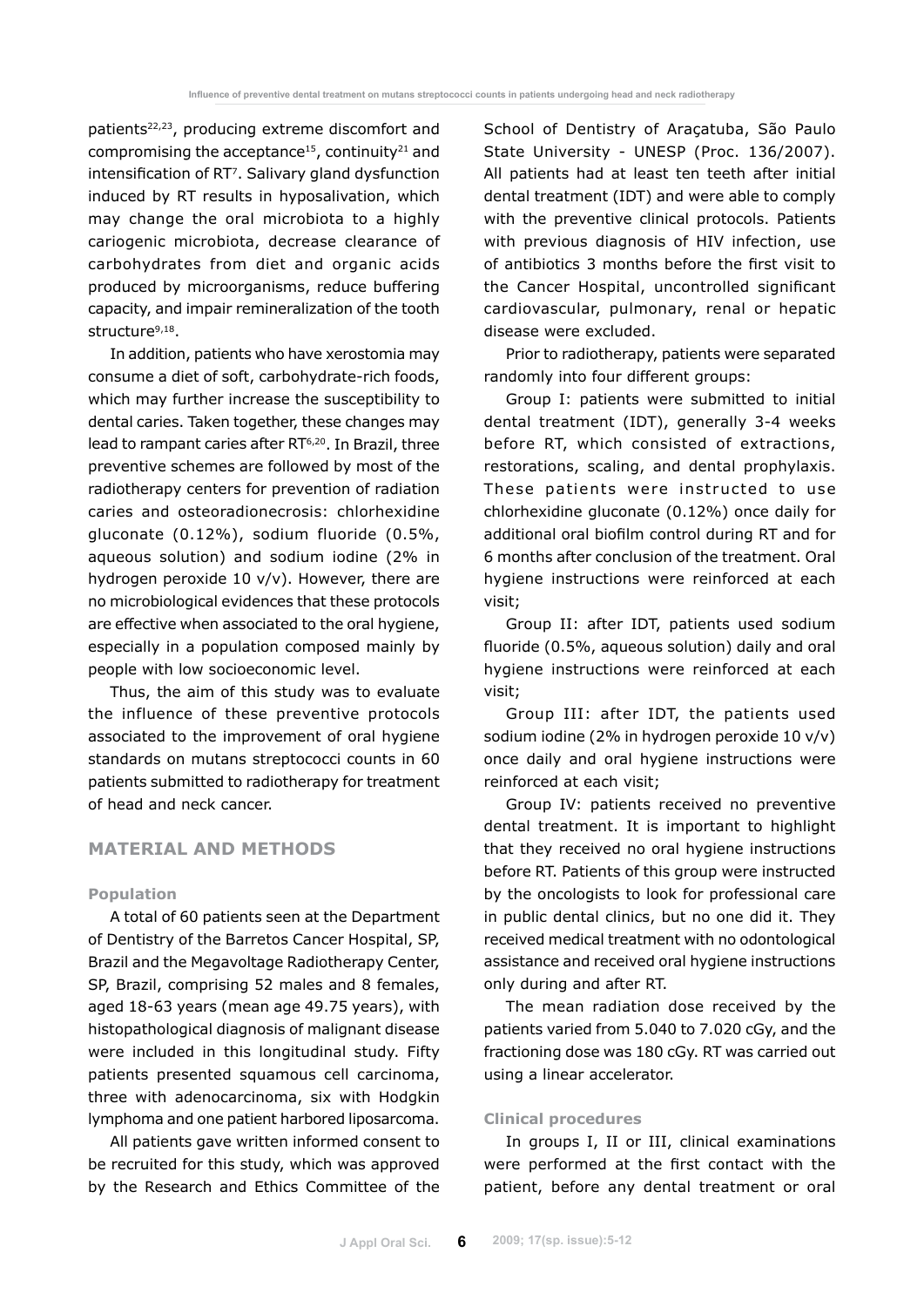hygiene instructions (stage 1), immediately after IDT (stage 2), before RT (stage 3), immediately after RT (stage 4), 30 days (stage 5), 60 days (stage 6), 90 days after RT (stage 7) and 6 months after RT (stage 8). The oral hygiene status was assessed using the plaque index (PI)19. In group IV, clinical examinations were performed just before RT, 3 weeks after the beginning of RT, immediately after, 30 days and 6 months after RT.

# **Collection of clinical samples, microbial isolation and enumeration**

Whole resting saliva was collected from each patient before IDT, immediately after IDT, before RT, immediately after RT, 30, 60, 90 days and 6 months after RT, for mutans streptococci enumeration. Saliva was collected through the draining method; patients were placed in a quiet room, asked not to drink, eat or clean their mouths 1 h before saliva collection and instructed not to swallow any saliva during the collection period3. Test tubes containing the samples were immediately placed in a refrigerator (for culture) or liquid nitrogen (real-time PCR).

Laboratory processing was performed within 2 h. After mechanical mixing, samples were serially diluted and plated on selective  $SB_{20}$  agar, incubated anaerobically (90%  $N_2 + 10\%$  CO<sub>2</sub>), for 48 hours, at 37°C, for mutans streptococci enumeration. Bacterial identification was carried out by means of bacteria and colony morphology analyses as well as biochemical tests. After evaluation of mutans streptococci counts by culture, the caries risk of each subject was determined<sup>24</sup>.

# **Quantification of mutans streptococci by real-time PCR**

The presence and quantification of mutans streptococci were also confirmed by real-time PCR. After extraction of bacterial DNA from saliva by QIAamp DNA Mini Kit (Qiagen, Duisburg, Germany), real-time PCR was carried out using a Rotor Gene 6000 (Corbett Life Science, Mort Lake, New South Wales, Australia). Each PCR was performed in duplicate using a total volume of 25 µl, containing 12.5 µl 2X Taqman Universal Master Mix (Applied Biosystems), 0.2 µl each of forward and reverse primers (final concentration, 200 nM each), an appropriate concentration of Taqman probe (final concentration 100 nM), 2 µl of template DNA solution and an appropriate volume of sterilized DNase-RNase-free water. Amplification reactions were performed by an initial denaturation at  $94^{\circ}$ C for 10 min, 40 cycles at 95 $°C$  for 15 s and 60 $°C$  for 1 min. Primers were designed according to those described in literature for *S. mutans* and *S. sobrinus*25.

### **Statistical analysis**

Statistical analysis was performed using the software Statistical Package for the Social Sciences (SPSS Inc., v.13, Chicago, IL, USA). Quantitative variables (mean and standard deviation) were analyzed with Student's t-test. Multiple comparisons were carried out by means of Kruskall-Wallis test, while dichotomous variables were analyzed by Mann-Whitney, Chisquare or Fisher's exact tests. Difference of P < 0.05 was considered statistically significant.

# **Results**

Unfortunately, out of the 60 patients initially examined, 10 did not conclude RT and 11 other patients were not in physical conditions to be submitted to final intra-oral examinations. Oral manifestations associated to radiotherapy are presented in Table 1. Before RT, oral mucositis and dermatitis were not observed. Erythematous candidosis was detected in one patient of group IV and xerostomia was reported by two patients (group II and group IV). After RT, mucositis, xerostomia, and dermatitis were widely disseminated, irrespective of the experimental group, and except for candidosis, there were no statistically significant differences between groups regarding these side effects of RT.

In Group IV, immediately after RT, candidosis was diagnosed both in its pseudomembranous (two cases) and erythematous variants (six cases), while patients of the other groups presented only chronic erythematous candidosis. The occurrence of candidosis was significantly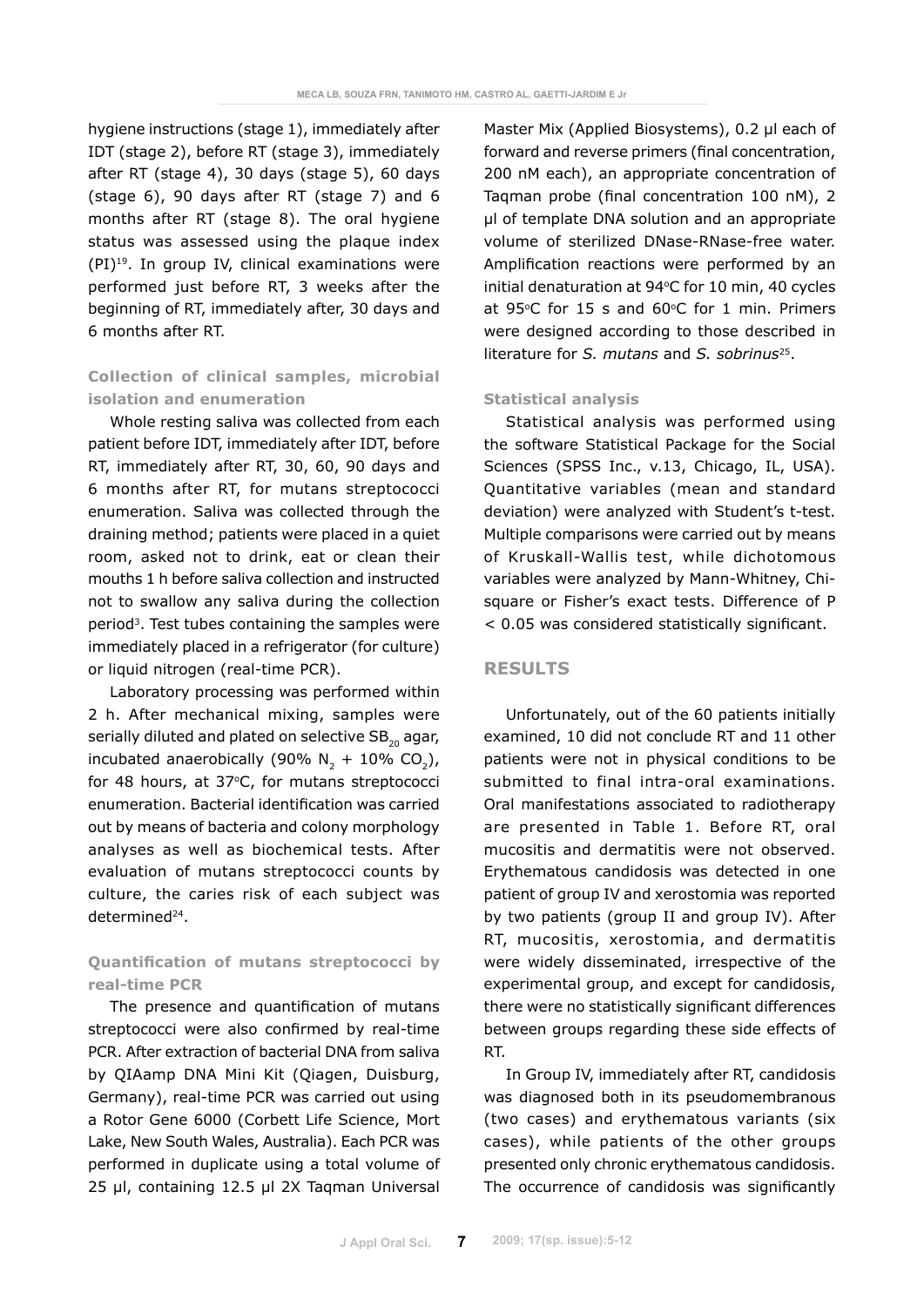higher in group IV  $(P= 0.031)$ .

The incidence of RT side effects was reduced 30 d after conclusion of the treatment, but occurrence of candidosis remained higher in group IV than in other groups. Six months after RT conclusion, xerostomia and mucositis constituted the most common alterations in the oral cavity, although their severity evidenced a mild reduction in most patients. In group IV, the reduction of mucositis and candidosis was slower than reported in other groups, and 77.78% of the patients presented this condition 6 months after RT. Moreover, in group IV, mucositis was statistically associated with xerostomia (*P* < 0.001), while in the other groups xerostomia was restricted to approximately 30-40% of the patients, 6 months after RT.

Xerostomia, dermatitis and mucositis were not prevented by any particular protocol, and all groups evidenced similar results (Table 1), while all preventive protocols reduced the occurrence of candidosis. It was also observed that in patients presenting clinical signs of mucositis 6 month after RT conclusion, mucositis level I and II predominated; while immediately after RT, most patients harbored mucositis level II and, especially, level III.

Initial plaque index values were very high in groups I, II, and III, ranging from  $3.02 \pm$ 0.54 (group I) to 3.46  $\pm$  0.98 (group II), with no significant differences between groups. However, there was a gradual reduction of these values over the clinical follow-up period and no significant differences were observed between

**Table 1-** Oral status of the experimental groups at different periods of analysis

| <b>Clinical</b>   |                        | Occurrence of radiotherapy side effects N (%)       |            |                                |
|-------------------|------------------------|-----------------------------------------------------|------------|--------------------------------|
| <b>Condition</b>  | Before RT <sup>1</sup> | After RT <sup>2</sup><br>30 d after RT <sup>3</sup> |            | 6 months after RT <sup>4</sup> |
| <b>Mucositis</b>  |                        |                                                     |            |                                |
| Group I           | 0(0.0)                 | 12 (92.31)                                          | 8(61.54)   | 4(40.0)                        |
| Group II          | 0(0.0)                 | 10 (90.91)                                          | 7(63.63)   | 3(33.33)                       |
| Group III         | 0(0.0)                 | 11 (78.57)                                          | 8(66.67)   | 4(36.36)                       |
| Group IV          | 0(0.0)                 | 10 (83.33)                                          | 8 (72.73)  | 7(77.78)                       |
| <b>Dermatitis</b> |                        |                                                     |            |                                |
| Group I           | 0(0.0)                 | 12 (92.31)                                          | 8(61.54)   | 1(10.0)                        |
| Group II          | 0(0.0)                 | 11 (100.0)                                          | 8 (88.89)  | 2(22.22)                       |
| Group III         | 0(0.0)                 | 11 (78.57)                                          | 7(63.64)   | 0(0.0)                         |
| Group IV          | 1(6.67)                | 12 (100.0)                                          | 7(77.78)   | 2(22.22)                       |
| <b>Candidosis</b> |                        |                                                     |            |                                |
| Group I           | 0(0.0)                 | 3(23.08)                                            | 1(7.69)    | 0(0.0)                         |
| Group II          | 0(0.0)                 | 3(27.27)                                            | 2(18.18)   | 1(9.09)                        |
| Group III         | 0(0.0)                 | 4 (28.57)                                           | 1(8.33)    | 0(0.0)                         |
| Group IV          | 1(6.67)                | 8(66.67)                                            | 5(45.45)   | 3(33.33)                       |
| Xerostomia        |                        |                                                     |            |                                |
| Group I           | 0(0.0)                 | 12 (92.31)                                          | 10 (76.92) | 8(80.0)                        |
| Group II          | 1(6.67)                | 11(100.0)                                           | 10 (90.91) | 6(75.0)                        |
| Group III         | 0(0.0)                 | 12 (85.71)                                          | 9(75.0)    | 7(63.63)                       |
| Group IV          | 1(6.67)                | 11 (91.67)                                          | 8 (72.73)  | 7 (77.78)                      |

1 Number of patients in the different groups just before radiotherapy: Group I, N= 15; Group II, N= 15; Group III, N= 15; Group IV,  $N= 15$ . Total = 60.

2 Number of patients in the different groups immediately after radiotherapy: Group I, N= 13; Group II, N= 11; Group III, N= 14; Group IV, N= 12. Total = 50.

3 Number of patients in the different groups 30 days after conclusion of radiotherapy: Group I, N= 13; Group II, N= 11; Group III, N= 12; Group IV, N= 11. Total= 47.

4 Number of patients in the different groups 6 months after conclusion of radiotherapy: Group I, N= 10; Group II, N= 9; Group III, N= 11; Group IV, N= 9. Total= 39.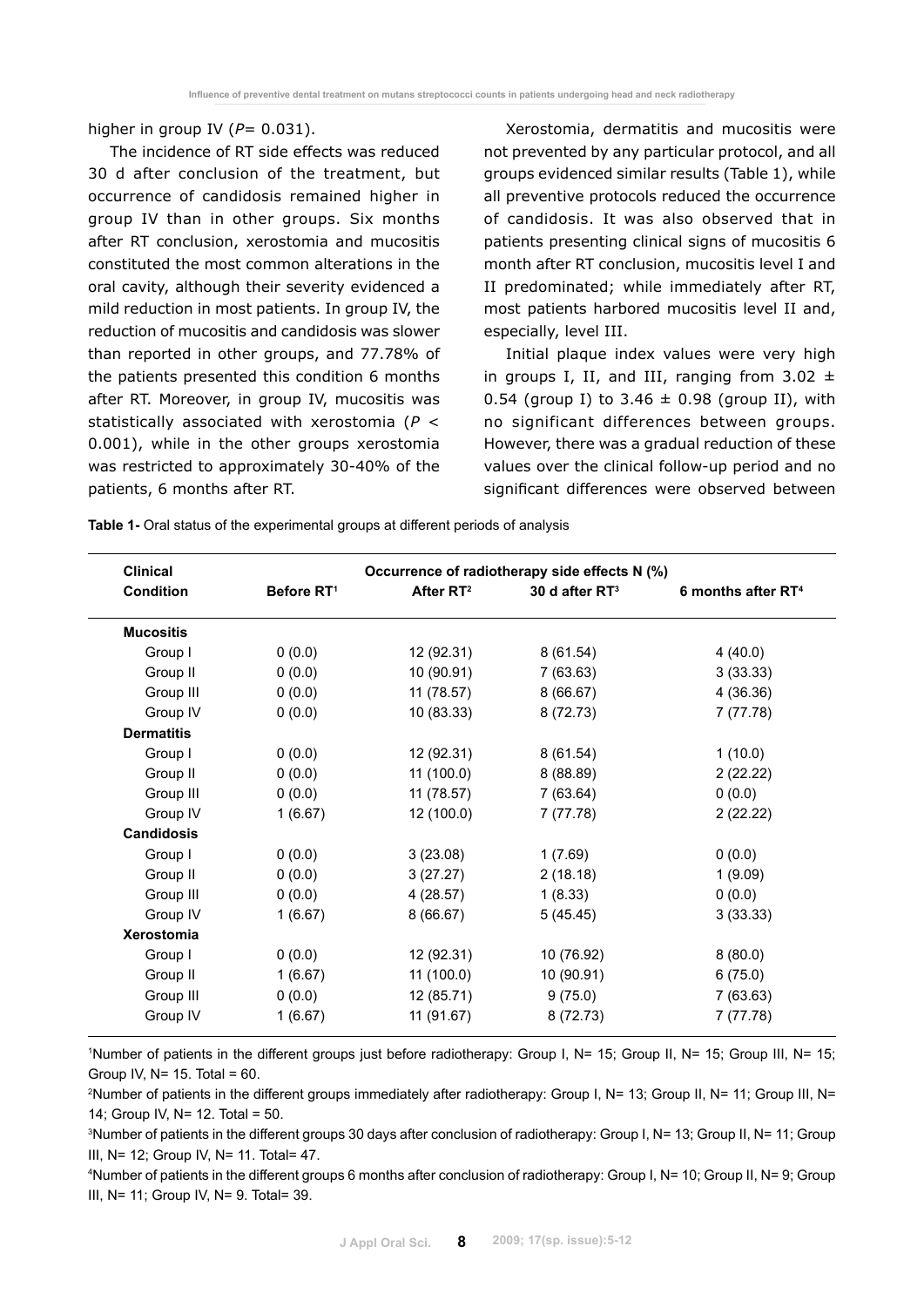| <b>Groups</b>        |                       | Mean mutans streptococci counts x10 <sup>5</sup> ± Standard deviations x10 <sup>5</sup> |                 |                |                      |  |  |  |
|----------------------|-----------------------|-----------------------------------------------------------------------------------------|-----------------|----------------|----------------------|--|--|--|
|                      | Baseline <sup>1</sup> | before RT                                                                               | after RT        | 30 d after RT  | 6 months<br>after RT |  |  |  |
| Group I              |                       |                                                                                         |                 |                |                      |  |  |  |
| Culture <sup>2</sup> | $8.7 \pm 4.6$         | $1.9 \pm 3.7$                                                                           | $2.3 \pm 1.8$   | $2.0 \pm 0.56$ | $7.5 \pm 3.1$        |  |  |  |
| Real-time $PCR3$     | $11.4 \pm 5.4$        | $2.1 \pm 4.8$                                                                           | $2.9 \pm 1.9$   | $2.6 \pm 0.7$  | $9.2 \pm 3.1$        |  |  |  |
| <b>Group II</b>      |                       |                                                                                         |                 |                |                      |  |  |  |
| Culture              | $16 \pm 4.9$          | $4.4 \pm 3.7$                                                                           | $5.7 \pm 1.8$   | $5.2 \pm 2.9$  | $9.8 \pm 5.1$        |  |  |  |
| Real-time PCR        | $23 \pm 12.5$         | $5.1 \pm 4.7$                                                                           | $7.0 \pm 5.6$   | $7.9 \pm 6.3$  | $14 \pm 11.3$        |  |  |  |
| <b>Group III</b>     |                       |                                                                                         |                 |                |                      |  |  |  |
| Culture              | $21 \pm 9.2$          | $12 \pm 3.7$                                                                            | $5.4 \pm 5.1$   | $15.8 \pm 6.2$ | $16.2 \pm 3.8$       |  |  |  |
| Real-time PCR        | $37 \pm 12$           | $9 \pm 8.3$                                                                             | $6.7 \pm 4.9$   | $15.0 \pm 3.1$ | $18.8 \pm 7.1$       |  |  |  |
| <b>Group IV</b>      |                       |                                                                                         |                 |                |                      |  |  |  |
| Culture              | $-4$                  | $8.5 \pm 4.8$                                                                           | $18.7 \pm 9.6$  | $81 \pm 41$    | $77 \pm 22.4$        |  |  |  |
| Real-time PCR        |                       | $7.8 \pm 5.2$                                                                           | $15.3 \pm 13.4$ | $123 \pm 45.2$ | $83 \pm 24.5$        |  |  |  |

### **Table 2-** Mean counts of mutans streptococci in the experimental groups during the study

1 Immediately before dental treatment.

2 CFU/mL.

3 DNA copies/mL. Total *S. mutans* + *S. sobrinus*.

4 Group IV: patients did not receive initial dental treatment.

**Table 3-** Effects of preventive protocols on dental caries risk in irradiated patients. Results of mutans streptococci counts were obtained by culture

| Group             | <b>Caries risk</b> |                    |                |                          |  |  |  |
|-------------------|--------------------|--------------------|----------------|--------------------------|--|--|--|
|                   | $^1$ low risk N(%) | moderate risk N(%) | high risk N(%) | plate overgrowth $N(\%)$ |  |  |  |
| Group I           |                    |                    |                |                          |  |  |  |
| Before IDT        | 0(0.0)             | 2(13.33)           | 7 (46.67)      | 6(40.0)                  |  |  |  |
| Before RT         | 1(6.67)            | 3(20.0)            | 9(60.0)        | 2(13.33)                 |  |  |  |
| After RT          | 0(0.0)             | 4 (30.77)          | 9(69.23)       | 0(0.0)                   |  |  |  |
| 6 months after RT | 0(0.0)             | 3(30.0)            | 4(40.0)        | 3(30.0)                  |  |  |  |
| <b>Group II</b>   |                    |                    |                |                          |  |  |  |
| Before IDT        | 0(0.0)             | 0(0.0)             | 8(53.33)       | 7 (46.67)                |  |  |  |
| <b>Before RT</b>  | 2(13.33)           | 3(20.0)            | 9(60.0)        | 1(6.67)                  |  |  |  |
| After RT          | 0(0.0)             | 3(27.27)           | 8 (72.72)      | 0(0.0)                   |  |  |  |
| 6 months after RT | 0(0.0)             | 2(22.22)           | 4(44.44)       | 3(33.33)                 |  |  |  |
| <b>Group III</b>  |                    |                    |                |                          |  |  |  |
| Before IDT        | 0(0.0)             | 1(6.67)            | 8(53.33)       | 6(40.0)                  |  |  |  |
| <b>Before RT</b>  | 1(6.67)            | 2(13.33)           | 8(53.33)       | 4 (26.67)                |  |  |  |
| After RT          | 0(0.0)             | 0(0.0)             | 10 (71.43)     | 4(28.57)                 |  |  |  |
| 6 months after RT | 0(0.0)             | 2(18.18)           | 5(45.45)       | 4 (36.36)                |  |  |  |
| <b>Group IV</b>   |                    |                    |                |                          |  |  |  |
| Before IDT        | $-$ a              |                    |                |                          |  |  |  |
| Before RT         | 0(0.0)             | 2(.0)              | 8(53.33)       | 5(33.33)                 |  |  |  |
| After RT          | 0(0.0)             | 0(0.0)             | 5(41.67)       | 7 (41.67)                |  |  |  |
| 6 months after RT | 0(0.0)             | 0(0.0)             | 3(33.33)       | 6(66.67)                 |  |  |  |

<sup>1</sup>Low risk, mutans streptococci counts <10<sup>4</sup> CFU/mL of saliva; moderate risk, mutans streptococci counts 10<sup>4</sup> - <10<sup>5</sup> CFU/ mL of saliva; high risk, mutans streptococci counts 10<sup>5</sup> - <10<sup>6</sup> CFU/mL of saliva; plaque overgrowth, mutans streptococci counts =10 $\degree$  CFU/mL of saliva;

<sup>a</sup> Group IV: patients did not receive initial dental treatment.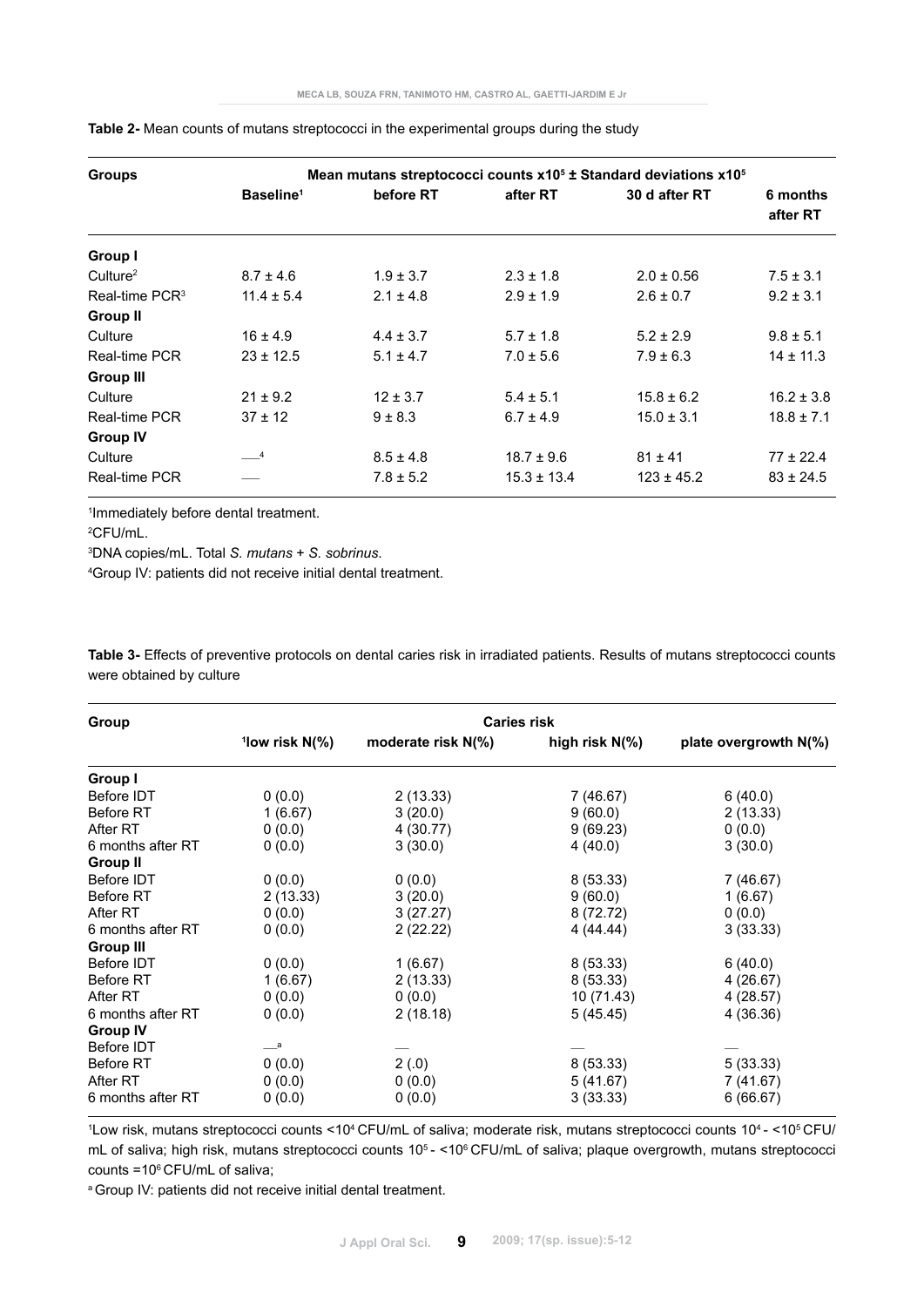groups I, II and III, while group IV showed  $3.25 \pm 0.84$  before RT and 2.86  $\pm$  0.61, six months after RT treatment. Statistical analysis of the plaque index values revealed a significant reduction of dental plaque in groups I, II, and III  $(P= 0.0026)$ , but in group IV the reduction was not statistically significant ( $P= 0.232$ ). The improvement of oral hygiene standards was more pronounced just before and after RT, reinforcing the need for continuous follow-up.

In relation to mutans streptococci counts, they were very high at baseline, but initial dental treatment as well as all preventive protocols used during the study were able to reduce acidogenic cocci. The mutans streptococci counts are shown in Table 2. No statistical difference between values in each group was observed before RT, but the data 30 d after RT revealed a significant reduction of streptococci in group I (chlorhexidine) in comparison with group II (*P*= 0.03), group III (*P*=0.001) or group IV (*P*< 0.001). After the beginning of RT, group IV evidenced significantly higher counts of cariogenic cocci in relation to the other groups (P<0.001), evidencing the role of initial dental treatment in reducing cariogenic cocci. Comparison between groups II and III showed statistically non-significant differences (*P*= 0.9952).

At baseline, most patients of groups I, II and III were at high-risk for dental caries or presented microbial overgrowth on agar plates. There was a slight caries risk reduction after IDT and this phenomenon was sustained during RT, except for group IV (Table 3).

# **Discussion**

Dental caries risk is a serious problem for patients undergoing RT for head and neck cancer9,14,23. Carious lesions develop rapidly, and advanced destruction of the tooth structure can be observed as fast as several weeks or months after RT. Therefore, preventive measures before, during, and after RT are necessary and should include instructions regarding a noncariogenic diet, regular oral hygiene, and application of chemical compounds to prevent microbial accumulation in the biofilm or mineral loss of the dental structures<sup>9</sup>. However, literature8,10 has shown that caries and cariogenic microbiota can be controlled by topical fluorides and chlorhexidine application. In the present investigation, chlorhexidine produced the most noticeable changes in the cariogenic microbiota of the patients.

In the present study, most patients with head and neck cancer are middle aged adult males who were chronic tobacco and alcohol consumers and had advanced tumors located especially in the floor of the mouth and tongue. In these patients, dental treatment before RT is necessary to avoid dental extractions and prevent osteoradionecrosis and other traumatic sequelae during and after RT<sup>2,16</sup>. This is particularly true for patients with low socioeconomic conditions who show poor oral hygiene status<sup>2</sup>.

At baseline, the population evaluated in this study presented an initial very high risk for dental caries and although a significant reduction in levels of mutans streptococci was achieved especially in group I patients, the occurrence of new lesions of dental caries was observed in some patients of all groups, but especially in group IV.

Patients with high-risk for dental caries who have medium to high levels of mutans streptococci should use an antibacterial mouthrinse<sup>11</sup>. Currently, the most effective antibacterial mouthrinse against cariogenic bacteria is chlorhexidine. High-risk adults should rinse daily with 10 mL for 1 minute at bedtime for 1 week. This should be done for 1 week every month for up to 6 months. If used only 1 week per month, staining of the teeth and oral mucosa should be a minimal issue. Compliance is also a major issue with this product, which is why it should only be used for 1 week per month $11$ . However, in the present study, all patients showed high risk for caries at baseline and this risk would obviously increase by irradiation, then the use of chlorhexidine was recommended during all the experiment.

The slight reduction in the levels of mutans streptococci observed in patients using sodium fluoride (group II) may have occurred not by the direct antimicrobial activity of the chemical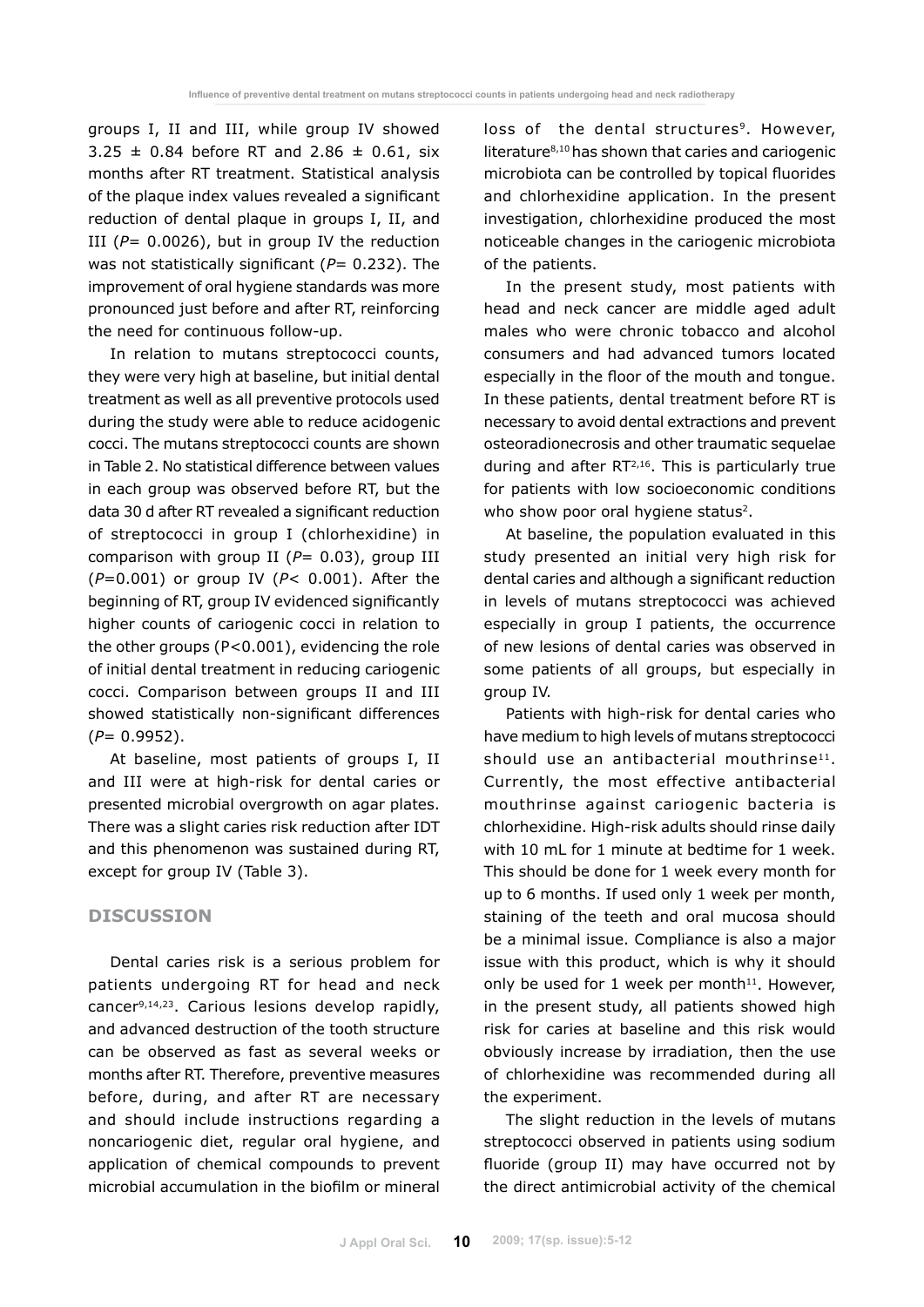agent, but due to the inhibitory activity which it carries on the enzymes related to saccharolytic metabolism. This could represent an ecological disadvantage for acidogenic cocci, as many oral microorganisms adhere better to acidic pH. Thus, the reduction of carbohydrate fermentation may have contributed to the slight reduction of mutans streptococci in the biofilm and mucositis incidence, avoiding acidification of the oral environment.

The use of topical fluoride to reduce caries has become standard practice in RT patients<sup>9</sup>, but as all preventive protocols, this protocol is very sensitive to patients' compliance<sup>9</sup>. It has been estimated that patients must follow an application frequency of at least 70% to prevent decay<sup>13</sup>. However, compliance with fluoride application in carriers by the population with head and neck cancer is generally thought to be poor4,13,18 and this phenomenon may be due to the inconvenient method of application. Although fluoride gel can provide additional benefits, as it maintains fluoride in the oral cavity for a longer period, our experience showed that topical aqueous fluoride solution induces a higher compliance, thus this protocol was chosen.

Other compounds used until recently in the prevention of radiation caries and osteoradionecrosis, such as sodium iodide prepared in hydrogen peroxide have been discouraged due to their suspected carcinogenicity and toxicity on fibroblasts, delaying the repair process<sup>5</sup>.

Many head and neck cancer patients have poor oral hygiene<sup>2,17</sup> and patient adherence to the preventive protocols is closely correlated with follow-up visits $6,9$ . Therefore, patient care must be individualized with evaluation at regular intervals to determine the caries risk and evolution, in order to preserve adequate oral health status<sup>9</sup>. In this study, patients were instructed to maintain a monthly visit routine to the dental office and this regimen probably interfered with patients' compliance, thus improving significantly the clinical outcome of the preventive protocols.

After RT, no single case of osteoradionecrosis was observed, probably due the time span between teeth extractions and the beginning of RT<sup>23</sup> in groups I, II and III, since wound healing during RT represents a high risk for the onset of osteoradionecrosis $1,12$ . In group IV, due to lack of time for completion of the dental treatment, dental extractions were postponed indefinitely.

The occurrence of new caries in the experimental groups was much lower than initially expected and, in spite of the fact that no statistically significant findings were identified between caries experience and history of fluoride, iodine or chlorhexidine use, all preventive protocols were considered effective in the prevention of radiation caries and osteoradionecrosis.

# **Conclusions**

Chlorhexidine was the most efficient mouthrinse to reduce mutans streptococci in the saliva of head and neck cancer patients undergoing radiotherapy treatment; it also ameliorated oral mucositis and eliminated oral candidosis in the experimental groups. The results evidenced the great importance of the dental team and initial dental treatment as a measure to reduce the severity and extension of radiotherapy side effects in the oral cavity.

## **Acknowledgements**

The authors thank Mrs. Nwaokorie Francisca Obiageri, from Lagos University, Nigeria, for technical assistance. This study was partially supported by grants of Fundação do Amparo à Pesquisa do Estado de São Paulo (FAPESP), proc. 2002/07371-0 e 07/54851-0.

### **References**

<sup>1-</sup> Biazolla ER, Castro AL, Santos-Pinto D. Osteorradiomielite (ORM): influência do tempo decorrido entre a conclusão da exodontia e início da actinoterapia; estudo retrospectivo em humanos. RBO. 1996;53:53-5.

<sup>2-</sup> Bonan PRF, Lopes MA, Pires FR, Almeida OP. Dental management of low socioeconomic level patients before radiotherapy of the head and neck with special emphasis on the prevention of osteoradionecrosis. Braz Dent J. 2006;17:336-42.

<sup>3-</sup> Bonan PRF, Pires FR, Lopes MA, Di Hipólito-Jr OD. Evaluation of salivary flow in patients during head and neck radiotherapy. Braz Oral Res. 2003;17:156-60.

<sup>4-</sup> Carl W. Local radiation and systemic chemotherapy*:* preventing and managing the oral complications. J Am Dent Assoc. 1993;124:119-23.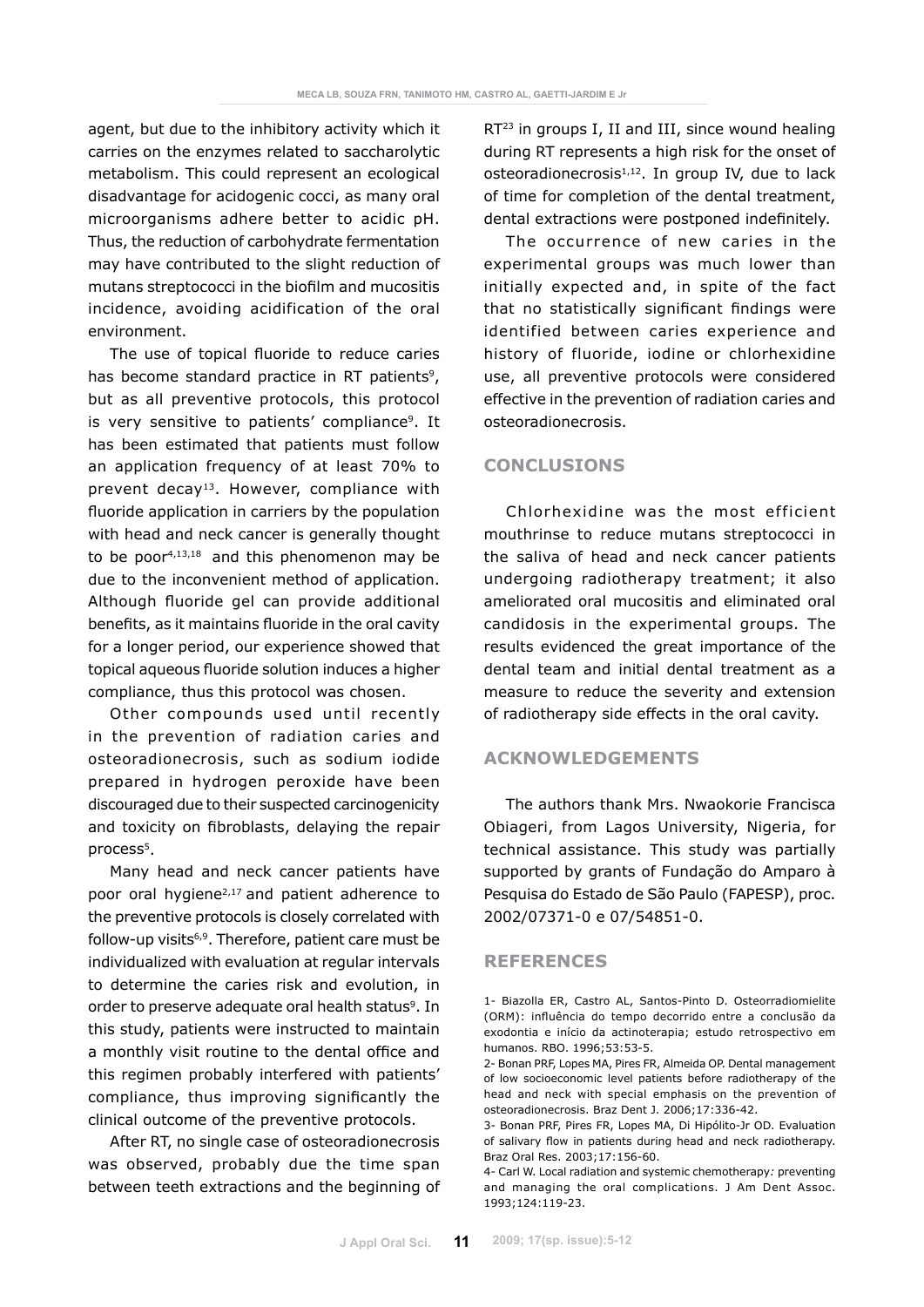5- Carl W, Emrich LS. Management of oral mucositis during local radiation and systemic chemotherapy: a study of 98 patients. J Prosthet Dent. 1991;66:361-9.

6- Chambers MS, Mellberg JR, Keene HJ, Bouwsma OJ, Garden AS, Sipos T, et al. Clinical evaluation of the intraoral fluoride releasing system in radiation-induced xerostomic subjects. Part 2: Phase I study. Oral Oncol. 2006;42:946-53.

7- Duncan GG, Epstein JB, Tu D, El Sayed S, Bezjak A, Ottaway J, et al. Quality of life, mucositis, and xerostomia from radiotherapy for head and neck cancers: a report from the randomized trial of an antimicrobial lozenge to prevent mucositis. Head Neck. 2005;27:421-8.

8- Epstein JB, McBride BC, Stevenson-Moore P, Merilees H, Spinelli J. The efficacy of chlorhexidine gel in reduction of *Streptococcus mutans* and *Lactobacillus* species in patients treated with radiation therapy. Oral Surg Oral Med Oral Pathol. 1991;71:172-8.

9- Epstein JB, van der Meij EH, Lunn R, Stevenson-Moore P. Effects of compliance with fluoride gel application on caries and caries risk in patients after radiation therapy for head and neck cancer. Oral Surg Oral Med Oral Pathol Oral Radiol Endod. 1996;82:268-75.

10- Epstein JB, Chin EA, Jacobson JJ, Rishiraj B, Le N, et al. The relationships among fluoride, cariogenic oral flora, and salivary flow rate during radiation therapy. Oral Surg Oral Med Oral Pathol Oral Radiol Endod. 1998;86:286-92.

11- Featherstone JDB. Caries prevention and reversal based on the caries balance. Pediatr Dent. 2006;28:128-32.

12- Friedman RB. Osteoradionecrosis: causes and prevention. NCI Monogr. 1990;9:145-9.

13- Horiot JC, Malka G, Schranb S, le Dorze C, Ramadier J, Matin P, et al. Prevention des caries et des osteo-necroses par fluoridation quotitienne locale chez les malades irradies. Rev Stomatol. 1977;78:385-96.

14- Jham BC, França EC, Oliveira RR, Santos VR, Kowalski LP, Silva Freire AR. *Candida* oral colonization and infection in Brazilian patients undergoing head and neck radiotherapy: a pilot study. Oral Surg Oral Med Oral Pathol Oral Radiol Endod. 2007;103:355-8.

15- Jham BC, Freire ADS. Complicações bucais da radioterapia em cabeça e pescoço. Rev Bras Otorrinolaringol. 2006;72:704-8. 16- Koga DH, Salvajoli JV, Alves FA. Dental extractions and radiotherapy in head and neck oncology: review of the literature. Oral Dis. 2008;14:40-4.

17- Lockhart PB, Clark J. Pretherapy dental status of patients with malignant conditions of the head and neck. Oral Surg Oral Med Oral Pathol. 1994;77:236-41.

18- Pow EHN, McMillan AS, Leung WK, Kwong DLW, Wong MCM. Oral health condition in southern Chinese after radiotherapy for nasopharyngeal carcinoma: extent and nature of the problem. Oral Dis. 2003;9:196-202.

19- Silness J, Loe H. Periodontal disease in pregnancy II. Correlation between oral hygiene and periodontal condition. Acta Odontol Scand. 1964;24:747-59.

20- Silva ARS, Alves FA, Antunes A, Goes MF, Lopes MA. Patterns of demineralization and dentin reactions in radiation-related caries. Caries Res. 2009;43:43-9.

21- Spetch L. Oral complications in the head and neck irradiated patient. Introduction and scope of the problem. Supp Care Dent. 2002;10:36-40.

22- Veness MJ, Foroudi F, Gebski V, Timms I, Sathiyaseelan Y, Cakir B, et al. Use of topical misoprostol to reduce radiationinduced mucositis: results of a randomized, double-blind, placebocontrolled trial. Austr Radiol. 2006;50:468-74.

23- Vissink A, Burlage FR, Spijkervet FKL, Jansma J, Coppes RP. Prevention and treatment of the consequences of head and neck radiotherapy. Crit Rev Oral Biol Med. 2003;14:213-25.

24- Wetergren G, Krasse B. Evaluation of a micromethod for determination of *Streptococcus mutans* and *Lactobacillus* infection. J Clin Microbiol. 1978;7:82-3.

25- Yoshida A, Suzuki N, Nakano Y, Kawada M, Oho T, Koga T. Development of a 5' nuclease-based real-time PCR assay for quantitative detection of cariogenic dental pathogens *Streptococcus mutans* and *Streptococcus sobrinus*. J Clin Microbiol. 2003;41:4438-41.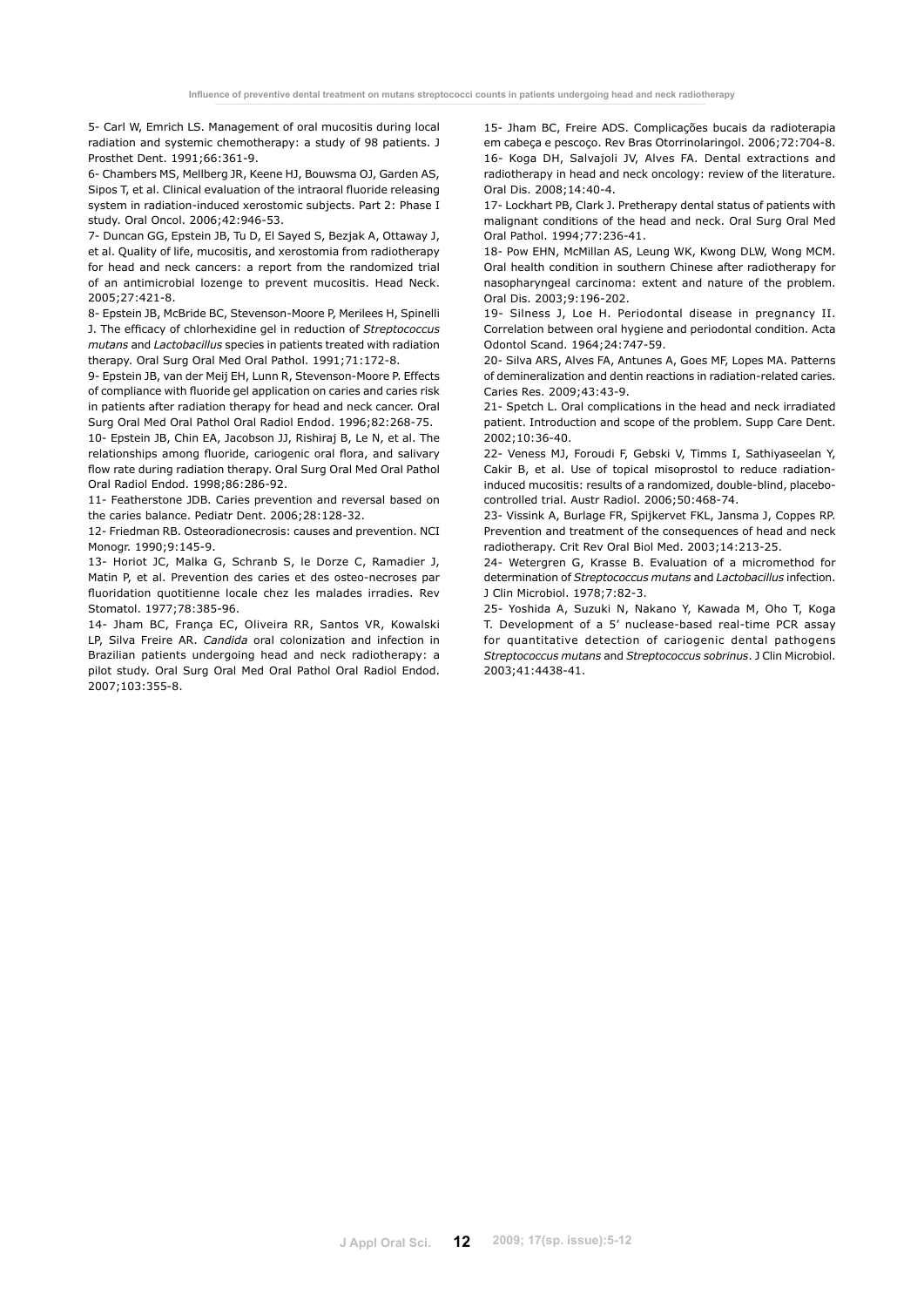# Resistance to tetracycline and β-lactams and distribution of resistance markers in enteric microorganisms and pseudomonads isolated from the oral cavity

#### Marcelle Marie Buso RAMOS<sup>1</sup>, Ellen Cristina GAETTI-JARDIM<sup>2</sup>, Elerson GAETTI-JARDIM JUNIOR<sup>3</sup>

1- Undergraduate student, School of Dentistry of Araçatuba, São Paulo State University-UNESP.

2- DDS, MSc Student, Department of Pathology and Clinical Propedeutics, School of Dentistry of Araçatuba, São Paulo State University-UNESP.

3- DDS, MSc, PhD, Associate Professor, Department of Pathology and Clinical Propedeutics, School of Dentistry of Araçatuba, São Paulo State University-UNESP.

**Corresponding address:** Prof. Dr. Elerson Gaetti Jardim Júnior - Faculdade de Odontologia de Araçatuba-UNESP - Rua Jose Bonifácio, 1193 - 16015-050 Araçatuba, SP, Brazil - Phone: +55-18-3636-2797/ Fax: +55-18-3636-3224 - e-mail: egaettij@foa.unesp.br or gaettijardim@gmail.com

**Received: August 20, 2009 - Accepted: February 19, 2010**

## **abstract**

This study evaluated the occurrence of enteric bacteria and pseudomonads resistant to tetracycline and β-lactams in the oral cavity of patients exhibiting gingivitis (n=89), periodontitis (n=79), periodontally healthy (n=50) and wearing complete dentures (n=41). Microbial identification and presence of resistance markers associated with the production of β-lactamases and tetracycline resistance were performed by using biochemical tests and PCR. Susceptibility tests were carried out in 201 isolates of enteric cocci and rods. Resistance to ampicillin, amoxicillin/clavulanic acid, imipenem, meropenem and tetracycline was detected in 57.4%, 34.6%, 2.4%, 1.9% and 36.5% of the isolates, respectively. β-lactamase production was observed in 41.2% of tested microorganisms, while the most commonly found β-lactamase genetic determinant was gene bla<sub>TEM</sub>. Tetracycline resistance was disseminated and a wide scope of *tet* genes were detected in all studied microbial genus.

**Key words:** Oral cavity. Enteric bacteria. PCR.

### **INTRODUCTION**

The oral microbiota is composed of more than 500 different microbial species, most of them associated with oral health. However, sometimes the balance between the host's immune system and microbial virulence is lost and opportunistic infections may arise. Hence, oral infectious diseases have been frequently associated with alterations in the host' immune system, poor oral hygiene, denutrition, and alcoholism<sup>18</sup>.

Associations between the occurrence of opportunistic and superinfecting pathogens with patients exhibiting different periodontal status<sup>2</sup> or wearing complete dentures<sup>4</sup> have been established. However, the role enteric bacteria and pseudomonads play in the etiology of periodontal disease needs further studies. In edentulous patients wearing complete dentures, the presence of enteric microorganisms may be associated with development of mucositis and usually reflects poor hygiene standards<sup>4</sup>.

Suppression of the oral microbiota by abusive or intensive use of antibiotics may facilitate a persistent colonization of the oral cavity by these opportunistic microorganisms $18$ . These microorganisms may spread to microbial populations in nosocomial infections or to the dental biofilm, acting as reservoirs for antibiotic resistance genes<sup>7</sup>.

Tetracyclines were among the most widely used drugs in dentistry in the 80´s. Their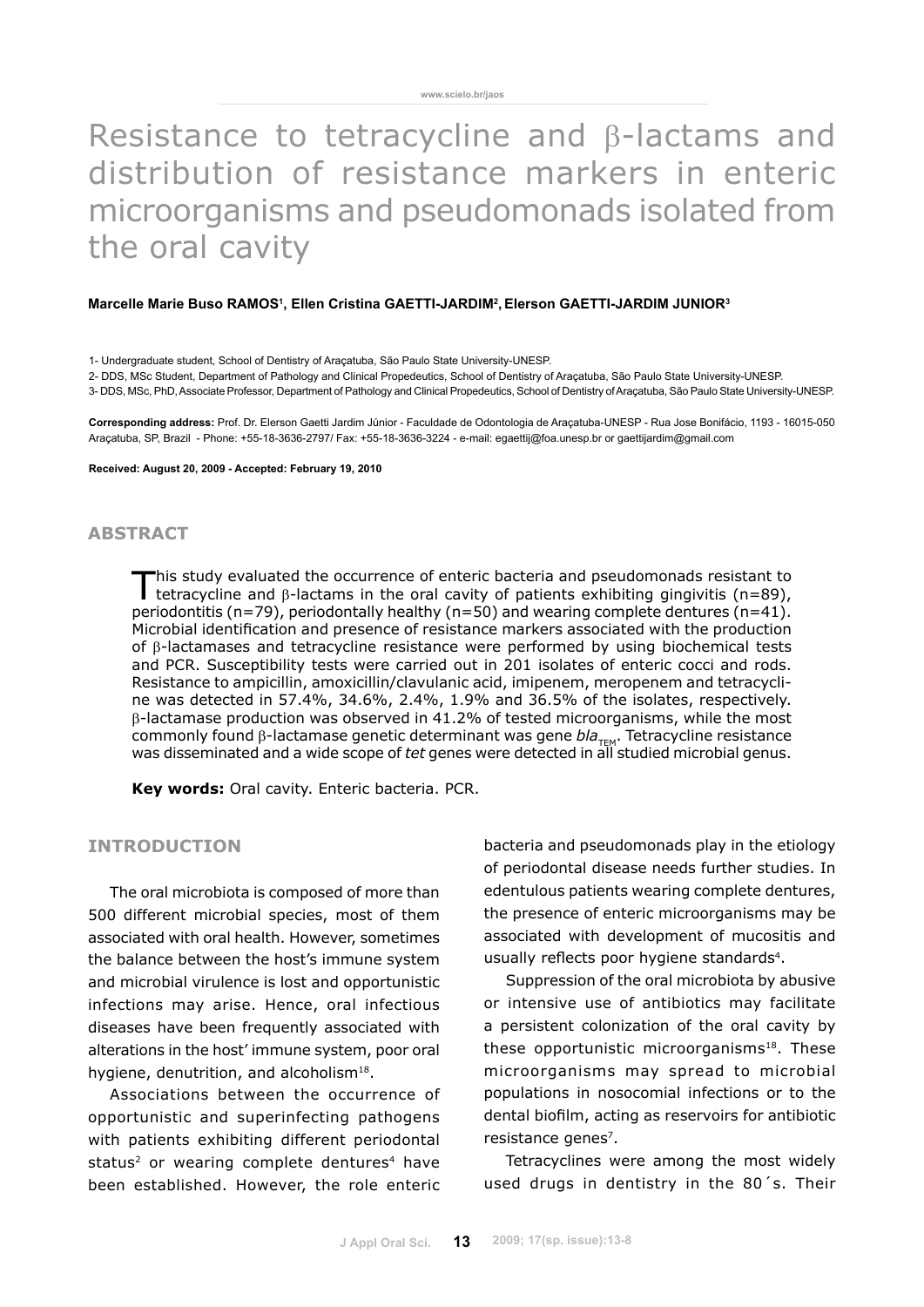effects on anaerobes and *Aggregatibacter actinomycetemcomitans* made these drugs the first choice in the treatment of aggressive periodontitis and necrotizing periodontitis. â-lactams, such as ampicillin, amoxicillin, cefoxitin and others constitute the basis of antimicrobial treatment of head and neck infections. However, microbial resistance to these drugs has compromised the efficacy of this therapy and the dissemination of resistance genes among oral microorganisms needs further investigation, as the oral cavity may harbor some multiresistant microorganisms, particularly enteric rods and cocci.

Thus, the aim of this study was to evaluate the presence of antimicrobial resistance genes (tetracycline and β-lactams) in enteric microorganisms isolated from the oral cavity of patients with gingivitis, periodontitis, periodontally healthy patients and patients wearing complete dentures, determining the distribution of most common  $\beta$ -lactamase markers and tetracycline resistance markers.

# **MATERIAL AND METHODS**

### **Microorganisms and microbial identification**

Enteric microorganisms were isolated from 250 patients (84 males and 166 females), mean age 43.03 years, within an 10-year follow-up period (1998-2008) at the School of Dentistry of Araçatuba, São Paulo State University (UNESP), Brazil. Forty-one patients wore complete dentures, 89 exhibited gingivitis, 70 chronic periodontitis and 50 were periodontally healthy. A written consent form was signed by all patients included in this study, which was approved by the Institutional Review Board of School of Dentistry of Araçatuba (Proc.27/2000 and 34/2006).

Microbial isolation was performed as previously described<sup>6</sup>. The isolates were identified by Gram staining, colony morphology on agar plates, catalase assay, and biochemical identification kits (BioMérieux, Marcy le' Etoile, France). A total of 201 enteric microorganisms and pseudomonads were submitted to susceptibility tests, as follows: *Burkholderia cenocepacia* (5 isolates), *Citrobacter freundii* (7 isolates), *Enterobacter cloacae* (18 isolates), *E. intermedius* (6 isolates), *E. sakazakii* (9 isolates), *Enterococcus* sp. (18 isolates), *E. faecalis* (31 isolates), *E. faecium* (8 isolates), *Escherichia coli* (6 isolates), *Klebsiella oxytoca* (11 isolates), *K. pneumoniae* (3 isolates), *Morganella morganii* (17 isolates), *Pantoea agglomerans* (7 isolates), *Proteus mirabilis* (5 isolates), *P. vulgaris* (7 isolates), *Providencia alcalifaciens* (6 isolates), *Pseudomonas aeruginosa* (15 isolates), *P*. *fluorescens* (4 isolates), *Serratia* sp. (9 isolates), and *S. liquefaciens* (9 isolates).

All isolates were examined for susceptibility to tetracycline, ampicillin, amoxicillin/clavulanic acid, cefoxitin, cephalothin, imipenem and meropenem by the agar dilution method. When the Clinical Laboratory and Standards Institute (CLSI) antimicrobial breakpoints were not established, the breakpoints adopted by the British Society for Antimicrobial Chemotherapy (BSAC) were followed. Mueller-Hinton agar (MHA) was used for all isolates.

In the susceptibility tests, five pure colonies of each bacterial strain were inoculated into 2 ml of sterile Mueller Hinton broth and incubated at 37°C for 12-24 h. Then, the turbidity was adjusted to match the 0.5 McFarland turbidity standard. The bacterial inocula were standardized in 105 cells and transferred to Mueller-Hinton agar plates containing the antimicrobial agent and control plates (without drugs), using a Steer's replicator (Cefar Ltda., SP, Brazil). The test and control agar plates were incubated aerobically at 37ºC, for 48 h.

Antimicrobials were tested in two-fold dilution series ranging from 0.06 µg/mL to 256 µg/mL. After incubation, the organisms were classified as sensitive or resistant, according to CLSI and BSAC guidelines. *E. coli* ATCC 25922, *S. aureus* ATCC 29213, *P. aeruginosa* ATCC 27853, and *E. faecalis* ATCC 29212 were used in the assays involving facultative anaerobes.

### **Detection of** β**-lactamases**

β-Lactam-resistant isolates were also tested for β-lactamase activity by both chromogenic cephalosporin and biological method<sup>5</sup>. These two methods were performed because nitrocefinbased β-lactamase assays have not proven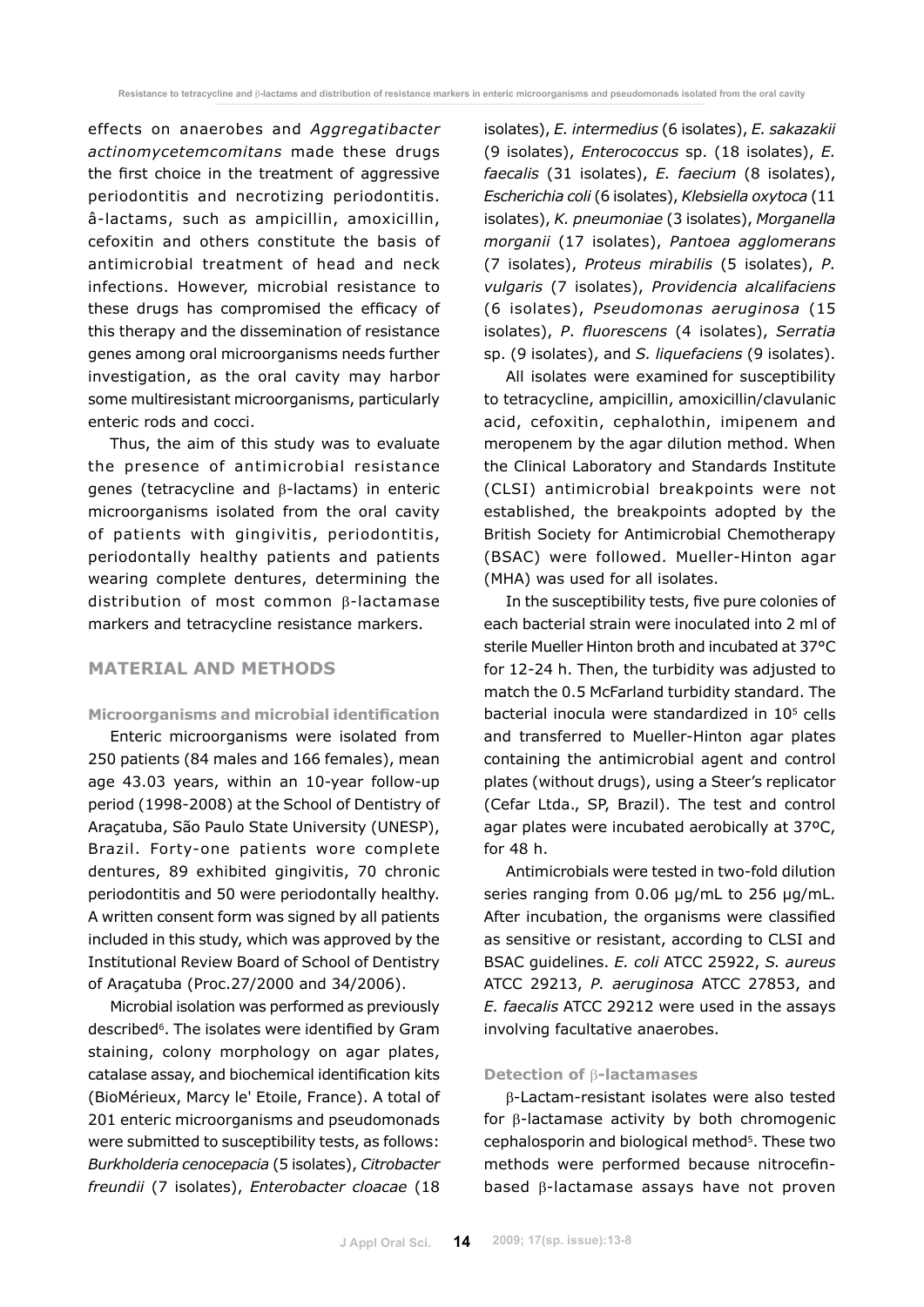useful in detecting β-lactamase production by some microorganisms. In all tests, *S. aureus* ATCC 29213 was used as the positive control for β-lactamase production.

# **Distribution of antimicrobial resistance determinants**

Bacterial DNA from each β-lactamase producers placed in sterile ultra-pure water was obtained by using a QIAamp DNA Mini Kit (Qiagen, Hilden, Germany). DNA concentrations were determined with a spectrophotometer at  $A_{260}$ nm (Model DU-640, Beckman Instruments, Richmond, Wash, USA).

Tetracycline-resistant isolates were screened for tetracycline resistance genes1,16 *tet*(A), *tet*(B), *tet*(C), *tet*(D), *tet*(E), *tet*(G), *tet*(K), *tet*(L), *tet*(M), *tet*(O), *tet*(Q), *tet*(S), and *tet*(T), while β-lactam-resistant microorganisms were screened for *bla<sub>TEM</sub>*, *bla<sub>CTX-M</sub>* and *bla<sub>SHV</sub>* genes<sup>3,8</sup> using specific primer pairs. DNA amplification was performed in a DNA thermal cycler (AmpliTherm Thermal Cycler, Madison, WI, USA). The amplification conditions were  $94^{\circ}$ C (5 min) for initial denaturation, followed by 35 cycles at 94°C for 1 min, annealing temperature adequate for each primer pair for 1 min and  $72^{\circ}$ C for 1 min for extension; then  $72^{\circ}$ C for 5 min to allow final DNA extension.

## **RESULTS**

In relation to susceptibility to antimicrobial drugs, significant levels of resistance were observed for all β-lactams, except for imipenem and meropenem, which presented 2.4% and 1.9% of resistance, respectively. Resistance to ampicillin, and cephalothin were detected in 57.4%, and 41.7% of tested bacteria, especially *Pseudomonadaceae* and *Enterobacteriaceae*. Out

**Table 1-** Resistance to β-lactams and tetracycline in enteric bacteria and pseudomonads

| TAXON (N)             | Resistance prevalence N (%) |            |           |           |         |           | $\beta$ -lactamase<br>production |           |
|-----------------------|-----------------------------|------------|-----------|-----------|---------|-----------|----------------------------------|-----------|
|                       | AM                          | <b>AMC</b> | <b>CF</b> | <b>CP</b> | IM      | <b>ME</b> | TE                               |           |
| A. bamanii (10)       | 6(60.0)                     | 1(10.0)    | 2(20.0)   | 3(30.0)   | 0(0.0)  | 0(0.0)    | 2(20.0)                          | 6(60.0)   |
| B. cenocepacia (5)    | 4(80.0)                     | 2(40.0)    | 1(20.0)   | 1(20.0)   | 0(0.0)  | 0(0.0)    | 2(40.0)                          | 2(40.0)   |
| C. freundii (7)       | 4(57.1)                     | 2(28.6)    | 3(42.9)   | 3(42.9)   | 0(0.0)  | 0(0.0)    | 2(28.6)                          | 4(57.1)   |
| E. cloacae (18)       | 14 (77.8)                   | 9(50.0)    | 11(61.1)  | 11(61.1)  | 0(0.0)  | 0(0.0)    | 1(5.6)                           | 13 (72.2) |
| E. intermedius (6)    | 2(33.3)                     | 2(33.3)    | 0(0.0)    | 0(0.0)    | 0(0.0)  | 0(0.0)    | 1(16.7)                          | 2(33.3)   |
| E. sakazakii (9)      | 4(44.4)                     | 1(11.1)    | 2(22.2)   | 9(100.0)  | 0(0.0)  | 0(0.0)    | 1(11.1)                          | 4(44.4)   |
| Enterococcus sp. (18) | 4(22.2)                     | 0(0.0)     | 6(33.3)   | 7(38.9)   | 0(0.0)  | 0(0.0)    | 7(38.9)                          | 0(0.0)    |
| E. faecalis (31)      | 6(19.4)                     | 0(0.0)     | 3(9.7)    | 12 (38.7) | 0(0.0)  | 0(0.0)    | 19 (61.3)                        | 0(0.0)    |
| $E.$ faecium $(8)$    | 4(50.0)                     | 0(0.0)     | 4(50.0)   | 4(50.0)   | 2(25.0) | 1(12.5)   | 3(37.5)                          | 0(0.0)    |
| $E.$ coli $(6)$       | 4(66.7)                     | 1(16.7)    | 0(0.0)    | (0.0)     | 0(0.0)  | 0(0.0)    | 1(16.7)                          | 4(66.7)   |
| K. oxytoca (11)       | 7(63.6)                     | 5(45.5)    | 1(9.1)    | 3(27.3)   | 0(0.0)  | 0(0.0)    | 0(0.0)                           | 6(54.5)   |
| K. pneumoniae (3)     | 3(100.0)                    | 2(66.7)    | 0(0.0)    | 0(0.0)    | 0(0.0)  | 0(0.0)    | 0(0.0)                           | 3(100.0)  |
| M. morganii (17)      | 12(70.6)                    | 9(52.9)    | 5(29.4)   | 9(52.9)   | 1(5.9)  | 1(5.9)    | 7(41.2)                          | 9(52.9)   |
| P. agglomerans (7)    | 6(85.7)                     | 6(85.7)    | 3(42.9)   | 3(42.9)   | 0(0.0)  | 0(0.0)    | 2(28.5)                          | 6(85.7)   |
| P. mirabilis (5)      | 3(60.0)                     | 0(0.0)     | 0(0.0)    | 2(40.0)   | 0(0.0)  | 0(0.0)    | 2(40.0)                          | 4(80.0)   |
| P. vulgaris (7)       | 5(71.4)                     | 2(28.6)    | 1(14.3)   | 1(14.3)   | 0(0.0)  | 0(0.0)    | 1(14.3)                          | 5(71.4)   |
| P. alcalifaciens (6)  | 4(66.7)                     | 4(66.7)    | 1(16.7)   | 2(33.3)   | 0(0.0)  | 0(0.0)    | 4(66.7)                          | 4(66.7)   |
| P. aeruginosa (15)    | 13 (86.7)                   | 13(86.7)   | 8(53.3)   | 9(60.0)   | 2(13.3) | 2(13.3)   | 11(73.3)                         | 3(20.0)   |
| P. fluorescens (4)    | 3(75.8)                     | 3(75.0)    | 0(0.0)    | 1(25.0)   | 0(0.0)  | 0(0.0)    | 1(25.0)                          | 1(25.0)   |
| S. liquefaciens (9)   | 6(66.7)                     | 6(66.7)    | 2(22.2)   | 3(33.3)   | 0(0.0)  | 0(0.0)    | 5(55.6)                          | 6(66.7)   |
| Serratia sp. (9)      | 7(77.8)                     | 5(55.6)    | 5(55.6)   | 5(55.6)   | 0(0.0)  | 0(0.0)    | 5(55.6)                          | 6(66.7)   |
| Total (211)           | 121 (57.4)                  | 73 (34.6)  | 58 (27.5) | 88 (41.7) | 5(2.4)  | 4(1.9)    | 77 (36.5)                        | 87 (41.3) |

AM= ampicillin; AMC= amoxicillin/clavulanic acid; CF= cefoxitin; CP= cephalotin; IM= imipenem; ME= meropenem; TE= tetracycline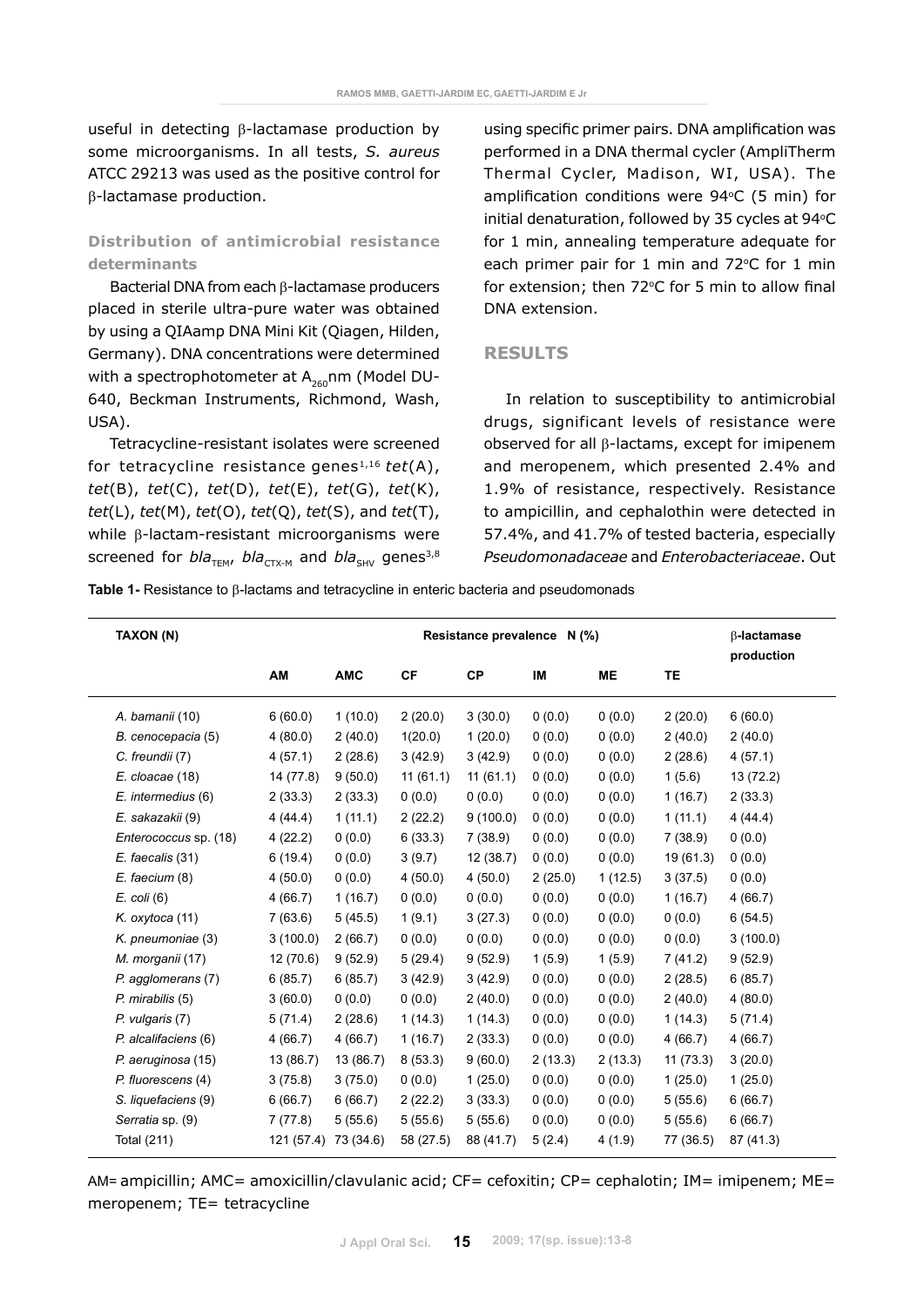| <b>Resistant</b> | Frequency of antimicrobial resistance determinants N(%) |                                              |                   |           |          |          |         |          |         |
|------------------|---------------------------------------------------------|----------------------------------------------|-------------------|-----------|----------|----------|---------|----------|---------|
| microorganisms   | bla $_{\tau_{\texttt{EM}}}$                             | $\boldsymbol{\mathit{bla}}_{\texttt{CTX-M}}$ | bla $_{\rm{SHV}}$ | tet(A)    | tet(B)   | tet(C)   | tet(D)  | tet(E)   | tet(M)  |
| A. bamanii       | 3(50.0)                                                 | 0(0.0)                                       | 3(50.0)           | 0(0.0)    | 2(100.0) | 0(0.0)   | 0(0.0)  | 0(0.0)   | 0(0.0)  |
| B. cenocepacia   | 0(0.0)                                                  | 0(0.0)                                       | 1(50.0)           | 0(0.0)    | 0(0.0)   | 0(0.0)   | 0(0.0)  | 0(0.0)   | 0(0.0)  |
| C. freundii      | 1(25.0)                                                 | 0(0.0)                                       | 1(25.0)           | 1(50)     | 0(0.0)   | 0(0.0)   | 1(50.0) | 0(0.0)   | 0(0.0)  |
| E. cloacae       | 5(35.7)                                                 | 1(7.1)                                       | 3(21.5)           | 0(0.0)    | 1(100.0) | 0(0.0)   | 0(0.0)  | 0(0.0)   | 0(0.0)  |
| E. intermedius   | 2(100.0)                                                | 0(0.0)                                       | 0(0.0)            | 0(0.0)    | 1(100.0) | 0(0.0)   | 0(0.0)  | 0(0.0)   | 0(0.0)  |
| E. sakazakii     | 2(50.0)                                                 | 0(0.0)                                       | 2(50.0)           | 0(0.0)    | (0.0)    | 1(100.0) | 0(0.0)  | 0(0.0)   | 0(0.0)  |
| E. coli          | 1(25.0)                                                 | 0(0.0)                                       | 0(0.0)            | 0(0.0)    | 0(0.0)   | 0(0.0)   | 0(0.0)  | 1(100.0) | 0(0.0)  |
| K. oxytoca       | 1(14.3)                                                 | 1(14.3)                                      | 1(14.3)           | 0(0.0)    | 2(100.0) | 0(0.0)   | 0(0.0)  | 0(0.0)   | 0(0.0)  |
| K. pneumoniae    | 0(0.0)                                                  | 0(0.0)                                       | 3(75.0)           | 0(0.0)    | 0(0.0)   | 2(100)   | 0(0.0)  | 0(0.0)   | 0(0.0)  |
| M. morganii      | 7(58.3)                                                 | 1(8.3)                                       | 4(33.3)           | 1(14.3)   | 3(42.9)  | 0(0.0)   | 0(0.0)  | 0(0.0)   | 0(0.0)  |
| P. agglomerans   | 0(0.0)                                                  | 0(0.0)                                       | 4(66.7)           | 0(0.0)    | 2(100.0) | 0(0.0)   | 0(0.0)  | 0(0.0)   | 0(0.0)  |
| P. mirabilis     | 0(0.0)                                                  | 0(0.0)                                       | 1(25.0)           | 1(50.0)   | 0(0.0)   | 0(0.0)   | 0(0.0)  | 0(0.0)   | 1(50.0) |
| P. vulgaris      | 2(40.0)                                                 | 0(0.0)                                       | 1(20.0)           | 1(100.0)  | 0(0.0)   | 0(0.0)   | 0(0.0)  | 0(0.0)   | 0(0.0)  |
| P. alcalifaciens | 2(50.0)                                                 | 0(0.0)                                       | 0(0.0)            | 0(0.0)    | 2(50.0)  | 0(0.0)   | 0(0.0)  | 1(25.0)  | 1(25.0) |
| P. aeruginosa    | 0(0.0)                                                  | 0(0.0)                                       | 0(0.0)            | 5(54.5)   | 1(9.09)  | 0(0.0)   | 0(0.0)  | 5(45.45) | 0(0.0)  |
| P. fluorescens   | 0(0.0)                                                  | 0(0.0)                                       | 0(0.0)            | 1(50.0)   | 0(0.0)   | 0(0.0)   | 0(0.0)  | 1(50.0)  | 0(0.0)  |
| S. liquefaciens  | 2(40.0)                                                 | 0(0.0)                                       | 1(20.0)           | 3(60.0)   | 0(0.0)   | 0(0.0)   | 2(40.0) | 0(0.0)   | 0(0.0)  |
| Serratia sp.     | 4(57.1)                                                 | 0(0.0)                                       | 1(14.3)           | 3(60.0)   | 0(0.0)   | 0(0.0)   | 2(40.0) | 0(0.0)   | 0(0.0)  |
| Total            | 32 (29.9)                                               | 3(2.8)                                       | 25 (23.4)         | 12 (25.0) | 10(20.8) | 3(6.3)   | 5(10.4) | 6(12.5)  | 2(4.2)  |

| Table 2- Distribution of tetracycline and $\beta$ -lactam resistance genes in resistant Gram-negative isolates |  |
|----------------------------------------------------------------------------------------------------------------|--|
|----------------------------------------------------------------------------------------------------------------|--|

**Table 3-** Distribution of tetracycline, ampicillin and gentamicin resistance genes in enterococci resistant to these antimicrobials

| <b>Resistant strains</b> | Frequency of antimicrobial resistance determinants N (%)   |           |           |           |           |           |  |  |
|--------------------------|------------------------------------------------------------|-----------|-----------|-----------|-----------|-----------|--|--|
|                          | $bla_{\text{TEM}}$ bla <sub>ctx-M</sub> bla <sub>shy</sub> | tet $(K)$ | tet $(L)$ | tet $(M)$ | tet $(O)$ | tet $(S)$ |  |  |
| Enterococcus sp.         | 0(0.0)                                                     | 3(42.9)   | 1(14.3)   | 2(28.6)   | 1(14.3)   | 0(0.0)    |  |  |
| E. faecalis              | 0(0.0)                                                     | 6(31.6)   | 2(10.5)   | 7(36.8)   | 3(15.8)   | 1(5.3)    |  |  |
| E. faecium               | 0(0.0)                                                     | 3(66.7)   | 0(0.0)    | 1(33.3)   | 0(0.0)    | 0(0.0)    |  |  |
| Total                    | 0(0.0)                                                     | 10(34.5)  | 1(3.5)    | 7(24.1)   | 2(6.9)    | 3(10.3)   |  |  |

of 121 bacterial isolates resistant to ampicillin or amoxicillin, 87 were β-lactamase producers of (41.2% of the isolated bacteria and 72.9% of ampicillin-resistant isolates). The production of these hydrolytic enzymes seems to be the major mechanism of resistance to β-lactams, excluding most pseudomonads, and enterococci, where β-lactamases were not detected (Table 1).

Most of β-lactamase Gram-negative producers harbored β-lactamases. The detection of antimicrobial resistance determinants evidenced that 29.9% of Gram-negative isolates resistant to ampicillin harbored *bla<sub>TEM</sub>* genes, while *bla*<sub>SHV</sub> and  $bla_{\text{CTX-M}}$  were detected in 23.4% and 2.8% of the resistant isolates, respectively (Table 2).

These genes were not detected in enterococci (Table 3).

Resistance to tetracycline was also widely disseminated in the microbial enteric strains and 36.5% of tested microorganisms were resistant. The presence of tetracycline resistance determinants was widely disseminated among resistant Gram-negative isolates and enterococci. *Tet*(A) and *tet*(B) were the most common in Gram-negative bacteria; while *tet*(K), *tet*(M) and *tet*(O) were predominant in resistant enterococci. *Tet*(G), *tet*(Q) and *tet*(T) were not detected.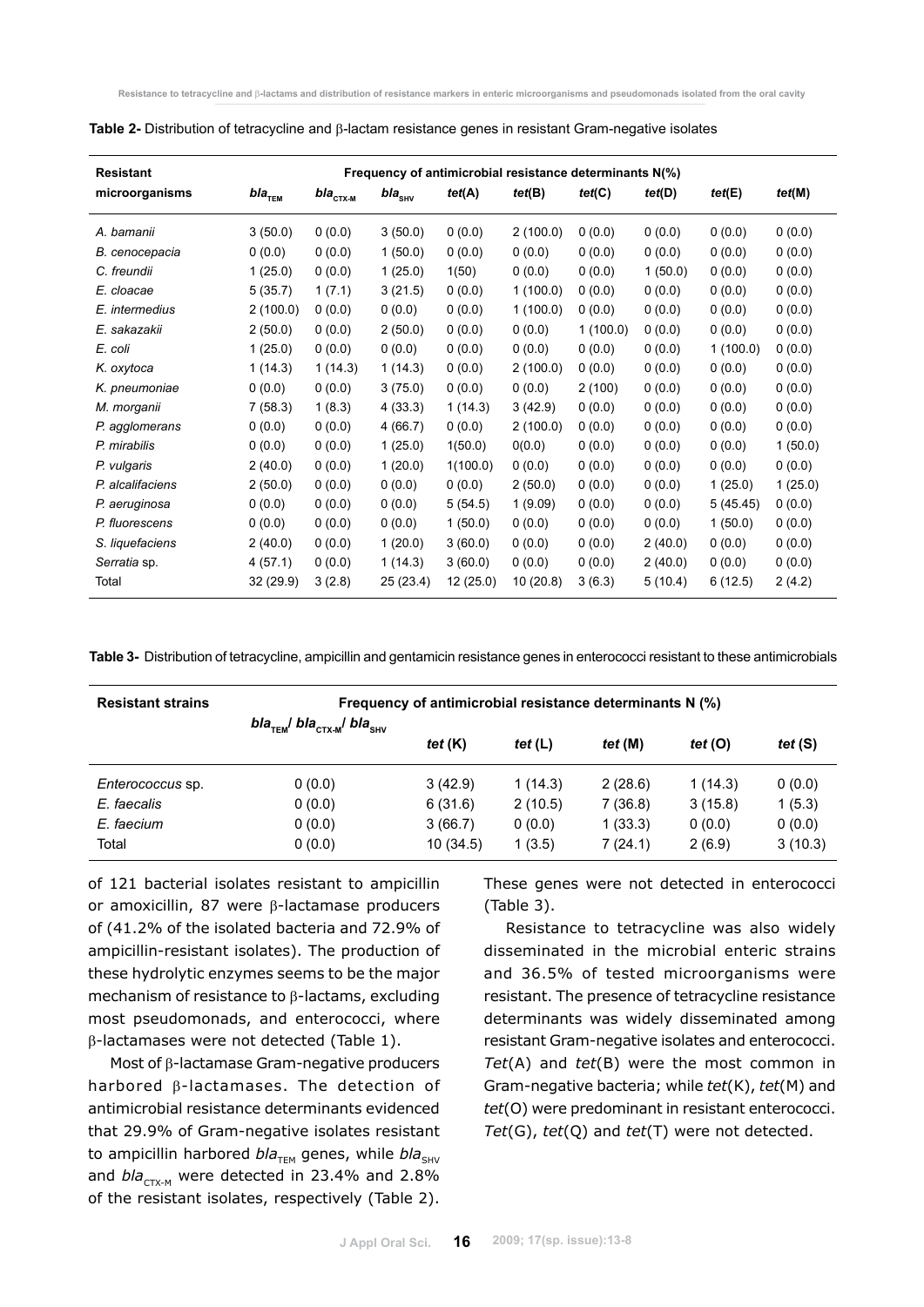### **DISCUSSION**

Enteric bacteria and pseudomonads have been involved in many oral and extra-oral infections, and some studies have evidenced that the oral cavity may act as a reservoir of enteric microorganisms and their virulence genes<sup>1,6,7</sup>.

In spite of the small participation of enteric bacteria and pseudomonads in the total microbial load present in the gingival sulcus, supragingival biofilm, saliva and other sites of the oral cavity, the occurrence of these pathogens should not be neglected7. Antimicrobial resistance surveillance programs have provided sufficient data about antimicrobial susceptibility of clinically relevant enteric bacteria and pseudomonads from nosocomial infections and environment<sup>14,17</sup>, although few reports describe the antimicrobial susceptibility of these organisms isolated from the oral cavity2. In addition, information about the genetic determinants associated with this resistance is not clarified yet and most available data regards nosocomial infections, as mentioned above.

 $β$ -Lactam agents such as penicillins, cephalosporins, monobactams and carbapenems are among the most frequently prescribed antibiotics worldwide. In Gram-negative pathogens, β-lactamases remain the most important factor to β-lactam resistance, and their increasing prevalence, as well as their alarming evolution seems to be directly linked to their clinical use14.

In the present study, the genetic bases of β-lactamase production in enteric Gram-negative rods were mainly associated with  $bla_{TFM}$  gene, which evidenced a noticeable dissemination among Gram-negative enteric bacteria<sup>10,19</sup>. Presence of β-lactamase genetic markers was significantly more pronounced in our study than previously reported in literature, even though the distribution of particular determinants in β-lactamase-producer strains was similar10,19.

However, the introduction of new β-lactams with different activity spectra has led to a selection of different genes and mutations that confer resistance to these drugs, especially β-lactamase-producers, mainly in members of family *Enterobacteriaceae*. In this family, most β-lactamase producers harbor *bla<sub>TEM</sub>*, *bla<sub>SHV</sub>* and  $bla_{CTX-M}$  resistance determinants<sup>14</sup>. Thus, the distribution of these resistance markers in enteric microorganisms distributed in the dental biofilm and mucosal surfaces remains unclear.

Therapeutic options for infections caused by Gram-negative organisms expressing β-lactamases arelimited because these organisms are usually resistant to all β-lactam antibiotics, except the carbapenems. Several families of β-lactamases from Gram-negative organisms were identified, but no phenotypic test can differentiate them, impairing surveillance and epidemiological studies<sup>13</sup>.

The genes screened in the β-lactamase family represent only a small part of the cellular defense mechanisms that prokaryotes developed to avoid the action of β-lactams. *Enterobacteriaceae*  isolates that exhibited uncertain identification by PCR were later classified as *K. oxytoca*, *Enterobacter* spp. and *C. freundii* due to detection markers of β-lactam resistance<sup>8</sup>. Moreover, *K. oxytoca* strains are known to express specific class A β-lactamases that were not considered in this study; while the resistance to β-lactams in *Enterobacter* sp. and *C. freundii* is generally attributed to the expression of chromosomal AmpC β-lactamases, as also described to some pseudomonads<sup>9</sup>. Possibly, these lactamases may be responsible for the β-lactam resistance phenotype, specifically to penicillins and narrowspectrum cephalosporins, registered in some isolates affiliated to these genera.

Enterococci in general and *E. faecium* in particular, are intrinsically more resistant to penicillin and ampicillin than the other streptococci. Ampicillin resistance in *E. faecium* is due to expression of the low-affinity class B penicillin-binding protein 5 (PBP5). Early studies suggested that higher levels of ampicillin resistance in *E. faecium* were achieved by increasing levels of PBP 5 expression. More commonly, mutations that are presumed to lower the affinity for β-lactam antibiotics have been identified within *pbp5* genes of highly resistant clinical isolates<sup>15</sup>. The results of the present investigation also suggested that enterococcal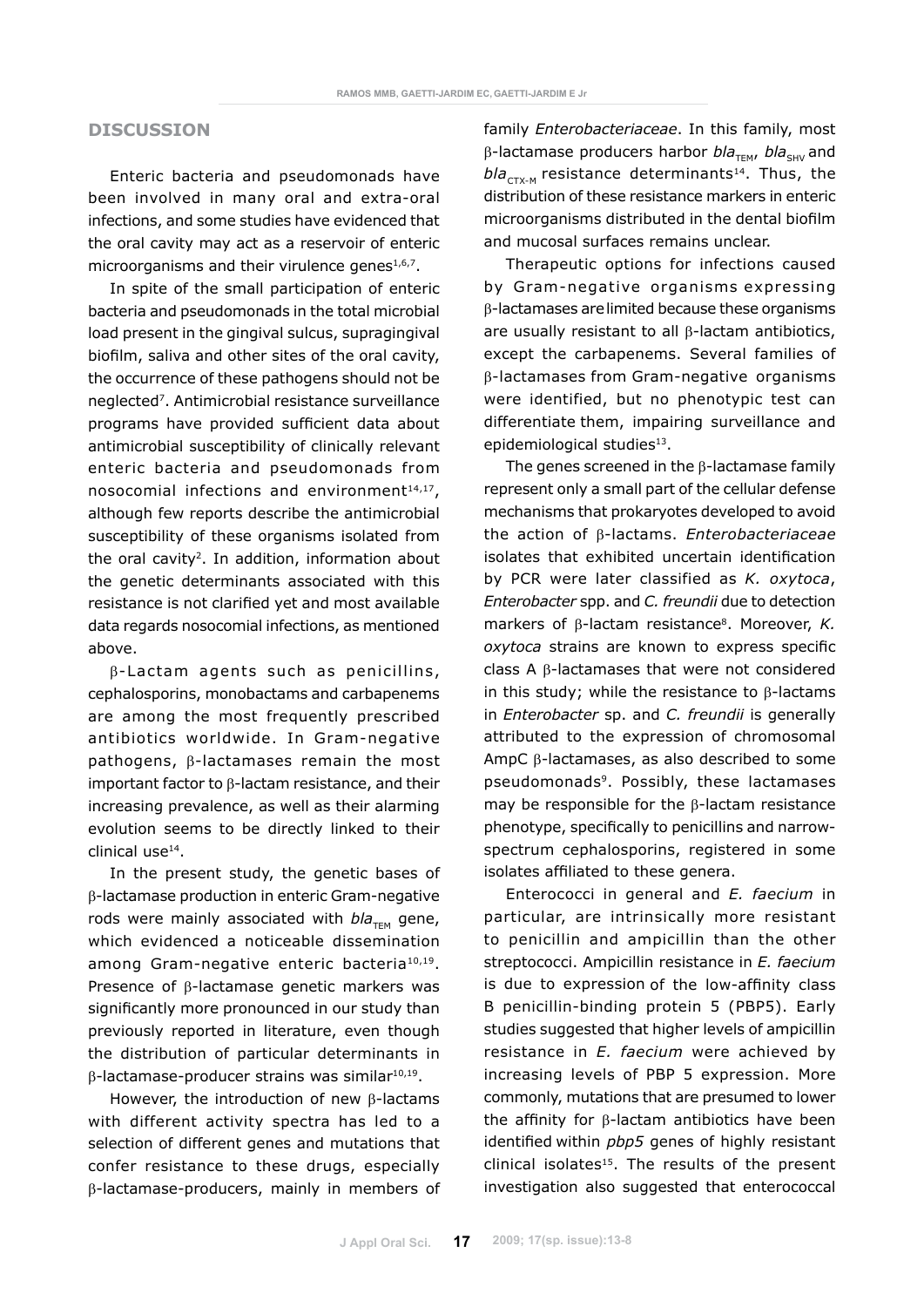resistance to β-lactams, especially ampicillin, is not related to gene *bla<sub>TEM</sub>*, as this gene and β-lactamase activities were not detected.

Tetracycline resistance was also often observed. The most common genetic determinants of tetracycline resistance are represented by genes *tet*, which can be separated into genes that encode efflux proteins, especially genes *tet*(A), *tet*(B), *tet*(C), *tet*(D), *tet*(E), *tet*(G), *tet*(I), *tet*(K), and *tet*(L); those that protect the ribosomes from the action of tetracycline, genes *tet*(M) *tet*(O) *tet*(Q); and gene *tet*(X) that encodes a protein able to inactivate the antibiotic drug16. In Gram-positive cocci, the concomitant presence of two or more genes *tet* is common but this peculiarity was not confirmed in the present study, since only 5 isolates (17.2%) of enterococci expressed simultaneously *tet*(K) and *tet*(M) determinants.

In *Enterobacteriaceae*, the most common tetracycline resistance markers were *tet*(A) and *tet*(B), which were present in 45.8% of the tetracycline resistant isolates, according to previous studies $1,11,12,16$ . In enterococci, genes *tet*(K) and *tet*(M) represented 58.6% of the detected resistance markers.

Heterogeneity of tetracycline resistance genes in Gram-negative enteric rods and enterococci was significant, as also previously reported $^{11}$ , although these genes were not detected in 18 enteric resistant isolates. There are several possible explanations for the non-detection of *tet* genes in 23.4% of our resistant isolates. The most probable possibility is that we screened only 12 of the 38 recognized *tet* genes and some isolates present an inherent resistance to tetracycline as opposed to acquired resistance.

### **Acknowledgments**

This study was partially supported by grants of Fundação de Amparo à Pesquisa do Estado de São Paulo (FAPESP, 07/54851-0).

### **References**

1- Aminov RI, Garrigues-Jeanjean N, Mackie RI. Molecular ecology of tetracycline resistance: development and validation of primers for detection of tetracycline resistance genes encoding ribosomal protection proteins. Appl Environ Microbiol. 2001;67:22-32.

2- Barbosa FCB, Mayer MPA, Saba-Chujfi E, Cai S. Subgingival occurrence and antimicrobial susceptibility of enteric rods and pseudomonads from Brazilian periodontitis patients*.* Oral Microbiol Immunol. 2001;16:306-10.

3- Belaaouaj A, Lapoumeroulie C, Caniça MM, Névot GVP, Krishnamoorthy R, Paul G. Nucleotide sequences of the genes coding for the TEM-like β-lactamases IRT-1 and IRT-2 (formerly called TRI-1 and TRI-2). FEMS Microbiol Lett. 1994;120:75-80.

4- Daniluk T, Fiedoruk K, Œciepuk M, Zaremba ML, Rozkiewicz D, Cylwik-Rokicka D, et al. Aerobic bacteria in the oral cavity of patients with removable dentures. Adv Med Sci. 2006;51:86-90. 5- Gaetti-Jardim Jr E, Landucci LF, Lins AS, Vieira EMM, Oliveira SR. Susceptibility of strict and facultative anaerobes isolated from endodontic infections to metronidazole and  $\beta$ -lactams. J Appl Oral Sci. 2007;15:539-45.

6- Gaetti-Jardim E Jr, Nakano V, Wahasugui TC, Cabral FC, Gambá R, Avila-Campos MJ. Occurrence of yeasts, enterococci and other enteric bacteria in subgingival biofilm of HIV-positive patients with chronic gingivitis and necrotizing periodontitis. Braz J Microbiol. 2008;39:257-61.

7- Gonçalves MO, Coutinho-Filho WP, Pimenta FP, Pereira GA, Pereira JAA, Mattos-Guaraldi AL, et al. Periodontal disease as reservoir for multi-resistant and hydrolytic enterobacterial species. Lett Appl Microbiol. 2007;44:488-94.

8- Henriques IS, Fonseca F, Alves A, Saavedra MJ, Correia A. Occurrence and diversity of integrons and â-lactamase genes among ampicillin-resistant isolates from estuarine waters. Res Microbiol. 2006;157:938-47.

9- Livermore DM. β-Lactamases in laboratory and clinical resistance. Clin Microbiol Rev. 1995;8:557-84.

10- Luzzaro F, Mezzatesta M, Mugnaioli C, Perilli M, Stefani S, Amicosante G, et al. Trends in production of extended-spectrum β-lactamases among enterobacteria of medical interest: report of the second Italian nationwide survey. J Clin Microbiol. 2006;44:1659-64.

11- Macauley JJ, Adams CD, Mormile MR. Diversity of *tet* resistance genes in tetracycline resistant bacteria isolated from a swine lagoon with low antibiotic impact. Can J Microbiol. 2007;53:1307- 15.

12- Ng L-K, Martin I, Alfa M, Mulvey M. Multiplex PCR for the detection of tetracycline-resistant genes. Mol Cell Probes. 2001;15:209-15.

13- Pérez-Pérez FJ, Hanson ND. Detection of plasmid-mediated AmpC β-lactamase genes in clinical isolates by using multiplex PCR. J Clin Microbiol. 2002;40:2153-62.

14- Pitout JDD, Nordmann P, Laupland KB, Poirel L. Emergence of *Enterobacteriaceae* producing extended-spectrum β-lactamases (ESBLs) in the community. J Antimicrob Chemother. 2005;56:52-9. 15- Rice LB, Bellais S, Carias LL, Hutton-Thomas R, Bonomo RA, Caspers P, et al. Impact of specific *pbp5* mutations on expression

of β-lactam resistance in *Enterococcus faecium.* Antimicrob Agents Chemother. 2004;48:3028-32.

16- Roberts MC. Tetracycline resistance determinants: mechanisms of action, regulation of expression, genetic mobility, and distribution. FEMS Microbiol Rev. 1996;19:1-24.

17- Silva MF, Vaz-Moreira I, Gonzalez-Pajuelo M, Nunes OC, Manaia CM. Antimicrobial resistance patterns in *Enterobacteriaceae* isolated from an urban wastewater treatment plant. FEMS Microbiol Ecol. 2007;60:166-76.

18- Sixou M. Diagnostic testing as a supportive measure of treatment strategy. Oral Dis. 2003;9:54-62.

19- Spanu T, Luzzaro F, Perilli M, Amicosante G, Toniolo A, Fadda G, et al. Occurrence of extended-spectrum β-lactamases in members of the family *Enterobacteriaceae* in Italy: implications for resistance to β-lactams and other antimicrobial drugs. Antimicrob Agents Chemother. 2002;46:196-202.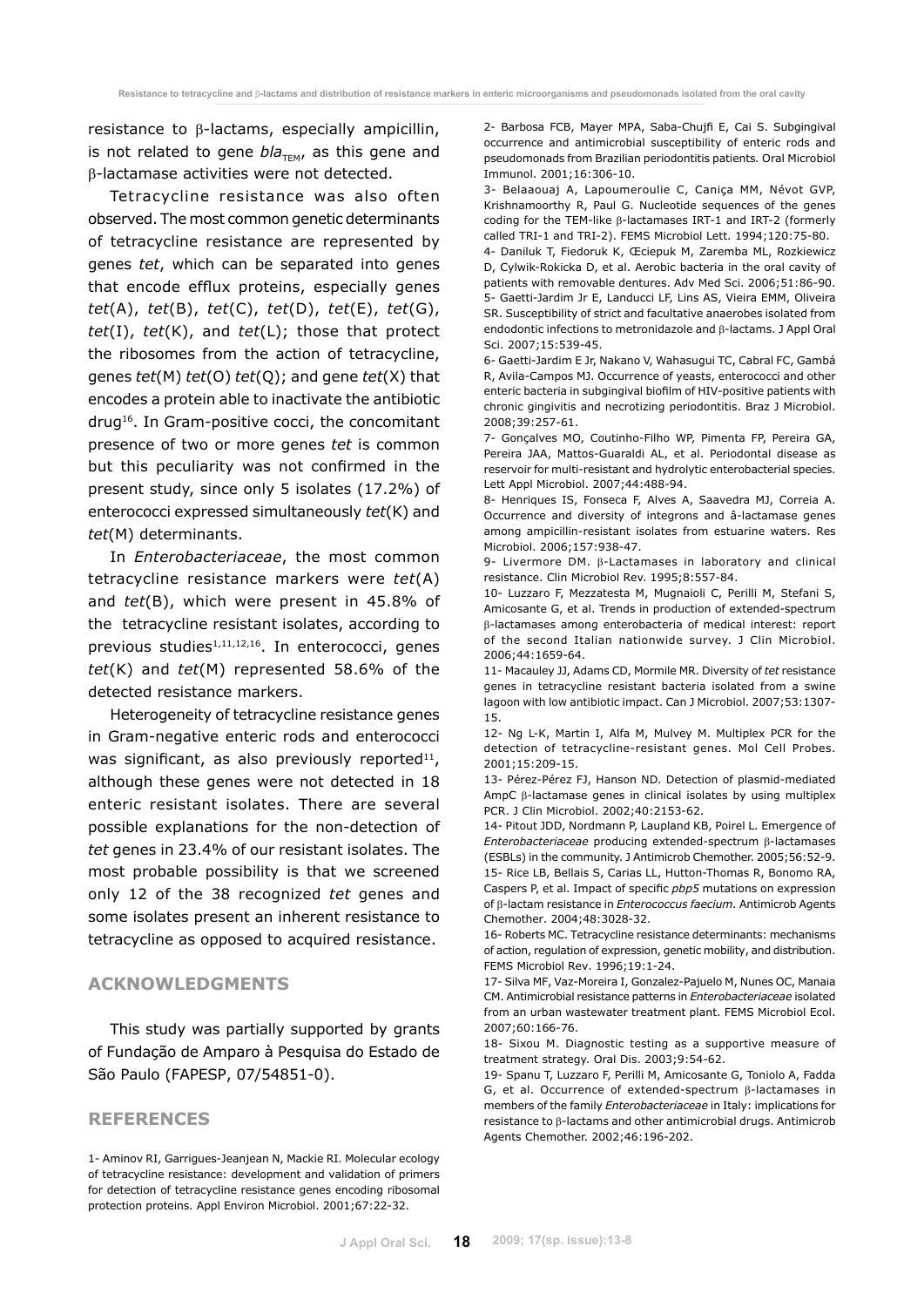# Influence of voids in the hybrid layer based on self-etching adhesive systems: a 3-D FE analysis

### Ana Paula MARTINI', Rodolfo Bruniera ANCHIETA<sup>2</sup>, Eduardo Passos ROCHA<sup>3</sup>, Amilcar Chagas FREITAS JUNIOR<del>'</del>, **Erika Oliveira de Almeida4 , Renato Herman SUNDFELD5 , Marco Antonio LUERSEN6**

1- Undergraduate student, Dental School of Araçatuba, São Paulo State University-UNESP, Faculty of Dentistry of Araçatuba, SP, Brazil.

2- DDS, MSc student, Department of Dental Materials and Prosthodontics, Faculty of Dentistry of Araçatuba, São Paulo State University-UNESP, Araçatuba, SP, Brazil.

3- DDS, MSc, PhD, Assistant Professor, Department of Dental Materials and Prosthodontics, Faculty of Dentistry of Araçatuba, São Paulo State University-UNESP, Araçatuba, SP, Brazil.

4-DDS, MSc, PhD student, Department of Dental Materials and Prosthodontics, Faculty of Dentistry of Araçatuba, São Paulo State University-UNESP, Araçatuba, SP, Brazil.

5- PhD, Department of Restorative Dentistry, Faculty of Dentistry of Araçatuba, São Paulo State University-UNESP, Araçatuba, SP, Brazil.

6- PhD, Department of Mechanical Engineering, Universidade Tecnológica Federal do Paraná-UTFPR, Curitiba, Brazil.

**Corresponding address:** Dr. Eduardo P. Rocha - eduardo\_rocha@foa.unesp.br - Departamento de Materiais Odontológicos e Protese - Rua Jose Bonifácio 1193, - 16015-050 - Araçatuba, SP, Brazil - Phone/Fax: +55 18 3636-3290/3636-3245

**Received: August 27, 2009 - Modification: February 19, 2010 - Accepted: March 25, 2010**

## **abstract**

The presence of porosities at the dentin/adhesive interface has been observed with the use of new generation dentin bonding systems. These porosities tend to contradict the concept that etching and hybridization processes occur equally and simultaneously. Therefore, the aim of this study was to evaluate the micromechanical behavior of the hybrid layer (HL) with voids based on a self-etching adhesive system using 3-D finite element (FE) analysis. Material and Methods: Three FE models (Mr) were built: Mr, dentin specimen (41x41x82 µm) with a regular and perfect (i.e. pore-free) HL based on a self-etching adhesive system, restored with composite resin; Mp, similar to M, but containing  $25\%$  (v/v) voids in the HL; Mpp, similar to Mr, but containing  $50\%$  (v/v) voids in the HL. A tensile load (0.03N) was applied on top of the composite resin. The stress field was obtained by using Ansys Workbench 10.0. The nodes of the base of the specimen were constrained in the x, y and z axes. The maximum principal stress ( $\sigma_{\text{max}}$ ) was obtained for all structures at the dentin/adhesive interface. Results: The Mpp showed the highest peak of  $\sigma_{\text{max}}$  in the HL (32.2 MPa), followed by Mp (30 MPa) and Mr (28.4 MPa). The stress concentration in the peritubular dentin was high in all models (120 MPa). All other structures positioned far from voids showed similar increase of stress. Conclusion: Voids incorporated into the HL raised the  $\sigma_{\text{max}}$  in this region by 13.5%. This behavior might be responsible for lower bond strengths of self-etching and single-bottle adhesives, as reported in the literature.

**Key words:** Hybrid layer. Voids. Dentin. Finite element analysis.

## **Introduction**

The structural behavior of the adhesive layer plays an important role in maintaining the integrity of the dentin-resin bond over time1. Self-etching adhesive systems have been introduced to allow dry bonding based on shallower demineralization with the formation of thinner hybridization of dentin. Consequently, a more homogenous dentin/adhesive interface is expected to be recreated<sup>5</sup>. Self-etching adhesives also reduce the steps necessary for bonding in comparison with etch-and-rinse adhesives. Because many self-etching adhesives leave the bottom of smear plugs intact, they tend to create resin-dentin bonds that exhibit less dentin sensitivity<sup>5,6</sup>.

Although self-etching adhesives are used in order to form a stable and strong biopolymer<sup>18</sup>, lower bond strength has been reported<sup>4</sup> mainly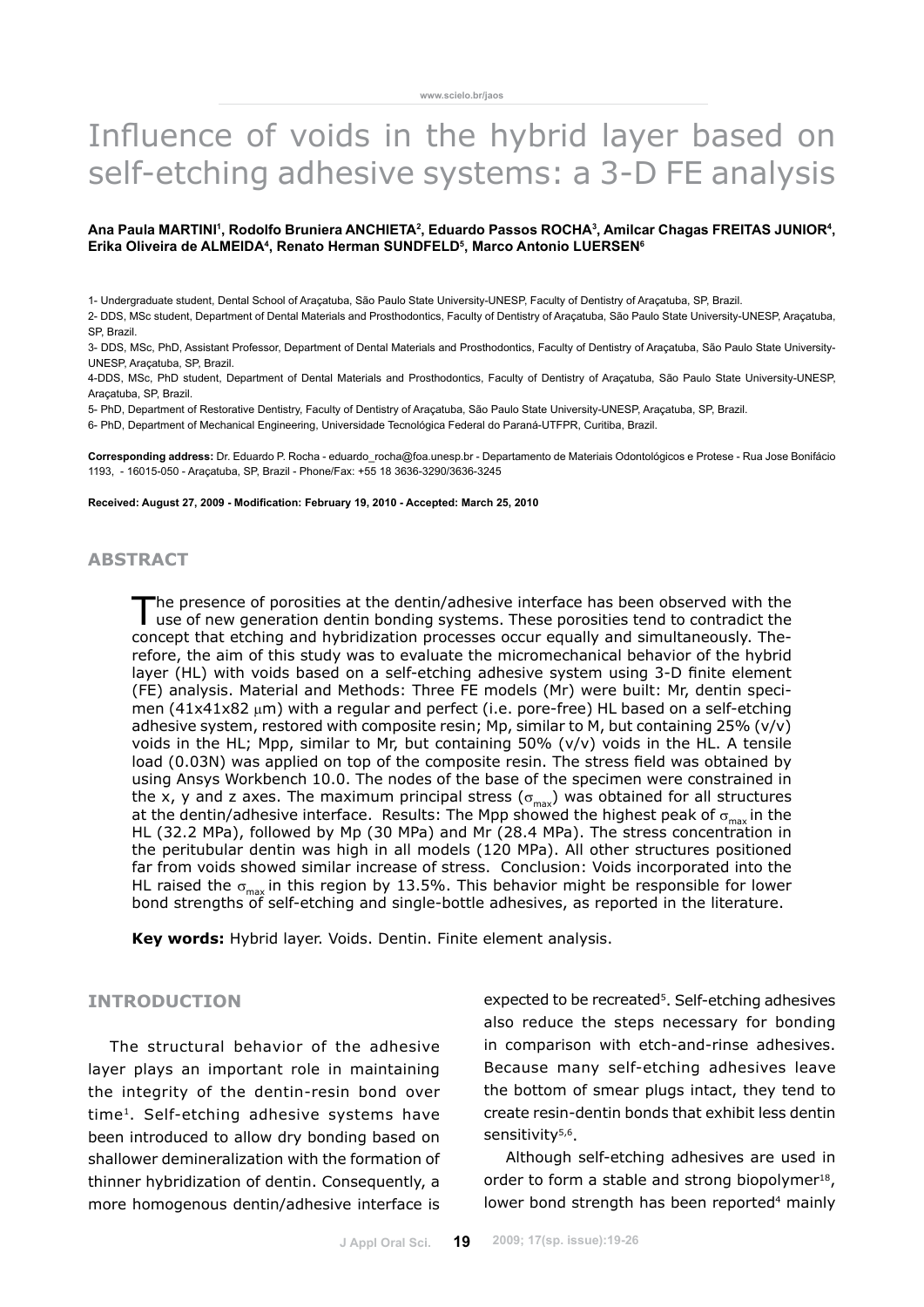in wet enviroments<sup>14</sup>. Unfortunately, the benefit of saving time by using self-etching adhesives may impair the quality of resin–dentin bonds (e.g. incomplete sealing) $6$ .

The complex environment of hybrid layers (HL) created by self-etching adhesives may explain their reduced performance<sup>30</sup>. For instance, nano and micro analysis of one-bottle adhesives show the presence of high concentrations of hydrophilic acid monomers as being responsible for the incorporation of voids in these hybrid layers that, in turn, increase their permeability $24,29$ . In these zones, water is incompletely removed, resulting in regions of imperfect polymerization and/or hydrogel formationbetween the remaining water and the HEMA present in the adhesive systems7,25.Therefore, partial hybridization of dentin may occur with more aggressive selfetching adhesives (lower pH). The presence of these defects may act as stress raisers<sup>19</sup> in resindentin interfaces, reducing adhesion over time.

A previous study provided data about bond strength and the characteristics of the adhesive interface obtained using scanning electron microscope (SEM) and nanoleakage<sup>9-</sup>. However, little information is available about the mechanical behavior of the dentin/adhesive interface based on hybrid layer quality $2,15,19$ .

The aim of this study was to evaluate the

mechanic behavior of the hybrid layer containing voids, using 3-D finite element analysis. The voids were incorporated in different proportions (25% and 50% by volume). The null hypothesis is that voids have no effect on stresses within the hybrid layer.

# **Material and Methods**

In order to perform the micromechanical analysis of dentin/adhesive interfaces, a virtual dentin specimen restored with composite resin<sup>18</sup>  $(41 \times 41 \times 82 \mu m)$  was built using SolidWorks software (SolidWorks Corporation, Concord, MA, USA)<sup>2</sup>. The dimensions of each structure of the model and their mechanical properties were based on previous data, assuming a linear, isotropic and linearly elastic study (Table 1).

Considering the dimensions reported in Table 18,15,17,18,26, three models were built by varying their void content in the HL by 0%, 25% or 50% (Mr, Mp, Mpp, respectively) (Table 2, Figure 1). Mr represents a perfect HL, without voids and completely infiltrated. Mp and Mpp represent a HL containing 25% and 50% of the volume with voids, respectively.

It was assumed that the adhesive that infiltrated through the collagen fibrils in these models bonded to adjacent and subjacent

|  |  |  |  |  | <b>Table 1-</b> Dimensions ( $\mu$ m) and mechanical properties of the materials (E and $\nu$ ) |  |
|--|--|--|--|--|-------------------------------------------------------------------------------------------------|--|
|--|--|--|--|--|-------------------------------------------------------------------------------------------------|--|

| <b>Structures</b>                            |              | Dimension (µm)                    | $E$ (GPa) <sup>18</sup> | $v^{15}$ |
|----------------------------------------------|--------------|-----------------------------------|-------------------------|----------|
| Specimen                                     | Width (base) | 41x 41                            |                         |          |
|                                              | Length       | 82                                |                         |          |
| Composite resin                              |              | 41                                | 30                      | 0.3      |
| Adhesive layer <sup>18</sup>                 |              | $\mathbf{2}^{\prime}$<br>(Length) | 5                       | 0.28     |
| Hybrid layer <sup>26</sup>                   |              | (Length)<br>4                     | 4                       |          |
|                                              |              |                                   | 3                       | 0.28     |
|                                              |              |                                   | 2                       |          |
|                                              |              |                                   |                         |          |
| Intertubular dentin close to $HL^{2,18}$     |              | 3 (Length)                        | 13                      | 0.3      |
| Intact intertubular dentin <sup>18</sup>     |              | 36 (Width)                        | 20                      | 0.3      |
| Diameter of Peritubular dentin <sup>18</sup> |              | 0.75 ( Width)                     | 28.6                    | 0.3      |
| Pulp <sup>17</sup>                           |              |                                   | 0.0002                  | 0.45     |
| Resin Tag <sup>26</sup>                      |              | 17 (Length)                       | 5                       | 0.28     |
| Number of dentinal tubules <sup>8</sup>      |              | 16 (deep dentin)                  |                         |          |
| Diameter of dentinal tubules <sup>20</sup>   |              | 1 (deep dentin)                   |                         |          |
| Diameter of spherical voids                  |              | 3.75                              |                         |          |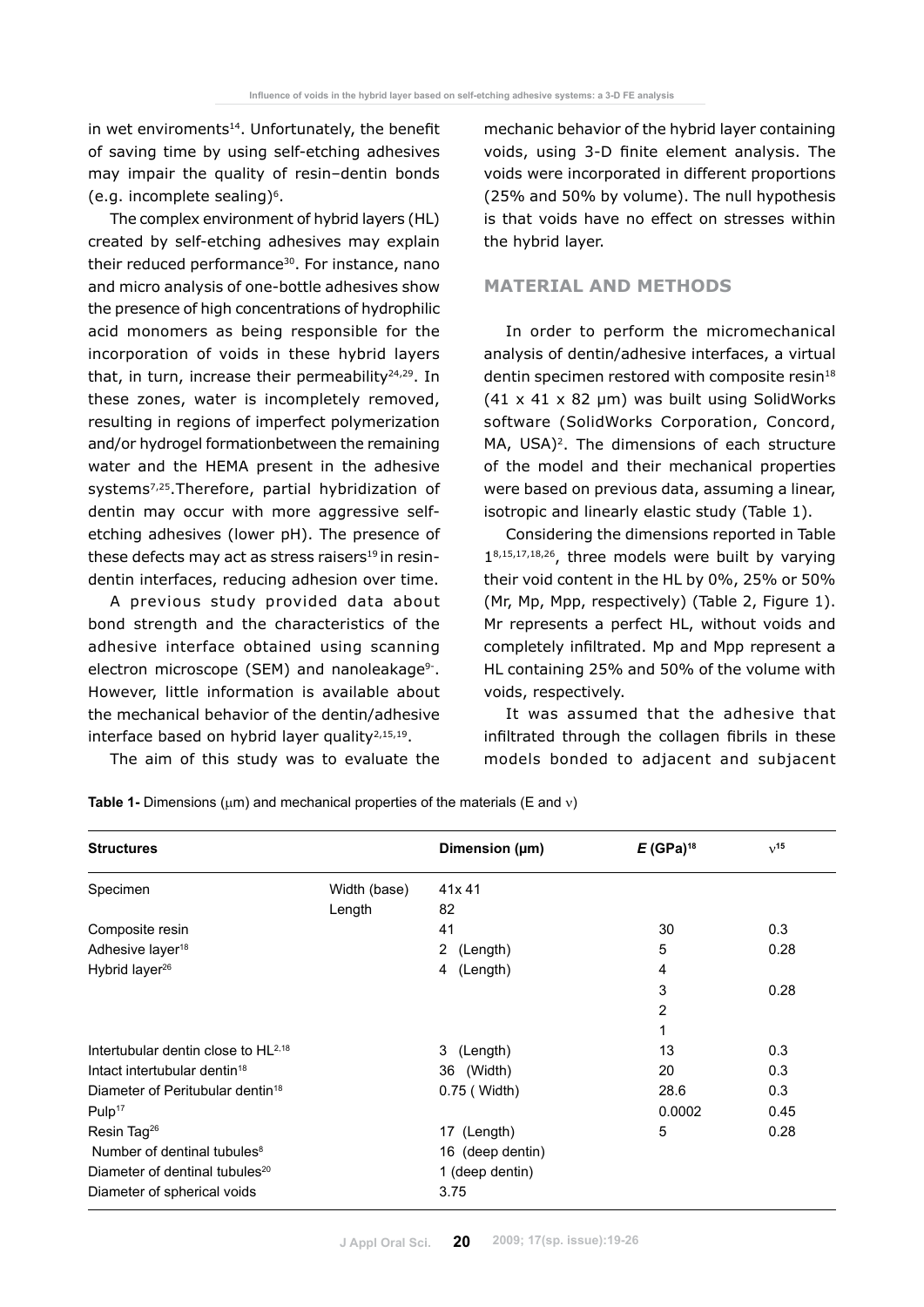

**Figure 1-** A - Model (Mr) with perfect bond between the hybrid layer (HL) and dentin (D); B – Model (Mp) with 25% of voids (V) in volume in the HL; C – Model (Mpp) with 50% of voids in volume in the HL. (Diameter of voids = 3.75 µm). HL (hybrid layer); V (voids); D (dentin); a (adhesive layer)

| Models | % of voids in the HL |  |  |  |
|--------|----------------------|--|--|--|
| Mr     | 0 (ideal bond)       |  |  |  |
| Mp     | 25                   |  |  |  |
| Mpp    | 50                   |  |  |  |

structures. Regarding the rigidity of the bonded structures, Misra, et al.<sup>18</sup> (2004) established that the elastic modulus of peritubular dentin and intertubular dentin show values of 28.6 GPa and 20 GPa respectively. However, Katz, et al.<sup>12</sup> (2001) reported that the elastic modulus of the intertubular dentin, adjacent to the HL, has a value of 13 GPa, due to effect of previous etching required by the conventional adhesive system. Unfortunately, these data have not been reported for aggressive self-etching adhesive systems.

In their study, Misra, et al.<sup>18</sup> (2004) varied the HL thickness between 2 and 10 um. These authors considered the HL to be constituted of several sublayers of equal thickness. Thus, the elastic modulus was graded from 4 GPa for the most superficial sublayer in contact with the adhesive layer, to 1 GPa for the deepest sublayer in contact with the mineralized dentin base. According to these authors, due to the lower dimethacrylate adhesive infiltration of deep demineralized dentin, hybrid layers may be built with different elastic modulus in order to reproduce *in vivo* conditions. In the present study, a 4 µm thick HL was stratified in four 1 µm thick layers. A 4 GPa elastic modulus was used for the layer closest to the adhesive material; 3 GPa for the second layer, 2 GPa for the third layer and 1 GPa for the deepest layer in contact with the adjacent mineralized intertubular dentin $18$ .

The convergence criterion was applied to reach optimal mesh quality. All models showed up to 38.497 tetragonal elements and 102.580 nodes. The nodes at the base of the specimen were fixed on the x, y and z axes  $(x=y=z=0)$  to set up the border line.

In order to determine the loading value, it was observed that in a dentin macro-specimen (5x2x2 mm) restored with composite resin, in an hourglass shape (sectional area of 1.1 mm2) there was an equivalent tensile force of 18 MPa after 20 N of tensile loading at the top of the resin surface, exactly as previously described<sup>22</sup>.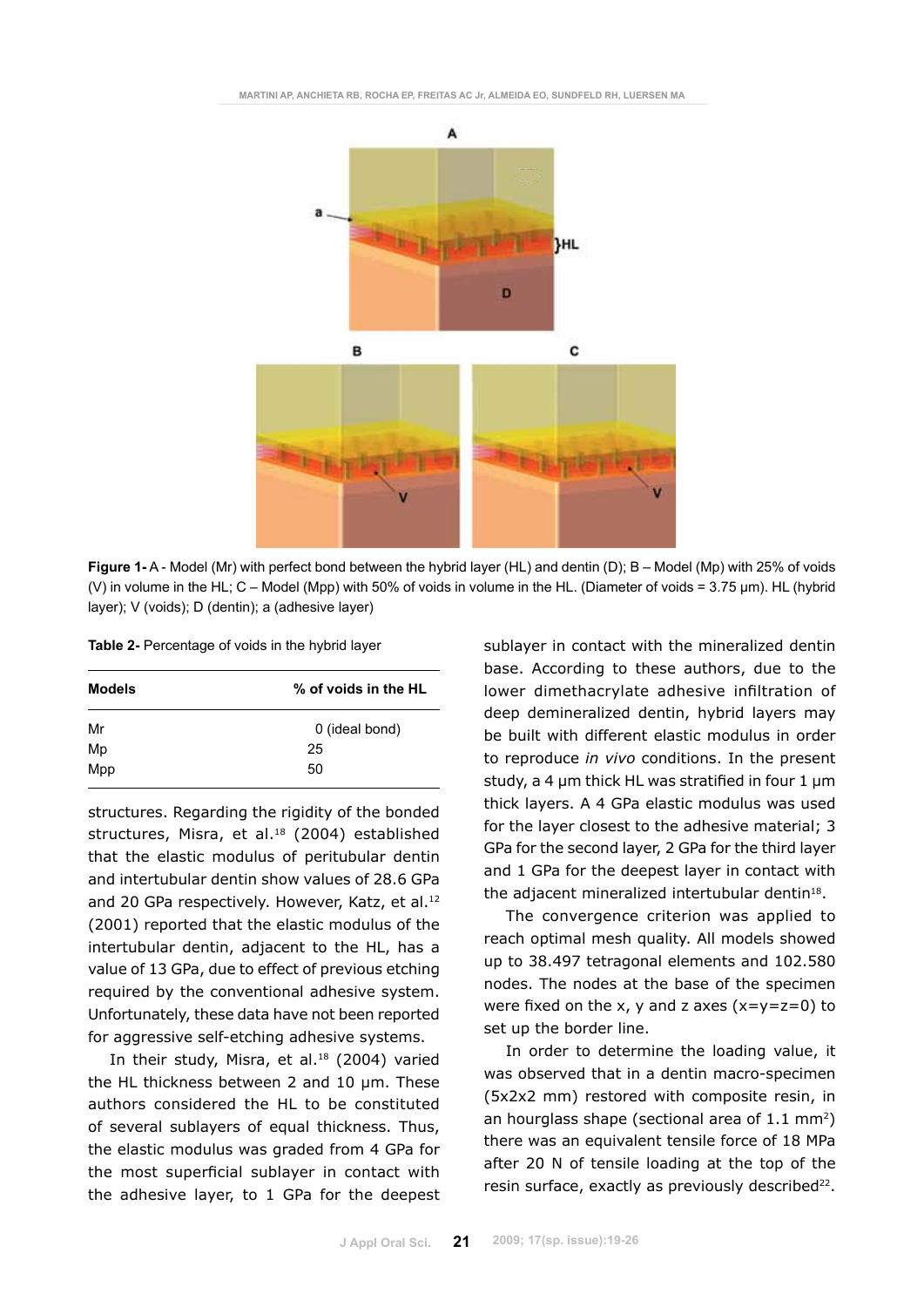The cross-sectional area of the microspecimen model in the present study was equal to 1681 µm<sup>2</sup>. To apply an 18 MPa tensile force to the adhesive interface, a tensile load equal to 0.03N was perpendicularly applied to the composite resin surface (Figure 2).

As developed by Misra, et al.<sup>18</sup> (2004), the maximum principal stress ( $\sigma_{\text{max}}$ ) was utilized for identifying failures that could start out of small flaws, and it is an adequate criterion for brittle structures, such as dentin. All structures at the interface, i.e. peritubular dentin, intertubular dentin, adhesive layer and HL, were individually analyzed.

The numerical analysis was performed using ANSYS Workbench 10.0 (Swanson Analysis



**Figure 2** - A - Hourglass-shaped specimen with 1.1mm<sup>2</sup> of sectional area; B - Visualization of the model inside the hourglassshaped specimen; C - High magnification of the model. Model dimensions (41x41x82 µm) and loading condition (tensile load, perpendicular to the top of the composite resin, with 0.03 N)



**Figure 3**- Maximum principal stress ( $\sigma_{max}$ ) in the peritubular dentin (PD) and void (V) for the Mpp. Stress concentration in the three deepest layers of the hybrid layer (HL), voids (V), peritubular dentin (PD) and dentinal tubules (T) with no resin tags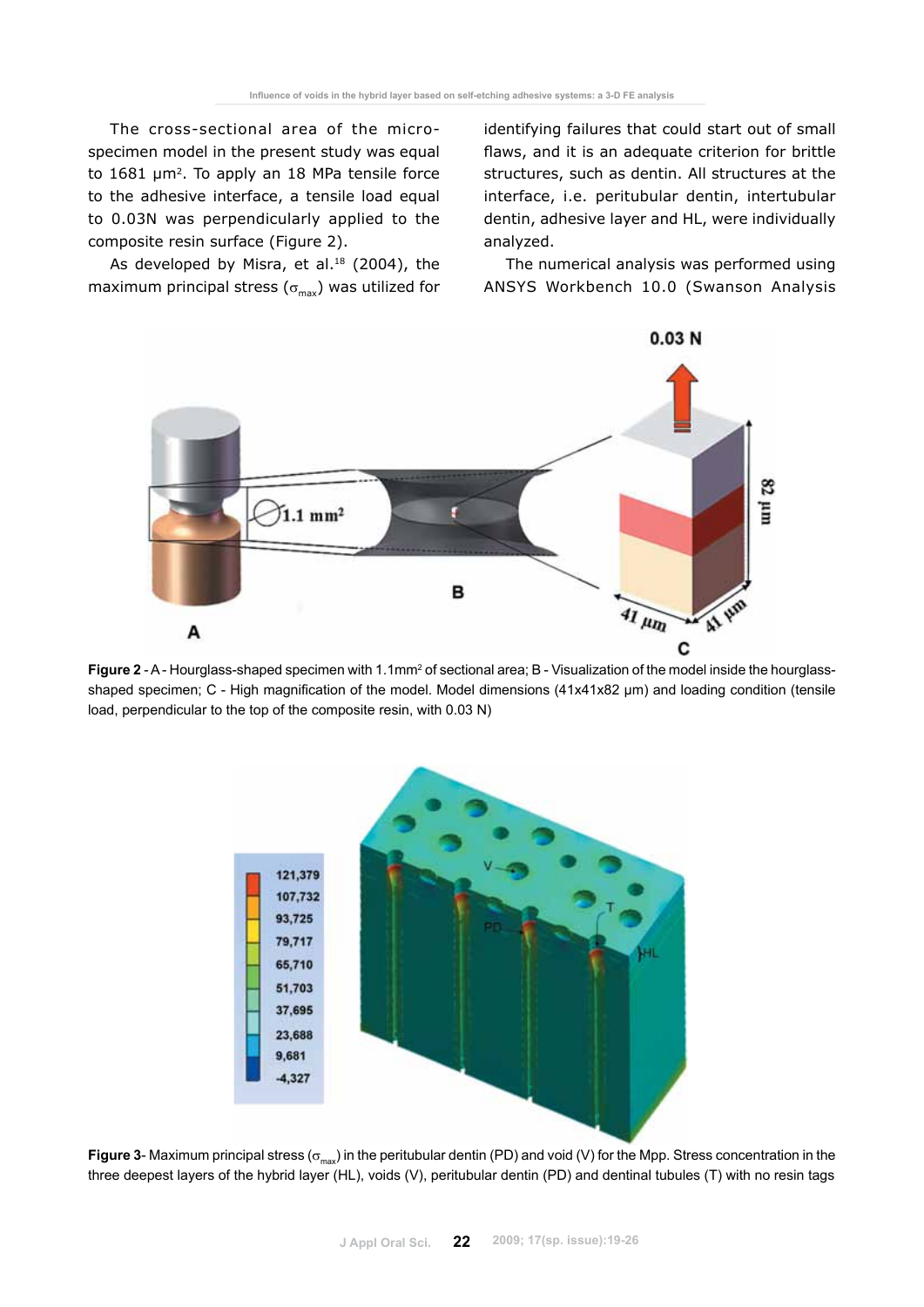System, Canonsburg, PA, USA).

### **Results**

The peak of  $\sigma_{\text{max}}$  was observed in the peritubular dentin (Figure 3) for all models (Figure 4).This behavior was similar in all other structures of the dentin/adhesive interface that showed an increase of  $\sigma_{\text{max}}$  in Mp when compared with Mr and in Mpp when compared with Mp (Figure 4 and 5). Figure 4 shows the  $\sigma_{\text{max}}$  for the adhesive layer, peritubular dentin, resin tags and

intertubular dentin.

The  $\sigma_{\text{max}}$  in the peritubular dentin was observed in its upper border, exactly where the resin tags start (Figure 3). The  $\sigma_{\text{max}}$  in the tags occurred in their upper border (top of tags), in contact with the dentinal tubule walls (Figure 6).

The increase in the percentage of porosities within the HL, like in other structures, negatively influenced its mechanical behavior, increasing the stress concentration (Figure 5). The increase in stress in the HL was of 6% in Mp when compared with Mr and of 6.5% in Mpp when compared



Percentage of voids in the HL

**Figure 4**- Maximum principal stress (MPa) in the peritubular dentin, adhesive layer, resin tags and intertubular dentin according to the percentage of voids (0, 25% and 50%) in the hybrid layer



**Figure 5**- Maximum principal stress (MPa) in the hybrid layer according to the percentage of voids (0, 25% and 50%) for Mr, Mp and Mpp, respectively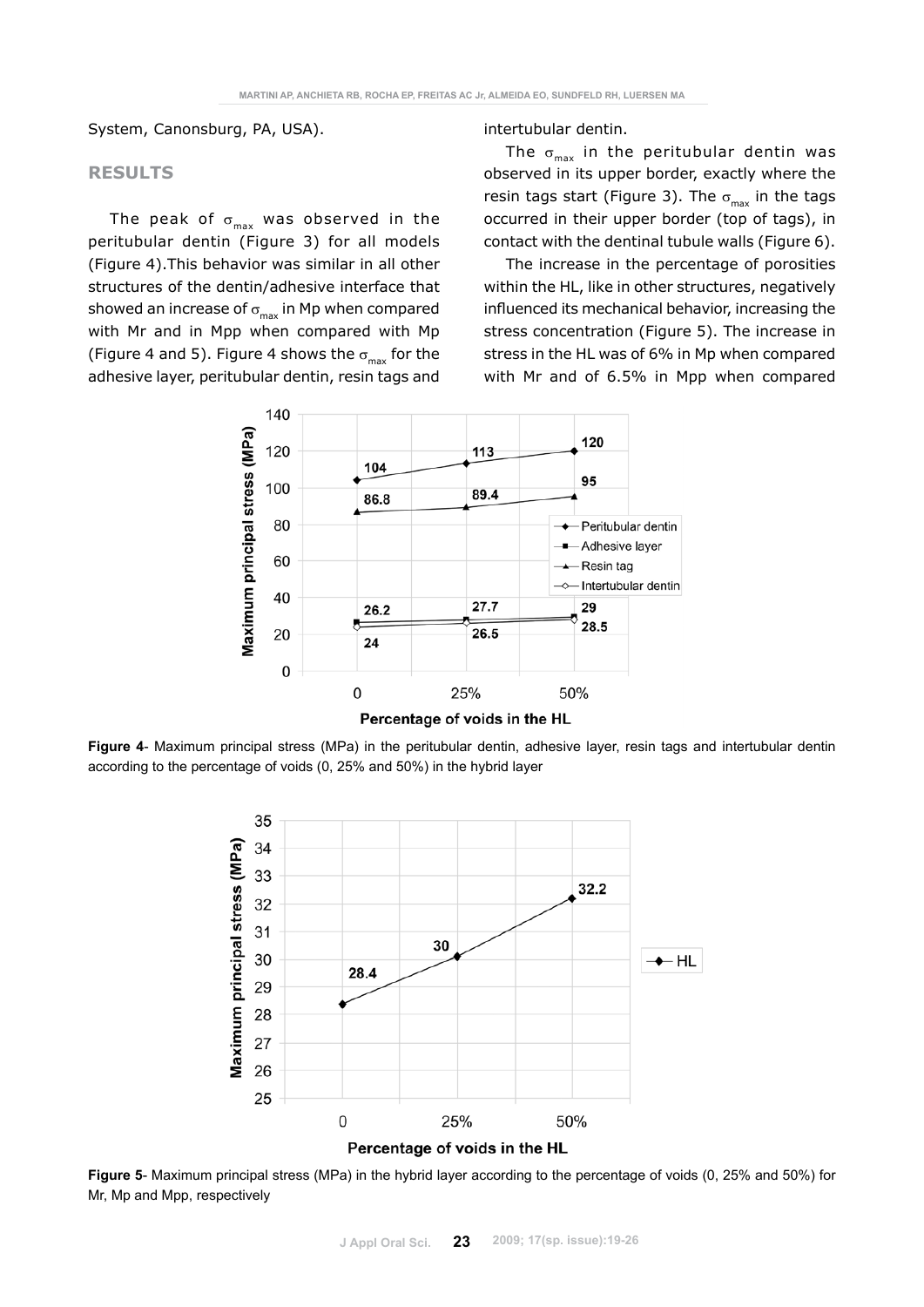

**Figure 6**- Maximum principal stress (MPa) for the Mpp. A – Cross-section view of the model Mpp to observe stress distribution (high magnification in B). B - Stress concentration on top of resin tags (RT), peritubular dentin (PD) and in lower intensity in the porosities (V). Note that the sectioning was done to visualize half of the dentinal tubules. This allowed partial visualization of porosities

with Mp.

The  $\sigma_{\text{max}}$  in the HL occurred near the porosities and between the second and third micrometers deep in the Mp and Mpp (Figure 6).

## **Discussion**

While a durable seal between several current bonding systems and enamel has been achieved, it is still a challenge to seal the resin-dentin interface, due to the heterogeneous characteristic of the dentin structure, surface morphology<sup>10</sup>, and/or intrinsic shortcomings of the design of these modern adhesives $21$ .

Conventional thought is that a perfect seal along the resin-dentin interface can be achieved within the demineralized collagen matrix when it is completely infiltrated by adhesive resins in permanent and primary teeth<sup>11</sup>. This concept is based on the assumption that the polymerized resins used for bonding are nonporous and impermeable to fluids<sup>23</sup>. However, adhesive phase separation into hybrid and adhesive layers do not create an impervious collagen/polymer network but instead produce a porous web, and at the same time, affecting the chemical and mechanical properties of the adhesive laver $27$ .

Consequently, in order to evaluate the influence of the HL voids on the stress distribution at dentin/adhesive interfaces in this study, the bond established between the adhesive system and dentin was either considered ideal or incorporated with voids in different contents (25% and 50%).

It was observed that the peritubular dentin showed the highest stresses in all models, in accordance with previous studies<sup>2,3</sup>. The next structures to bear high stress were the resin tags, HL, adhesive layer and intertubular dentin.

The increased stress concentration observed in the top of tags can be related to the dentinal tubule diameter  $(1.0 \mu m)$  and closeness to the peritubular dentin which shows the highest elasticity modulus among the structures simulated at the dentin/adhesive interface $2,18$ .

The voids in the HL (Mp and Mpp) increased the  $\sigma_{\text{max}}$  to values 13.5% higher in comparison with the void-free perfect HL (Mr). Nevertheless, the  $\sigma_{\text{max}}$  in the 3 models were below the failure load established for the adhesives<sup>28</sup>. This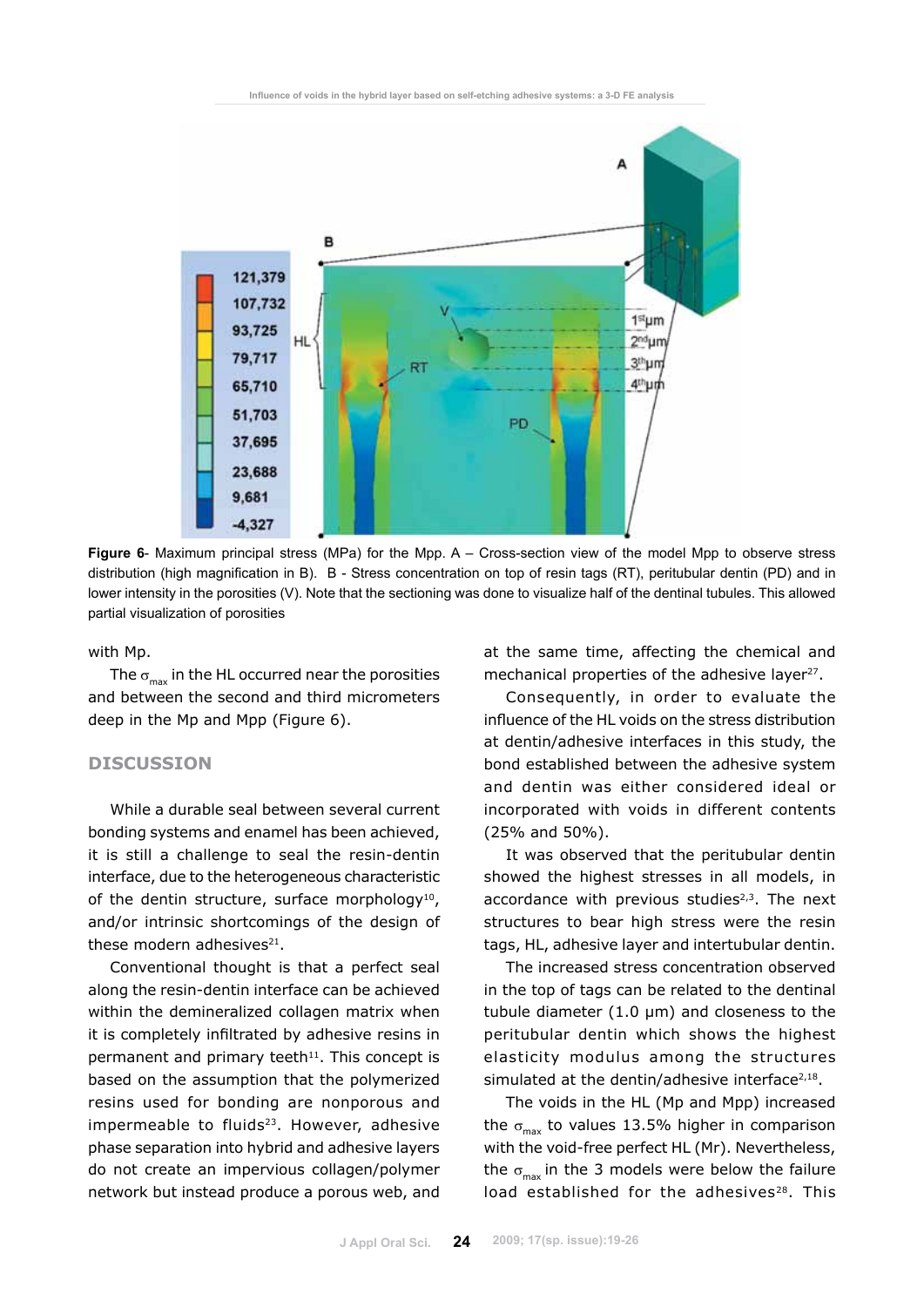indicates that the bottom of the adhesive layer might not be the site to start up failure when the bond between dentin and HL is porous. The peak of  $\sigma_{\text{max}}$  in the Mr was in the HL close to the peritubular dentin, very similar to that previously found in a perfect bond scenario $2,3$ .

Mollica, et al.<sup>19</sup> found that the presence of voids raised the  $\sigma_{\text{max}}$  by 3.7 times. In our study, the influence of voids was able to raise the  $\sigma_{\text{max}}$ only 13.5% (Figure 5). The study of Mollica, et al.<sup>19</sup> (2004) showed a generic model with no refinement of structures (i.e. peritubular and intertubular dentin, adhesive layer based on multiple layers, and resin tags) and mesh (only 5,000 elements and 10 nodes). This might justify the differences observed on the influence of voids.

When voids were incorporated into the HL (Mp and Mpp), the peak of  $\sigma_{\text{max}}$  moved from the contact with the peritubular dentin to the vicinity of the voids, 2 µm above the base of the HL (Figure 6). This behavior is very similar to that found in studies with micro-tensile loading analyzing the fracture pattern in specimens of dentin sticks<sup>24</sup>. In these, the failure was commonly observed at the base of the HL, close to areas with poor hybridization.

Some authors<sup>13,27</sup> showed that  $\sigma_{\text{max}}$  in the HL with poor hybridization was higher than the ultimate tensile strength of the self-etching adhesive system, even with a homogenous HL in contact with the dentin base. This issue is very important for the integrity of resin-dentin bonds over time. Lohbauer, et al.<sup>16</sup> (2008) showed that resin tags do not contribute to dentin adhesion in self-etching adhesive systems, in conditions of low bond strength values. In such circumstances, this means that the adhesion of the self-etching system is solely based on the quality of the HL and on its capacity to remain bonded to adjacent structures.

The present 3-D FE measurements showed that tensile stresses are restricted to two main sites in the dentin/adhesive interface: concentrated inside the HL, near the voids (Figure 6); and concentrated at the top of resin tags, in contact with dentinal tubule walls (Figure 6). Thus, our hypothesis can be accepted, as the  $\sigma_{\text{max}}$  was higher in the presence of voids. Further studies on the porous dentin/adhesive interface should be carried out, considering different degrees of bonding between the HL and the adhesive layer, as well as the intertubular dentin.

# **Conclusions**

Within the limitations of the present study, we can conclude that:

- The presence of voids in the hybrid layer raised the maximum principal stress in all structures of the dentin/adhesive interface;

- The increase of void content has some influence on stress. The 50% void content was able to raise the stress by 13.5% inside the HL;

- In the presence of voids, the maximum stress moved from the peritubular dentin to the HL in contact with the voids.

## **Acknowledgements**

The authors would like to thank the FAPESP (The State of São Paulo Research Foundation, process # 2008/08479-5; 2008/00209-9) for the grants.

### **References**

1- Abdalla AI, Feilzer AJ. Four-year water degradation of a totaletch and two self-etching adhesives bonded to dentin. J Dent. 2008;36:611-7.

3- Anchieta RB, Rocha EP, Sunfeld RH, Martin M Jr, Giannini M, Reis AF. Micromechanics of dentin/adhesive interface in function of dentin depth. 3D finite element analysis. J Inter Clin Dent. In press 2010.

4- Bouillaguet S, Gysi P, Wataha JC, Ciucchi B, Cattani M, Godin C, et al. Bond strength of composite to dentin using conventional, one-step, and self-etching adhesive systems. J Dent. 2001;29:55- 61.

5- Carvalho RM, Chersoni S, Frankenberger R, Pashley DH, Prati C, Tay FR. A challenge to the conventional wisdom that simultaneous etching and resin infiltration always occurs in self-etch adhesives. Biomaterials. 2005;26:1035-42.

6- Chaves CAL, Melo RM, Passos SP, Camargo FP, Bottino MA, Balducce I. Bond strength durability of self-etching adhesives and resin cements to dentin. J Appl Oral Sci. 2009;17:155-60.

7- De Munck J, Van Landuyt K, Peumans M, Poitevim A, Lambrechts P, Braem M, et al. A critical review of the durability of adhesion to tooth tissue: methods and results. J Dent Res. 2005;84:118-32. 8- Dourda AO, Moule AJ, Young WG. A morphometric analysis of the cross-sectional area of dentine occupied by dentinal tubules in human third molar teeth. Int Endod J. 1994;27:184-9.

<sup>2-</sup> Anchieta RB, Rocha EP, Ko CC, Sundfeld RH, Martin M Jr, Archangelo CM. Localized mechanics of dentin self-etching adhesive system. J Appl Oral Sci. 2007;15:321-6.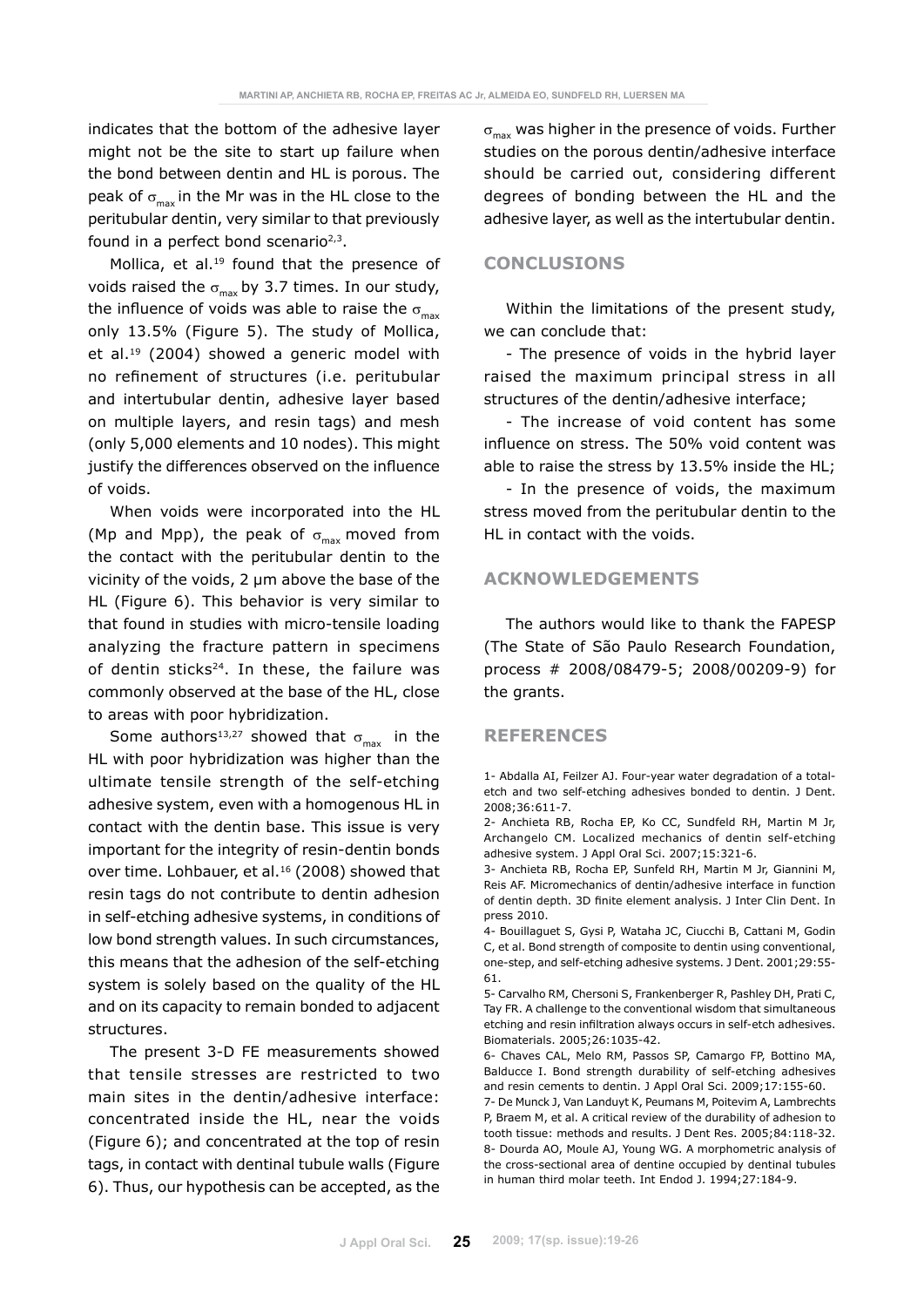9- Gernhardt CR, Bekes K, Hahn P, Schaller HG. Influence of pressure application before light-curing on the bond strength of adhesive systems to dentin. Braz Dent J. 2008;19:62-7.

10- Giannini M, Chaves P, Oliveira MT. Effect of tooth age on bond strength to dentin. J Appl Oral Sci. 2003;11:342-7.

11- Kaaden C, Schmalz G, Powers JM. Morphological characterization of the resin-dentin interface in primary teeth. Clin Oral Invest. 2003;7:235-40.

12- Katz JL, Bumrerraj S, Dreyfuss J, Wang Y, Spencer P. Micromechanics of the dentin/adhesive interface. J Biomed Mater Res. 2001;58:366-71.

13- Knobloch LA, Gailey D, Azer S, Johnston WM, Clelland N, Kerby RE. Bond strengths of one- and two-step self-etch adhesive systems. J Prosthet Dent. 2007;97:216-22.

14- Koshiro K, Sidhu SK, Inoue S, Ikeda T, Sano H. New concept of resin-dentin interfacial adhesion: the nanointeraction zone. J Biomed Mater Res Part B Appl Biomater. 2006;77:401-8.

15- Le SY, Chiang HC, Huang HM, Shih YH, Chen HC, Dong DR, et al. Thermo-debonding mechanisms in dentin bonding systems using finite element analysis. Biomaterials. 2001;22:113-23.

16- Lohbauer U, Nikolaenko SA, Petschelt A, Frankenberger R. Resin tags do not contribute to dentin adhesion in self-etching adhesives. J Adhes Dent. 2008;10:97-103.

17- McGuinness NJ, Wilson AN, Jones ML, Middleton J. A stress analysis of the periodontal ligament under various orthodontic loadings. Eur J Orthod. 1991;13:231-42.

18- Misra A, Spencer P, Marangos O, Wang Y, Katz JL. Micromechanical analysis of dentin/adhesive interface by the finite element method. J Biomed Mater Res B Applied Biomater. 2004;70:56-65.

19- Mollica F, De Santis R, Ambrosio L, Nicolais L, Prisco D, Rengo S. Mechanical and leakage behavior of dentin-adhesive interface. J Mater Sci Mater Med. 2004;15:485-92.

20- Nanci A. Ten Cate's oral histology. 6th ed. St Louis: Mosby; 2003.

21- Pashley DH, Carvalho RM. Dentine permeability and dentine adhesion. J Dent. 1997;25:355-72.

22- Phrukkanon S, Burrow MF, Tyas MJ. The influence of crosssectional shape and surface area on the microtensile bond test. Dent Mater. 1998;4:212-21.

23- Prati C, Chersoni S, Acquaviva GL, Breschi L, Suppa P, Tay FR, et al. Permeability of marginal hybrid layers in composite restorations. Clin Oral Investig. 2005;9:1-7.

24- Reis AF, Arrais CA, Novaes PD, Carvalho RM, De Goes MF, Giannini M. Ultramorphological analysis of resin-dentin interfaces produced with water-based single-step and two-step adhesives: nanoleakage expression. J Biomed Mater Res B Appl Biomater. 2004;71:90-8.

25- Spencer P, Wang Y. Adhesive phase separation at the dentin interface under wet bonding conditions. J Biomed Mater Res. 2002;62:447-56.

26- Sundfeld RH, Valentino TA, Alexandre RS, Briso ALF, Sundefeld MLMM. Hybrid layer thickness and resin tag length of a self-etching adhesive bonded to sound dentin. J Dent. 2005;33:675-81.

27- Susin AH, Vasconcellos WA, Saad JR, Oliveira OB Jr. Tensile bond strength of self-etching versus total-etching adhesive systems under different dentinal substrate conditions. Braz Oral Res. 2007;21:81-6.

28- Takahashi A, Sato Y, Uno S, Pereira PNR, Sano H. Effects of mechanical properties of adhesive resins on bond strength to dentin. Dent Mater. 2002;18:263-8.

29- Tay FR, Pashley DH, Yoshiyama M. Two modes of nanoleakage expression in single-step adhesives. J Dent Res. 2002;81:472-6. 30- Wang Y, Spencer P. Physicochemical interactions at the interfaces between self-etch adhesive systems and dentine. J Dent. 2004;32:567-79.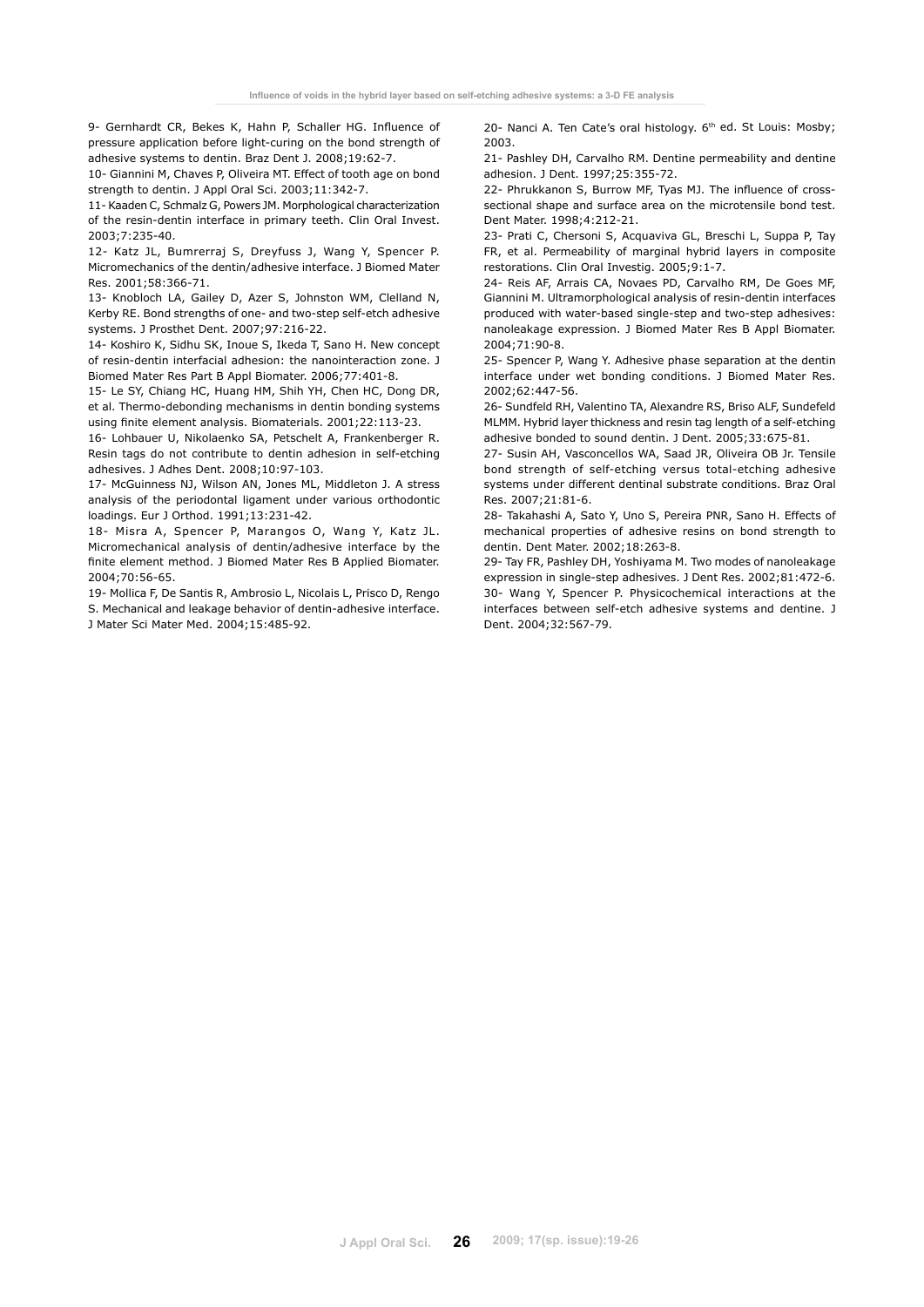# Comparative analysis between mandibular positions in centric relation and maximum intercuspation by cone beam computed tomography (CONE-BEAM)

### Amanda de Freitas FERREIRA<sup>1</sup>, João César Guimarães HENRIQUES<sup>2</sup>, Guilherme Araújo ALMEIDA<sup>3</sup>, **Asbel Rodrigues MACHADO4 , Naila Aparecida de Godoi MACHADO5 , Alfredo Júlio FERNANDES NETO6**

- 1- Undergraduate student, Dental School, Federal University of Uberlândia, Uberlândia, MG, Brazil.
- 2- MSc, Dental School, Federal University of Uberlândia, Uberlândia, MG, Brazil.
- 3- PhD, Professor, Dental School, Federal University of Uberlândia, Uberlândia, MG, Brazil.
- 4- Graduate student, Dental School, Federal University of Alfenas, Alfenas, MG, Brazil.
- 5- Graduate student, Dental School, Federal University of Uberlândia, Uberlândia, MG, Brazil.
- 6- PhD, Professor, Dental School, Federal University of Uberlândia, Uberlândia, MG, Brazil.

**Corresponding address:** Prof. Dr. Alfredo Júlio Fernandes Neto - Av. Pará, 1720 - Campus Umuarama - Bl 2B, Sala 2B01 - 38400-902 - Uberlândia - MG - Phone: (34) 3218-2222 - e-mail: alfredon@ufu.br

**Received: August 21, 2009 - Accepted: February 19, 2010**

## **abstract**

This research consisted of a quantitative assessment, and aimed to measure the possible discrepancies between the maxillomandibular positions for centric relation (CR) and maximum intercuspation (MI), using computed tomography volumetric cone beam (cone beam method). The sample of the study consisted of 10 asymptomatic young adult patients divided into two types of standard occlusion: normal occlusion and Angle Class I occlusion. In order to obtain the centric relation, a JIG device and mandible manipulation were used to deprogram the habitual conditions of the jaw. The evaluations were conducted in both frontal and lateral tomographic images, showing the condyle/articular fossa relation. The images were processed in the software included in the NewTom 3G device (QR NNT software version 2.00), and 8 tomographic images were obtained per patient, four laterally and four frontally exhibiting the TMA's (in CR and MI, on both sides, right and left). By means of tools included in another software, linear and angular measurements were performed and statistically analyzed by student t test. According to the methodology and the analysis performed in asymptomatic patients, it was not possible to detect statistically significant differences between the positions of centric relation and maximum intercuspation. However, the resources of cone beam tomography are of extreme relevance to the completion of further studies that use heterogeneous groups of samples in order to compare the results.

**Key words**: Computed tomography. Centric relation. Occlusion.

### **INTRODUCTION**

Centric Relation (CR) is the maxillomandibular relationship in which the condyles articulate with the medial portion of their respective disks, being this complex (disk-condyle) in an anterosuperior position against the surface of the articular eminence<sup>1</sup>. The position of maximum intercuspation is defined as the complete intercuspation teeth independent of condylar position.

 Numerous studies have been elaborated in order to highlight the possible differences between the position of CR and MI9,13,14,21,24,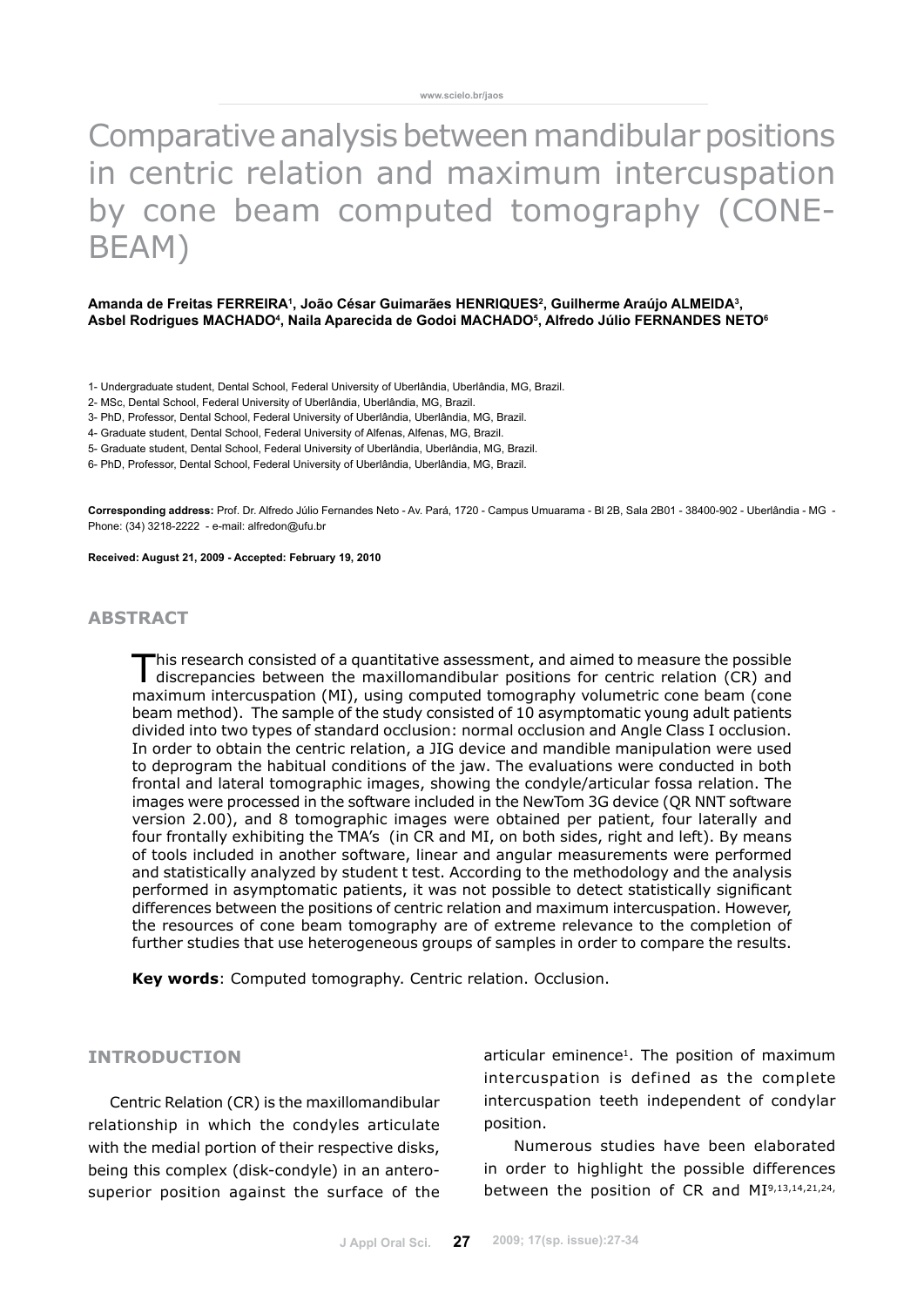where different methods have been employed, among these it is possible to highlight studies by imaging. Great emphasis has been given by the scientific community to the Cone Beam Computed Tomography (CBCT)<sup>10,11,12,19</sup>.

Cone Beam Computed Tomography (CBCT) systems have been designed for imaging hard tissues of the maxillofacial region. CBCT is capable of providing sub-millimeter resolution in images of high diagnostic quality, with short scanning times (10–70 seconds) and radiation dosages reportedly up to 15 times lower than those of conventional CT scans. Increasing availability of this technology provides the dental clinician with an imaging modality capable of providing a three-dimensional representation of the maxillofacial skeleton with minimal distortion<sup>12</sup>.

The objective of this study was to assess, quantitatively, in frontal and lateral diagrams, the existence of possible discrepancies in the relation condyle/articulate fossa on the positioning of Centric Relation and on Maximum Intercuspation using the Computed Volumetric Tomography Cone Beam, in asymptomatic young adults presenting normal occlusion and Angle Class I malocclusion.

# **SUBJECTS AND METHODS**

### **Subjects**

Ten patients (2 male, 8 female) aged 18 to 25 years were recruited for this study after signing a written informed consent form approved by the Ethics in Research Committee of the Federal University of Uberlândia (n° 479/2008). Within the group of 10 patients, 5 presented normal occlusion (standard) and 5 presented malocclusion, classified as Angle Class I3.

The inclusion criteria were: complete natural teething, except for third molars and presence of occlusal contacts with the related antagonist teeth in both arcades. Exclusion criteria were: previous orthodontic handling, presence of non sound teeth, signs of significant periodontal illness, absence of teeth, except for the third molars, symptoms related to prior occlusal adjustment, patients who did not fit the required age pattern for this study (18 to 25 years), patients who wore dental prostheses, patients who presented signs and/or symptoms of temporomandibular dysfunction and facial traumas.

### **Procedures**

Initially, the clinical survey of patients was carried out, in order to identify the occlusal features of each patient. To register the centic relation, it was performed a manipulation of the mandible and an anterior deprogramming device (JIG) was used. This device was confectioned using acrylic resin chemically activated (Duralay – Reliance Dental Mfg. Co)16. In order to maintain a CR position during the tomographic examination, the first contact was identified between superior and inferior arcades in each patient, coinciding with the temporomandibular articulations position, also in CR. Afterwards, a precise wear was performed over the palatal acclivity of the JIG until the obtainment of that first contact which produced a dental stability for the maintenance of both articulations in CR.

• Computed Tomography

The device utilized in this research was NewTom 3G tomograph (Quantitative Radiology, Summer, Italy) and some parameters were taken into account.

In order to standardize the tomographic image's inclination orientation on the sagittal view of the primary reconstructions (both in CR and MI), 2 spheres, 5 mm each, were affixed with adhesive tape on each patient. Both spheres were placed following the orientation line of the Frankfurt diagram: the first was placed over the anterior portion of this diagram, that is, on the most inferior point of the left orbital margin (located by means of palpation); the second was placed 3.5 cm posteriorly to the first sphere, bearing the same orientation mentioned on the Frankfurt diagram specifications.

Initially, the first scanning was performed, in which the patient was instructed to keep his/ her tooth in maximum habitual intercuspation. This scanning was obtained by means of the device's specific software (QRNNT, Version 2.00). Afterwards, the second tomographic session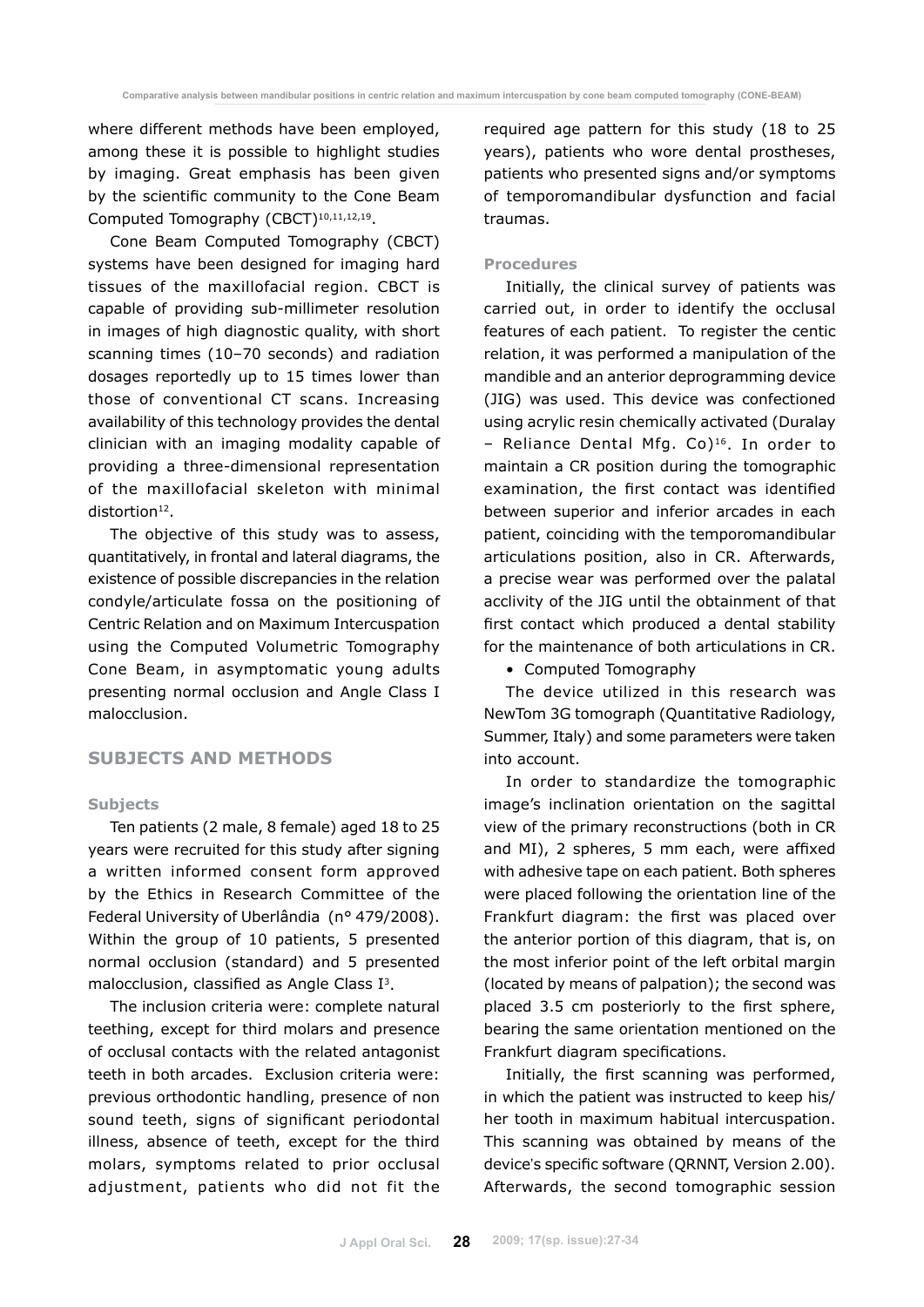reconstruction area was standardized superiorly over the fronto-nasal suture, corresponding to the nasion point, and inferiorly, over the most inferior point of the mandible basis. On the frontal view, the inclination was oriented by means of a vertical line that passed internally to the nasal sept until the anterior nasal spine. There were used 0.2 mm tomographic slices, which made possible the secondary reconstructions of the images.

The measurements on the sagittal and frontal norms were carried out bilaterally on both mandibular positions in Centric Relation and Maximum Intercuspation, according to the following images:

1- Greater medium-lateral dimension of the condyles: axial image in which the condyle has shown the greatest medium-lateral linear dimension, measured until the tangency of its external cortical walls.

2- TMA lateral image selection: image obtained by means of an angle tool to orientate perpendicular cuttings to the greatest mediumlateral dimension of the condyle head.

1- TMA frontal image selection: image obtained by means of an application of a cut coincident to the condylar dimension on an axial view.

On the lateral cuttings, there were assessed the distances of the relations condyles/articular fossa, over the posterior, superior and anterior senses, according to the following mensuration standards (Figure 1):

• Line 1: Reference line, joining the most inferior points of the posterior region of the fossa and of the articular eminence, in order to measure the lateral cuttings.

• Line 2: Extension on which the Line 1 overlapped the condylar process, on the anteroposterior sense.

• Line 3: Line regarding the demarcation of the medium point on Line 2.

• Line 4: From the adaptation of the 90º tool, positioned exactly on the medium point of the reference, an extension of the vertical rod of this tool was performed in order to obtain a linear measurement, that means the distance between the medium point of the Line 2 and the most superior point of the cortical wall of the condyle head bone.

By means of the vertical rod of the angle tool included into the device's software, there were established the desired posterior, superior and anterior measurements on the lateral images.

On the frontal cuttings, the measurements comprised the distances between the condyles and the external surface of the articular fossa, on the medial, superior and lateral senses. On the methodology of the frontal cuttings, the initial references were found directly over the condyles head, where the most lateral and medial points were identified, by means of the angle tool. Since then, there were standardized the following reference lines (Figure 2):

• Line Alpha: identifying the most medial and lateral point over the condyle head

• Line Beta: drawn overlapping the alpha line, until reaching its middle length, determining the medium point of reference

• Line Gamma: extending from the medium point of reference until the most superior point of the external cortical wall of the condyle head, aiming to certificate the encounter of this same medium point of reference on the frontal right cuttings in RC and MI.

By means of the movement of the vertical rod of the angle tool, there were established the superior, medial and lateral measurements. On the same manner, the identification of the lines alpha, beta, gamma and the medium point of reference was performed.

The non-coincidence of the values of the standardized lines at this present study was interpreted as two different medium points of reference on 2 positions. If any coincidence was noticed, all the methodology had to be restarted.

### **Statistical Analysis**

After the obtainment of all the measurements, the average and standard deviation were established for each one of them, following their respective positioning and corresponding cuttings, for the application of the statistical tests: the method's Error Test, student t test and Tukey tests at a 5% level of significance.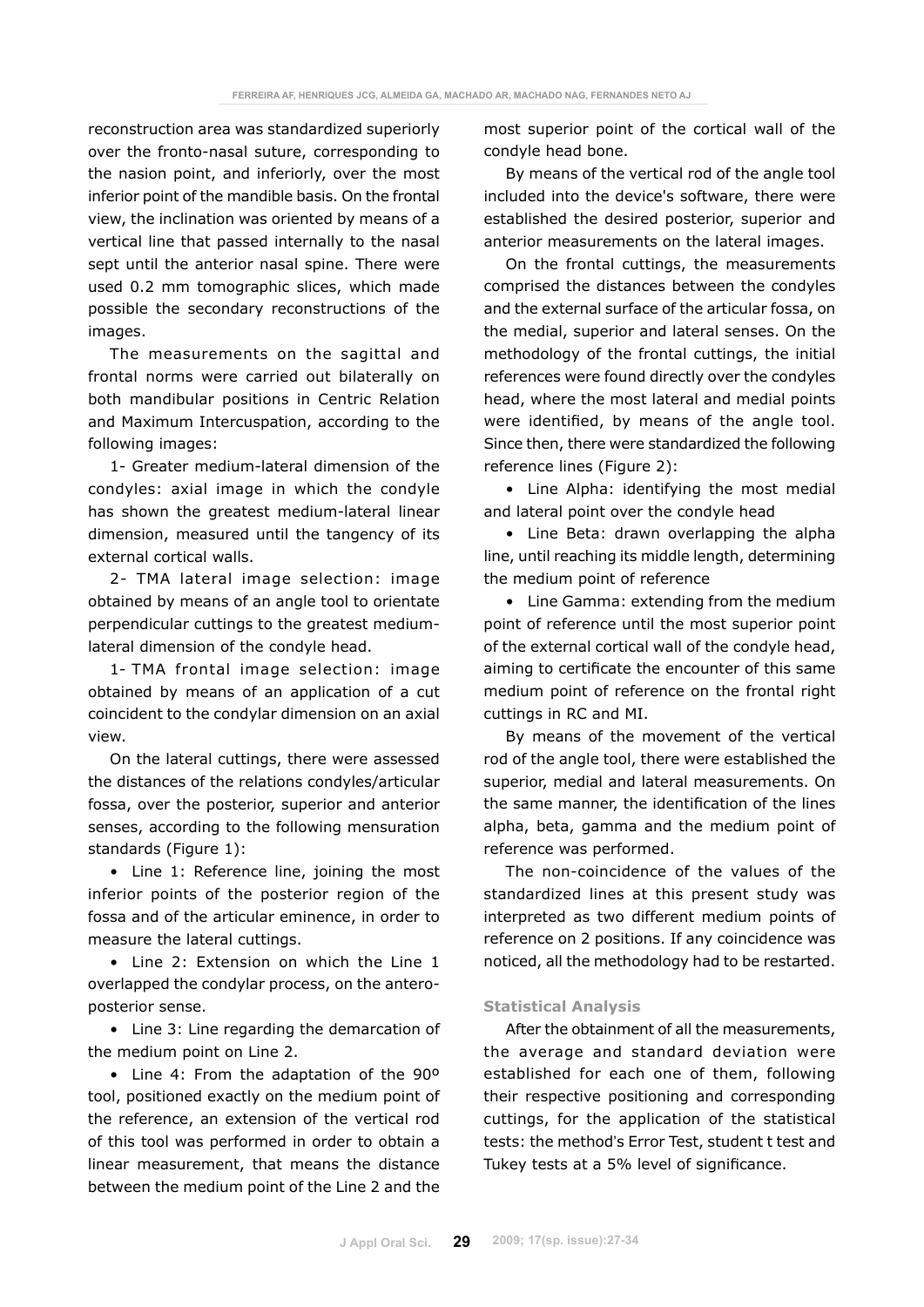was taken when the device of CR maintenance was inserted. At the end of the scannings, data processing was obtained by means of the NewTom 3G's software in order to achieve the desired images.



**Figure 1 -** Lateral view of the distances of the condyle/ articular fossa, over the posterior, superior and anterior senses

On the lateral view of the tomographic images, the inclination of these images was oriented by means of a horizontal line, in tangency with the spheres' extremity that could be seen, following the Frankfurt diagram specifications. The



**Figure 2 -** Frontal view of the distances of the condyle/ articular fossa, over the posterior, superior and anterior senses

**Table 1-** Comparisons among the means obtained by the student t test, for evaluation of eventual differences between maximal intercuspation (MI) and centric relation (CR)

| Variable         |                 | Mean         | <b>Standard deviation</b> | t-Student | p-value |
|------------------|-----------------|--------------|---------------------------|-----------|---------|
| Lat right POST   | ΜI<br>CR.       | 1.88<br>1.61 | 0.529<br>0.387            | 1.303     | 0.209   |
| lat right ANT    | ΜI<br>CR.       | 1.76<br>2.07 | 0.744<br>0.808            | $-0.892$  | 0.384   |
| lat right UPPER  | MI<br>CR        | 2.41<br>2.38 | 0.810<br>0.625            | 0.093     | 0.927   |
| fron right LAT   | MI<br><b>CR</b> | 2.32<br>2.43 | 0.789<br>0.815            | $-0.307$  | 0.763   |
| fron right UPPER | MI<br>CR        | 2.81<br>2.73 | 0.736<br>0.729            | 0.244     | 0.810   |
| fron right MED   | MI<br>CR.       | 2.75<br>2.67 | 0.940<br>0.955            | 0.189     | 0.852   |
| lat left POST    | MI<br>CR.       | 1.89<br>1.67 | 0.536<br>0.510            | 0.940     | 0.360   |
| lat left ANT     | MI<br>CR        | 1.88<br>1.87 | 0.721<br>0.581            | 0.034     | 0.973   |
| lat left UPPER   | MI<br>CR.       | 2.69<br>2.43 | 0.828<br>0.721            | 0.749     | 0.464   |
| fron left LAT    | MI<br>CR.       | 2.47<br>2.40 | 0.648<br>0.620            | 0.247     | 0.808   |
| fron left UPPER  | MI<br>CR.       | 3.01<br>2.90 | 0.722<br>0.821            | 0.318     | 0.754   |
| fron left MED    | ΜI<br>CR        | 2.85<br>2.79 | 0.905<br>0.987            | 0.142     | 0.889   |

P-value > 0.05: not statistically significant differences between the mean of MI and CR, accomplished by the student t test.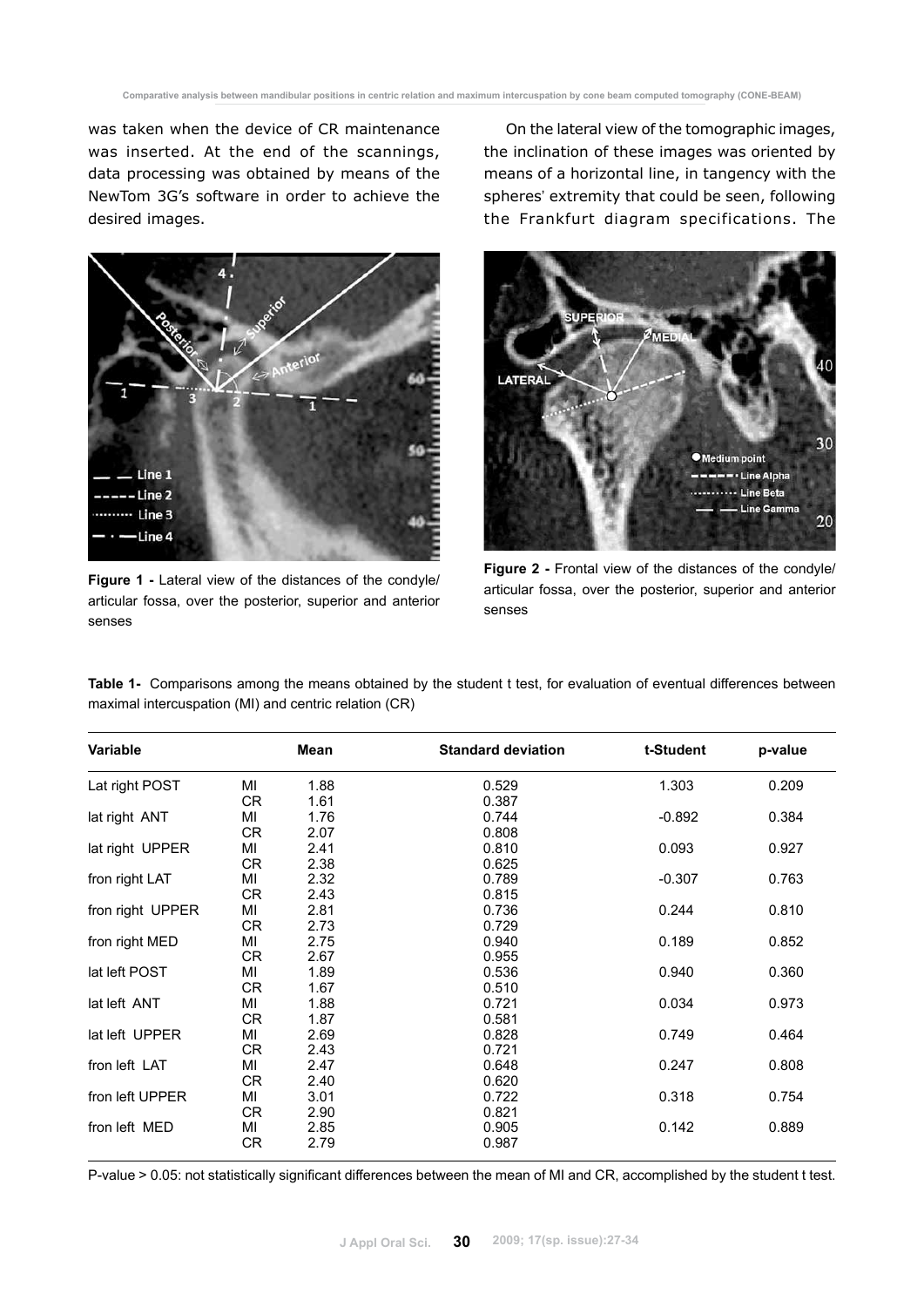| Variable         |           | Mean  | <b>Standard deviation</b> | t-Student | p-values |
|------------------|-----------|-------|---------------------------|-----------|----------|
| Lat right POST   | MI        | 1.820 | 0.5718                    | 0.524     | 0.614    |
|                  | CR.       | 1.640 | 0.5128                    |           |          |
| lat right ANT    | MI        | 1.680 | 0.6458                    | $-0.762$  | 0.468    |
|                  | CR.       | 2.000 | 0.6819                    |           |          |
| lat right UPPER  | ΜI        | 2.360 | 0.7403                    | $-0.269$  | 0.795    |
|                  | CR.       | 2.480 | 0.6686                    |           |          |
| fron right LAT   | MI        | 2.080 | 0.7981                    | $-0.121$  | 0.907    |
|                  | CR.       | 2.140 | 0.7701                    |           |          |
| fron right UPPER | MI        | 2.660 | 0.5505                    | 0.367     | 0.723    |
|                  | <b>CR</b> | 2.540 | 0.4827                    |           |          |
| fron right MED   | MI        | 2.860 | 0.9397                    | 0.155     | 0.881    |
|                  | CR        | 2.760 | 1.0922                    |           |          |
| lat left POST    | MI        | 1.960 | 0.6269                    | 0.202     | 0.845    |
|                  | CR        | 1.880 | 0.6261                    |           |          |
| lat left ANT     | MI        | 1.540 | 0.8473                    | $-0.128$  | 0.902    |
|                  | CR        | 1.600 | 0.6205                    |           |          |
| lat left UPPER   | MI        | 2.84  | 0.727                     | 0.581     | 0.577    |
|                  | CR        | 2.60  | 0.570                     |           |          |
| fron left LAT    | MI        | 2.56  | 0.456                     | 0.553     | 0.595    |
|                  | CR        | 2.42  | 0.335                     |           |          |
| fron left UPPER  | MI        | 3.060 | 0.6427                    | 0.414     | 0.690    |
|                  | CR        | 2.880 | 0.7294                    |           |          |
| fron left MED    | ΜI        | 2.880 | 1.2215                    | 0.026     | 0.980    |
|                  | CR        | 2.860 | 1.1929                    |           |          |

**Table 2-** Comparisons between the means obtained by the student t test, for evaluation of the eventual differences within Group I, regarding maximal intercuspation (MI) and centric relation (CR)

P-value > 0.05: not statistically significant differences between the mean of MI and CR obtained by the student t test.

|  | Table 3- Comparisons among the means obtained by the student t test, for evaluation of the eventual differences within |  |  |  |
|--|------------------------------------------------------------------------------------------------------------------------|--|--|--|
|  | the Normal Group regarding maximal intercuspation (MI) and centric relation (CR)                                       |  |  |  |

| Variable         |           | Mean  | <b>Standard deviation</b> | t-Student | p-value |
|------------------|-----------|-------|---------------------------|-----------|---------|
| Lat right POST   | ΜI        | 1.940 | 0.5413                    | 1.332     | 0.219   |
|                  | CR        | 1.580 | 0.2683                    |           |         |
| lat right ANT    | ΜI        | 1.840 | 0.9017                    | $-0.499$  | 0.631   |
|                  | CR        | 2.140 | 0.9965                    |           |         |
| lat right UPPER  | MI        | 2.460 | 0.9607                    | 0.349     | 0.736   |
|                  | CR        | 2.280 | 0.6380                    |           |         |
| fron right LAT   | ΜI        | 2.560 | 0.7861                    | $-0.313$  | 0.763   |
|                  | <b>CR</b> | 2.720 | 0.8319                    |           |         |
| fron right UPPER | ΜI        | 2.960 | 0.9263                    | 0.068     | 0.947   |
|                  | CR        | 2.920 | 0.9338                    |           |         |
| fron right MED   | MI        | 2.64  | 1.036                     | 0.097     | 0.925   |
|                  | CR        | 2.58  | 0.915                     |           |         |
| lat left POST    | MI        | 1.82  | 0.492                     | 1.412     | 0.196   |
|                  | CR        | 1.46  | 0.288                     |           |         |
| lat left ANT     | MI        | 2.220 | 0.4025                    | 0.300     | 0.772   |
|                  | CR        | 2.140 | 0.4393                    |           |         |
| lat left UPPER   | MI        | 2.54  | 0.979                     | 0.476     | 0.647   |
|                  | <b>CR</b> | 2.26  | 0.879                     |           |         |
| fron left LAT    | MI        | 2.380 | 0.8468                    | 0.000     | 1.000   |
|                  | CR        | 2.380 | 0.8672                    |           |         |
| fron left UPPER  | MI        | 2.960 | 0.8678                    | 0.068     | 0.948   |
|                  | CR        | 2.920 | 0.9910                    |           |         |
| fron left MED    | ΜI        | 2.820 | 0.5891                    | 0.213     | 0.837   |
|                  | CR        | 2.720 | 0.8701                    |           |         |

P-value> 0.05: not statistically significant differences between the means of MI and CR by the student t test.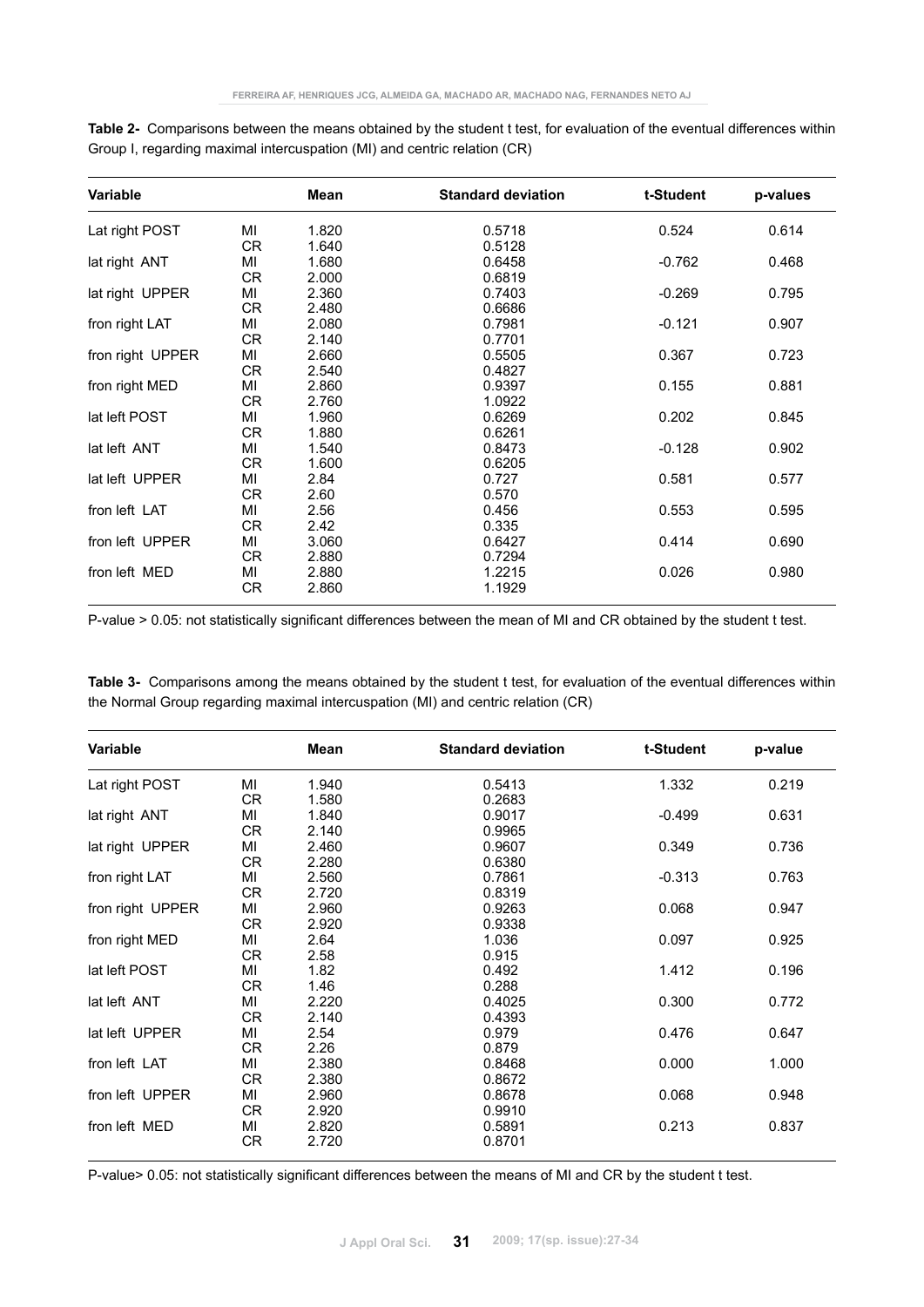**Table 4 -** Estimates of means of variables lateral right POST, lateral right ANT, lateral right SUP, frontal right LAT, frontal right SUP, frontal right MED, lateral left POST, lateral left ANT, lateral left SUP, frontal left LAT, frontal left SUP, frontal left MED, cutting in the maximal intercuspation and centric relation

| Variable         | <b>Grupos</b>        |                   |
|------------------|----------------------|-------------------|
|                  | <b>Class I Angle</b> | <b>Normal</b>     |
| Lat right POST   | 1.73a                | 1.76a             |
|                  | 1.84a                | 1.99a             |
| lat right ANT    | 2.42a                | 2.37a             |
|                  | 2.11a                | 2.64a             |
| lat right UPPER  | 2.60a                | 2.94a             |
|                  | 2.81 a               | 2.61a             |
| fron right LAT   | 1.92 $a$             | 1.64a             |
|                  | 1.57a                | 2.18 <sub>b</sub> |
| fron right UPPER | 2.72 a               | 2.40a             |
|                  | 2.49a                | 2.38a             |
| fron right MED   | 2.97a                | 2.94a             |
|                  | 2.87a                | 2.77 a            |

Proportions followed by the same letter are not statistically different by the test Tukey, considering a level of significance of 0.05.

### **Intra-examining error test:**

A unique user, previously calibrated, carried out the trial selection and measurement of the images of interest for this work. This user applied the Test of Intra-Examining Error after 20 past days of all the measurement carried out by him. 5 patients and 3 measures of the research were randomly chosen for the statistical accomplishment of the Error Test. The new measurements were remade using the software Basic 3G, without the knowledge of the values of the measures initially found (annex 5). Of possession of the values of the measures that were remade, comparisons between the average of the initial measurements with those performed 20 days after the first ones were carried out. Therefore, the T of Student test shows the results on Table 1.

## **RESULTS**

Tables 1, 2 and 3 show the results of comparison between two positions: RC and MI. The standard deviation of each position for every patient was calculated considering, independently, the left and right sides. The averages between the standard deviation for CR and MI standard deviation for both left and right sides were calculated. The results of the test error of intra-examiner has not shown significant differences.

### **DISCUSSION**

A mandibular position that determines occlusal, muscular and articular balance is indispensable to plan and execute oral rehabilitation, in concordance to the stomatognathic system. There is little consensus on the contours of concept of Centric Relation as a reference position for oral rehabilitation5,7,16,17,23,25,26. A fundamental question in dentistry is what is the optimal position of the condyle in the articular fossa when teeth are in maximum intercuspation. Despite the way the teeth come together in occlusion can be observed directly in the patient's mouth, the condylar position into the articular fossa is impossible to be seen by the clinician's naked eye.

In order to estimate the condylar positions, several methodologies have been proposed at the current literature. However, all those methodologies have shown many controversies. Within the most used methods to measure different mandibular positions, it can be taken into account the use of semi-adjustable articulators and imaging examinations2,5,7,8,9,13,14,21,24. According to the semi-adjustable articulators use, some drawbacks can be highlighted when treating and/ or studying the condylar positions, i.e.: the fact of the articulators not considerate the presence and anatomical variability of the present tissues at the temporomandibular articulation and possible distortions during the assemblage on these apparatuses.

Various radiographic modalities have been used to visualize the condylar positions. In spite of that, the radiographies obtainment represents a non-precise method for this analysis, for the various magnificence radiographic degrees and, also, because there is a restriction related to the two-dimensional diagram. Another important imaging resource is the magnetic resonance, a very applied method along the clinical studies,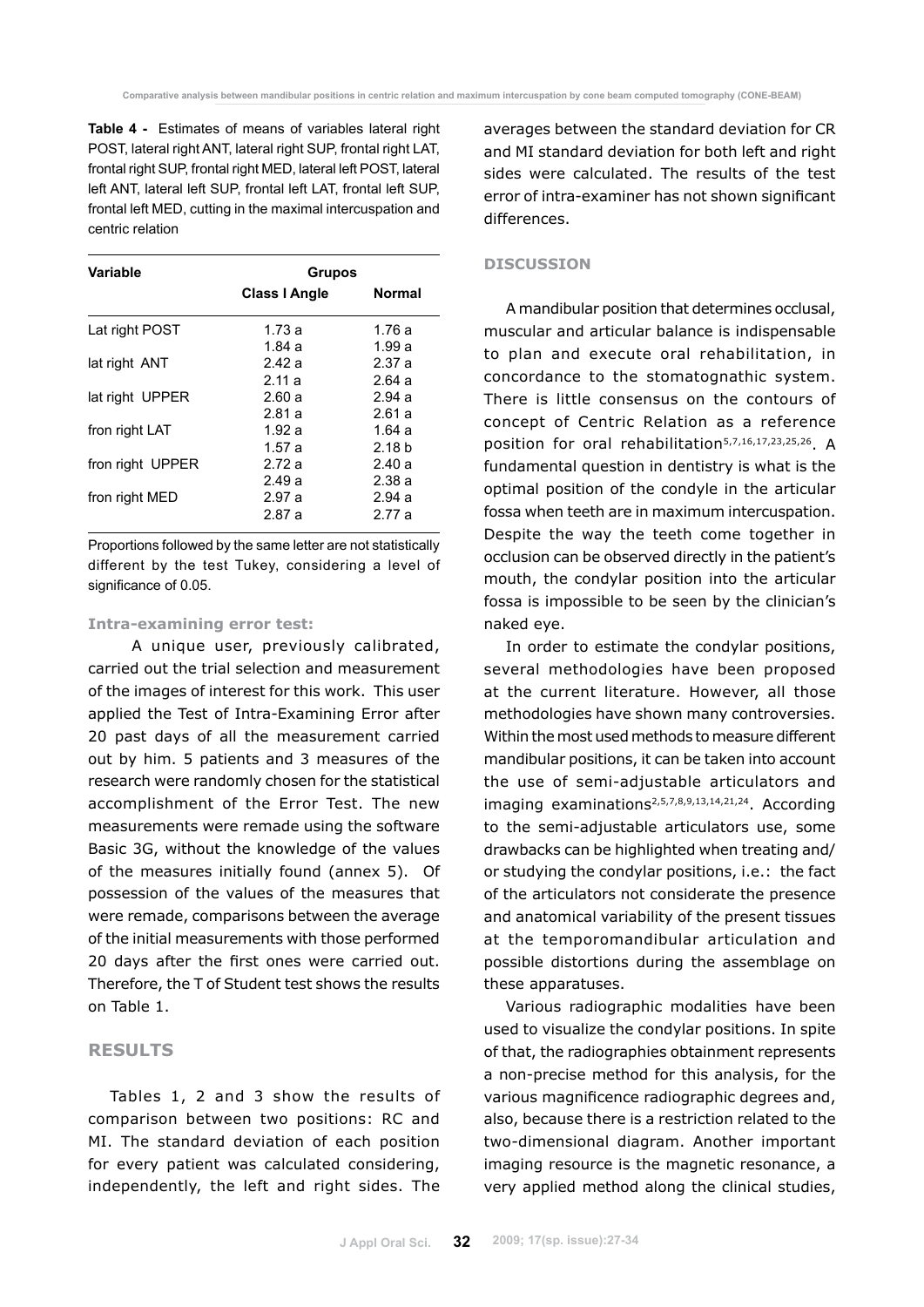which refers to the articular disc positioning. Despite this study has not employed the magnetic resonance method, attention can be called to the association of magnetic resonance technology and computerized tomography - techniques of great contribution to a better comprehension of the temporomandibular area.

Within the imaging resources, this study employed the cone beam computed tomography technology, considering that the spatial variations of the condyles related to the fossa on RC and MI positions are predominantly very small. This method allows a three-dimensional assessment of the temporomandibular articulation, presenting higher precision over images delineation. Within the imaging exams, TCBT presents more substantial details when compared to other exams, allowing greater trustworthiness from the acquired data. CTCB presents lower radiation levels and lower costs when compared to the conventional computed tomographs of the medical area<sup>11,20,21,22</sup>.

Several researchers have related that the majority of toothed patients exhibit a discrepancy between the CO and MI positions<sup>9,13,14,21,24</sup>. According to the results of this study, the analyzed patients presented differences between these two positions, however, when submitted to a statistic analysis, those differences were not significant. Within the possible explanations for this result, the features of the selected sample can be highlighted, constituted by young and asymptomatic adult individuals. The use of a reduced sample of 10 individuals could be explained for the pilot character of this type of study, employing the cone beam method, and because it is a research which deals with x-radiation directly over human beings.

Most of the studies that demonstrated a significant discrepancy between RC and MI used heterogeneous samples, in which were included patients of different ages, with symptoms of TMD and absence of occlusal stability<sup>9,13,14,21,24</sup>. Because of these differences, it could be presumed that, in spite of the samples presented various occlusal arrangements, these were in relative balance or were not yet capable of generating alterations that could create significant changes over the condyle/fossa relation.

The results obtained in this present study are of clinical relevance. It is indispensable to carefully examine the status of the condyles and discs while performing three-dimensional occlusal reconstruction by orthodontic, prosthodontic or other modalities in dentistry. In spite of the great importance of differentiation of these two condylar positions in any dentistry modality and of the results achieved in this study, attention must be given to the fact that each patient has unique features that should be carefully examined in order to obtain a suitable result.

Further studies are needed in this research area. Studies which involve a greater amount of patients (samples) with normal patterns of occlusion, without parafunctional habits, asymptomatic vs. symptomatic, young patients vs. old patients, dentulous vs. edentulous and many more variables that could reveal information for the establishment of some parameters, yet obscure, taking into account the worthiness of the cone beam method.

### **CONCLUSION**

Based on the limitations of the present study, it was concluded that there are not statistically significant differences between centric relation and maximum intercuspation in the group of individuals without any symptom or sign of temporomandibular disorder.

### **REFERENCES**

<sup>1-</sup> Academy of Prosthodontics. Glossary of prosthodontic terms. J Prosthet Dent. 2005;94(1):10-92.

<sup>2-</sup> Alexander SR, Moore RN, DuBois LM. Mandibular condyle position: comparison of articulator mountings and magnetic resonance imaging. Am J Orthod Dentofacial Orthop. 1993;104(3):230-9.

<sup>3-</sup> Andrews LF. The six keys to normal occlusion. Am J Orthod Dentofacial Orthop. 1972;62:296-9.

<sup>4-</sup> Baker PS, Parker MH, Ivanhoe JR, Gardner FM. Maxillomandibular relationship philosophies for prosthodontic treatment: a survey of dental educators. J Prosthet Dent. 2005;93:86-90.

<sup>5-</sup> Celenza FV. The theory and management of centric positions: I.Centric occlusion. Int J Periodontics Restorative Dent. 1984;1:9- 15.

<sup>6-</sup> Clark JR, Evans RD. Functional occlusion: I. A review. J Orthod. 2001;28:76-81.

<sup>7-</sup> Dawson PE. A classification system for occlusions that relates maximal intercuspation to the position and condition of the temporomandibular joints. J Prosthet Dent. 1996;75:60-6.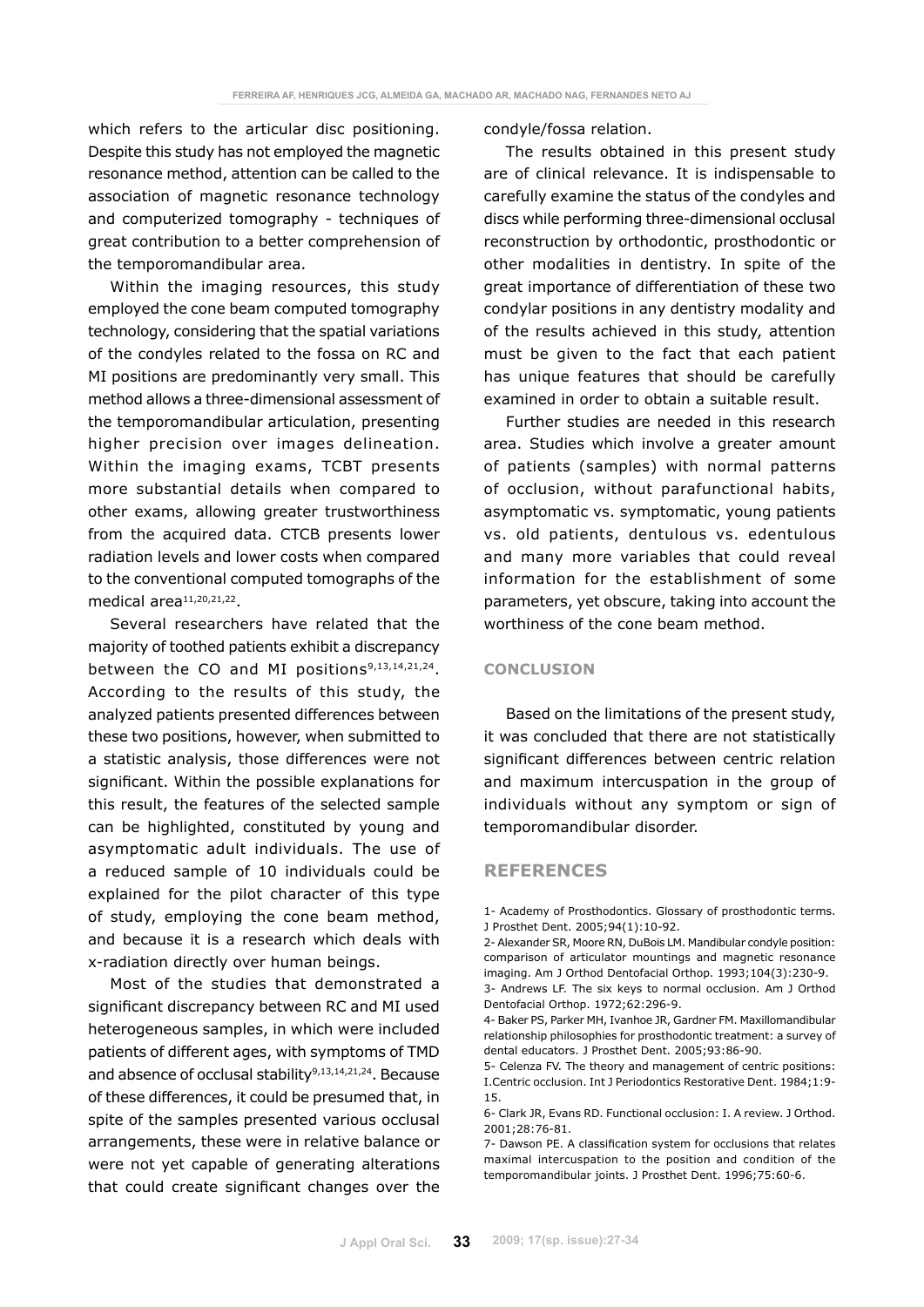8- Dawson PE. Optimum TMJ condyle position in clinical practice. Int J Periodontics Restorative Dent. 1985;5:10-7.

9- Egermark-Eriksson I, Carlsson GE, Magnusson T, Thilander B. A longitudinal study on malocclusion in relation to signs and symptoms of cranio-mandibular disorders in children and adolescents. Eur J Orthod. 1990;12:399-407.

10- Farman AG, Scarfe WC. Development of imaging selection criteria and procedures should precede cephalometric assessment with cone beam computed tomography. Am J Orthod Dentofacial Orthop. 2006;130:257-65.

11- Hashimoto K, Arai Y, Iwai K, Araki M, Kawashima S, Terakado M. A comparison of a new limited cone beam computed tomography machine for dental use with a multidetector row helical CT machine. Oral Surg Oral Med Oral Pathol Oral Radiol Endod. 2003;95(3):371-7.

12- Hilgers ML, Scarfe WC, Scheetz JP, Farman AG. Accuracy of linear temporomandibular joint measurements with cone beam computed tomography and digital cephalometric radiography. Am J Orthod Dentofacial Orthop. 2005;128(6):803-11.

13- Hodge LC, Mahan PE. A study of mandibular movement from centric occlusion to maximum intercuspation. J Prosthet Dent. 1967;18:19-30.

14- Ismail YH, Rokni A. Radiographic study of condylar position in centric relation and centric occlusion. J Prosthet Dent. 1980;43:327-30.

15- Kau CH, Richmond S. Three dimensional cone beam computed tomography in orthodontics. J Orthod. 2005;32:282-93.

16- Lucia VO. Centric relation: theory and practice. J Prosthet Dent. 1960;10:849-56.

17- Lucia VO. Principles of articulation. Dent Clin North Am. 1979;23:199-211.

18- Ramfjord SP, Ash MM. Oclusão. Rio de Janeiro: Interamericana; 1984.

19- Scarfe WC, Farman AG, Sukovic P. Clinical applications of cone beam computed tomography in dental practice. J Can Dent Assoc. 2006;72:75-80.

20- Silva MA, Wolf U, Heinicke F, Bumann A, Visser H, Hirsch E. Cone beam computed tomography for routine orthodontic treatment planning: a radiation dose evaluation. Am J Orthod Dentofacial Orthop. 2008;133(5):640-5.

21- Shildkraut M, Wood DP, Hunter WS. The CR-CO discrepancy and its effect on cephalometric measurements. Angle Orthod. 1994;64:333-42.

22- Tsiklakis K, Syriopoulos K, Stamatakis HC. Radiographic examination of the temporomandibular joint using cone beam computed tomography. Dentomaxilofac Radiol. 2004;33:196-201. 23- Wilson J, Nairn RI. Condylar repositioning in mandibular retrusion. J Prosthet Dent. 2000;84:612-6.

24- Williamson EH, Caves SA, Edenfield RJ, Morse PK. Cephalometric analysis: comparisons between maximum intercuspation and centric. Am J Orthod Dentofacial Orthop. 1978;74:672-7**.**

25- Wood GN. Centric relation and the treatment position in rehabilitating occlusions: a physiologic approach. Part I: developing an optimum mandibular posture. J Prosthet Dent. 1988;59(6):647-51.

26- Wood GN. Centric relation and the treatment position in rehabilitating occlusions: a physiologic approach. Part II: the treatment position. J Prosthet Dent. 1988;60:15-8.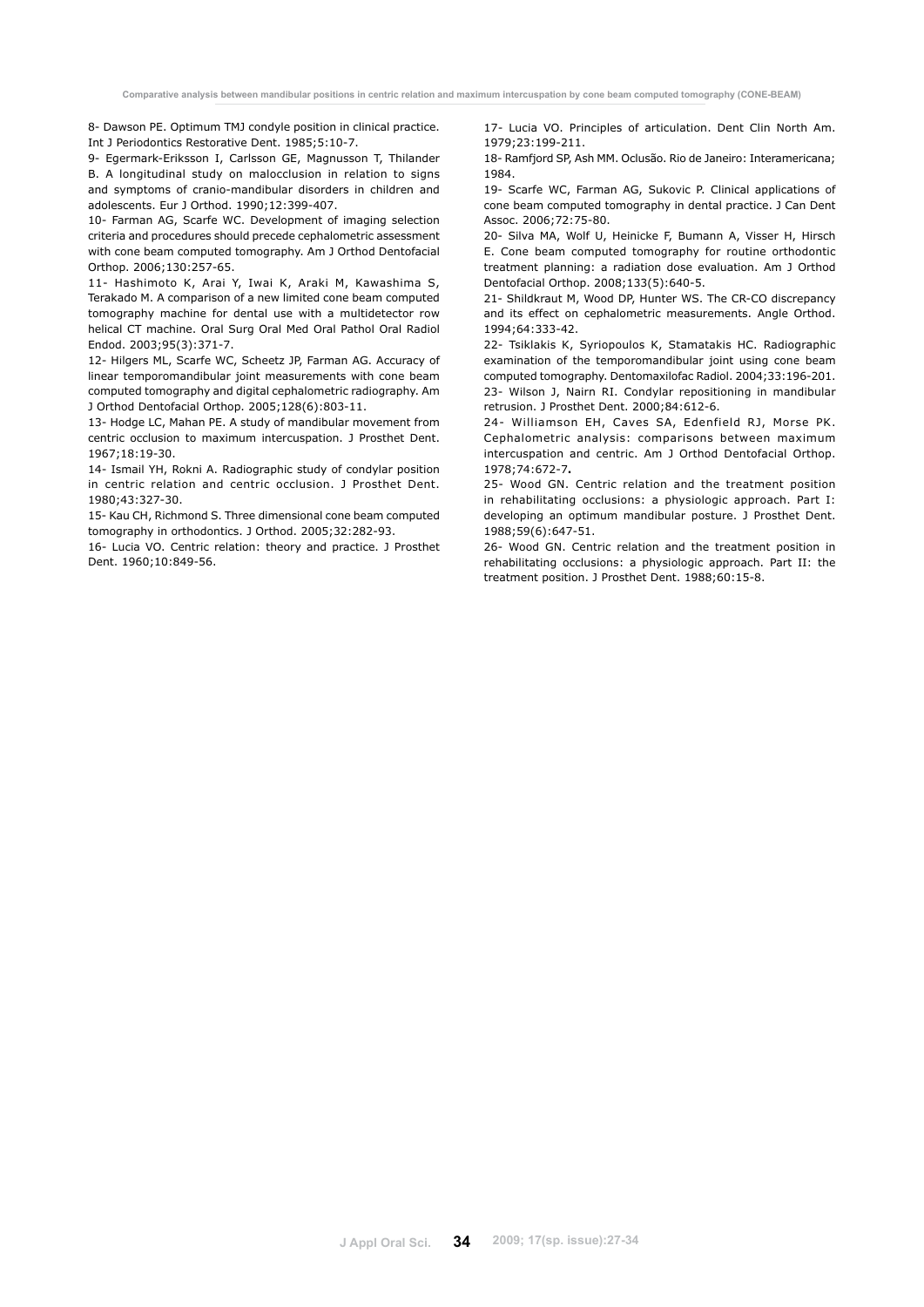# Analysis of the dentin-pulp complex in teeth submitted to orthodontic movement in rats

### Camila da Siveira MASSARO<sup>1</sup>, Renata Bianco CONSOLARO<sup>2</sup>, Milton SANTAMARIA JUNIOR<sup>3</sup>, **Maria Fernanda Martins-Ortiz CONSOLARO4 , Alberto CONSOLARO5**

1- Undergraduate student, Bauru School of Dentistry, University of São Paulo, SP, Brazil.

- 2- DDS, MSc, PhD student of Oral Pathology, Bauru School of Dentistry, University of São Paulo, SP, Brazil.
- 3- DDS, MSc, PhD, Orthodontics Practice in Ribeirão Preto, SP, Brazil.
- 4- DDS, MSc, PhD, Professor of Orthodontics and Oral Biology, University of Sacred Heart, Bauru, SP, Brazil.
- 5- Professor of Oral Pathology, Department of Stomatology, Bauru School of Dentistry, University of São Paulo, SP, Brazil.

**Corresponding address:** Camila da Silveira Massaro/Prof. Dr. Alberto Consolaro - Faculdade de Odontologia de Bauru - USP - Disciplina de Patologia - Alameda Octávio Pinheiro Brisolla, 9-75 - Vila Universitária - 17012-901 - Bauru, SP - Brasil - Phone: +55 (14) 3235-8248 - Fax: +55 (14) 3235-8251 - e-mail: camilamassaro@usp.br/consolaro@uol.com.br

**Received: August 21, 2009 - Modification: February 19, 2010 - Accepted: March 09, 2010**

## **abstract**

In order to microscopically analyze the pulpal effects of orthodontic movement, 49 maxillary first molars of rats were submitted to orthodontic appliance composed of a maxillary first molars of rats were submitted to orthodontic appliance composed of a closed coil spring anchored to the maxillary incisors, placed for the achievement of mesial movement. Material and Methods: Ten animals were used as the control group and were not submitted to orthodontic force; the other animals were divided into groups according to the study period of tooth movement, namely 1, 2, 3, 4, 5, 6 and 7 days. The investigation of pulp and periodontal changes included hyalinization, fibrosis, reactive dentin and vascular congestion. Statistical evaluation was performed between control and experimental groups and between periods of observation using non-parametric chi-square, Kruskal-Wallis and Dunn tests. Results: There was no statistically significant difference concerning pulpal changes between control and experimental groups nor between periods of observation. The control group, at 3 and 5 days, revealed greater hyalinization of the periodontal ligament  $(p<0.05)$ , whereas root resorption was significantly greater at 5 and 7 days ( $p<0.05$ ). Conclusion: No morphological change from the effect of induced tooth movement could be found in the dentin-pulp complex. In addition, no inflammatory or pulp degeneration, detectable in optical microscopy, was found in experimental groups.

**Key words:** Dental pulp. Rat. Tooth movement. Root resorption.

# **INTRODUCTION**

The pulp and periodontal tissues are richly cellularized, and their metabolic rates are adapted to their functional needs. The structural and functional normality of these tissues seem to be influenced by local and systemic factors<sup>7</sup>. Clinical detection of periodontal and pulp changes induced by local and systemic factors probably depend on the type, duration and intensity of the stimulus applied.

Early studies have suggested that vascular changes promoted by orthodontic movement might cause pulp necrosis. Oppenheim $20-22$ , in 1936, 1937 and 1942, affirmed that teeth submitted to orthodontic movement presented occasional atresia of the pulp and root canal, observed by radiographic examination. Microscopically, there was an increase in collagen fibers and inflammatory cells and a reduction in blood vessels, indicating probable pulp degeneration.

Strang<sup>29</sup> (1943) suggested that abrupt forces on teeth, especially intrusion, might damage the blood vessels in the pulp, causing blood vessel congestion and pulp necrosis. Butcher and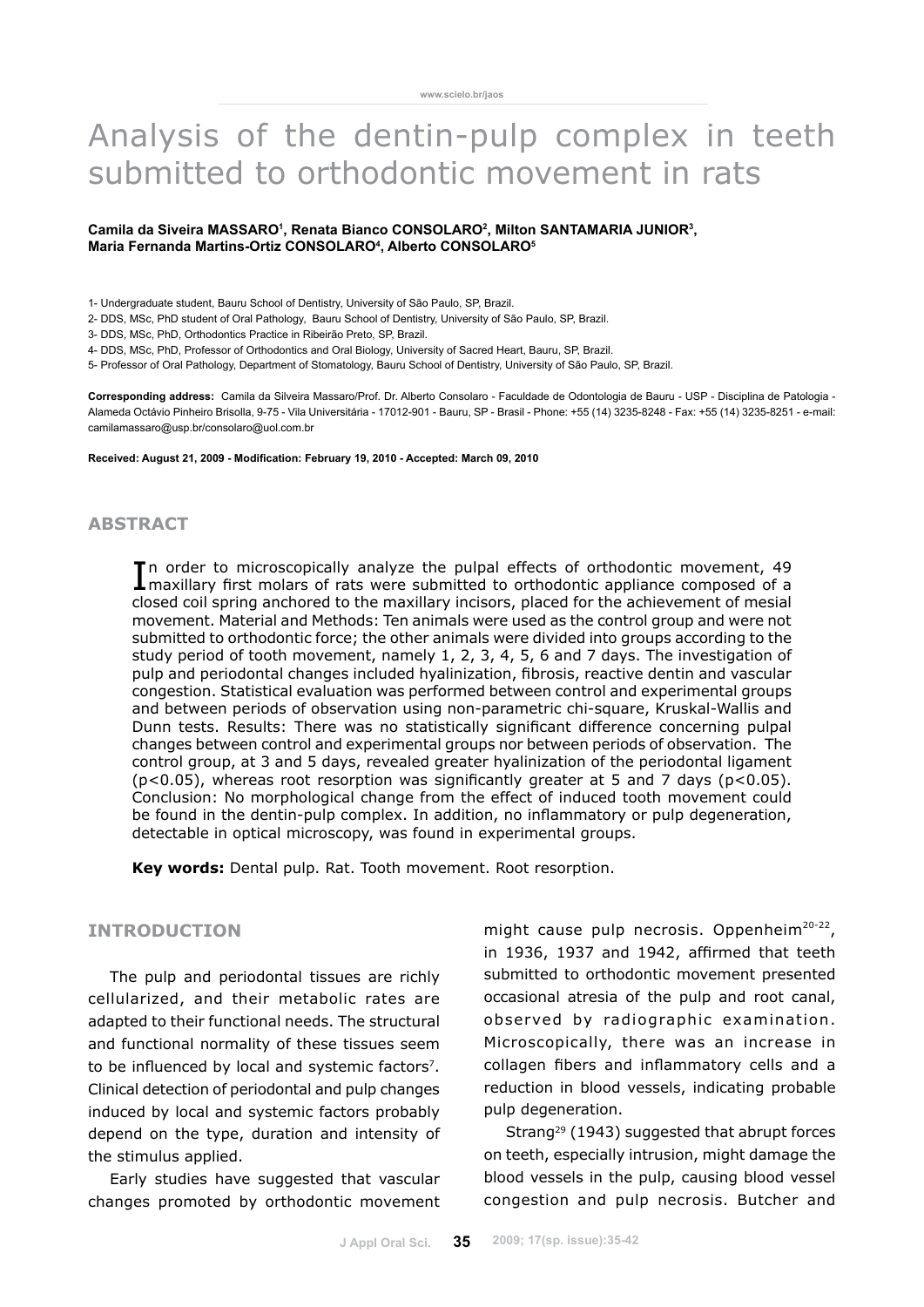Taylor3,4, in 1951 and 1952, applied retraction forces to incisors of monkeys and reported the occurrence of pulp necrosis.

In their study, Mjör and Stenvik<sup>19</sup> (1969) applied intrusion forces to human teeth and did not observe any significant differences in the pulp tissue of experimental and control groups; the observation of vacuolization in the pulp tissue was considered to be an artifact. Anstendig and Kronman1 conducted an investigation on dogs and also observed vacuolization of the odontoblast layer as the main pulp changed after orthodontic movement.

In the 1980s, Hamersky, et al.<sup>12</sup> and Unsterseher, et al.31 (1987) investigated biochemically the effect of orthodontic forces on the respiratory metabolism of the pulp of human teeth, with the aid of radioactive carbon dioxide. The authors concluded that pulp respiration is reduced in orthodontically moved teeth.

Studies using laser doppler flowmetry conducted by McDonald and Pitt Ford<sup>18</sup> (1994), Ikawa, et al.14 (2001) and Sano, et al.26 (2002) revealed that application of forces on human teeth reduced the initial blood flow to the pulp, in disagreement with the findings of Barwick and Ransay<sup>2</sup> (1996), which did not reveal any changes.

Encouraged by the initial flowmetry studies, Derriger, et al. $9,10$  (1996, 1998) analyzed the secretion of angiogenic factors on human teeth and observed that these factors were increased in orthodontically moved teeth. Santamaria, et al.28 (2006), detected a slight increase in the volume of blood vessels only during the first 6 hours of induced tooth movement in molars of rats. Ramazanzadeh, et al.<sup>25</sup> (2009), described similar results in human teeth submitted to intrusive and extrusive forces.

The related literature presents variable models and criteria for analysis, as well as results and conclusions. Thus, the following doubts remain: 1. May induced tooth movement promote early pulp aging, even if only microscopically observable? 2. May it promote pulpitis, pulp necrosis or any other change? These questions seem to remain without answers and were the initial premises of this study.

## **MATERIAL AND METHODS**

Appliances were placed on the maxillary left first molars of 49 Wistar albino rats aged 120 days, divided into 7 experimental groups, according to the period of tooth movement (1 to 7 days)13,17. Three animals were analyzed at each period, yet nine animals were evaluated at 3, 5 and 7 days, which are the most representative periods of the biological effects of induced tooth movement. Other 10 animals were taken apart as the control group and were killed without accomplishment of any orthodontic movement. The device was placed as suggested by Heller and Nanda<sup>13</sup> (1979) and improved by Martins-Ortiz<sup>17</sup> (2005), and was composed of a stainless steel coil spring tied to the maxillary first molar and anchored to the maxillary incisors, which delivered 75 g of force (Figure 1). To place the device for tooth movement, the animals were anesthetized with a mixture of equal parts of ketamine hydrochloride 100 mg/mL (Dopalen – Vetbrands) and muscle relaxant xylazine hydrochloride 20 mg/mL (Anasedan – Vetbrands), at a dose of 1 mL/Kg. The solution was applied with a 1-mL syringe and 12.7-mm sterile needle by intramuscular injection.

The rats were killed by an overdose of anesthetics (ketamine and xylazine), according to the periods of tooth movement of each group. After that, the maxillae were removed with surgical scissors and the specimens were fixed in 10% buffered formalin. After fixation, the specimens were decalcified in Morse's solution for one week, embedded in paraffin and longitudinally sectioned of  $6$ - $\mu$ m thickness. The sections were placed on glass slabs and stained with hematoxylin-eosin. Ten slabs with 5 sections each were prepared for each animal.

The mesiobuccal and distobuccal roots were analyzed on longitudinal sections. The presence of hyaline areas of periodontal ligament, frontal bone resorption and undermining bone resorption was registered for both roots of each animal. When there were extensive hyaline areas involving segments of periodontal ligament and undermining resorption, the microscopic findings were interpreted as resulting from intense force.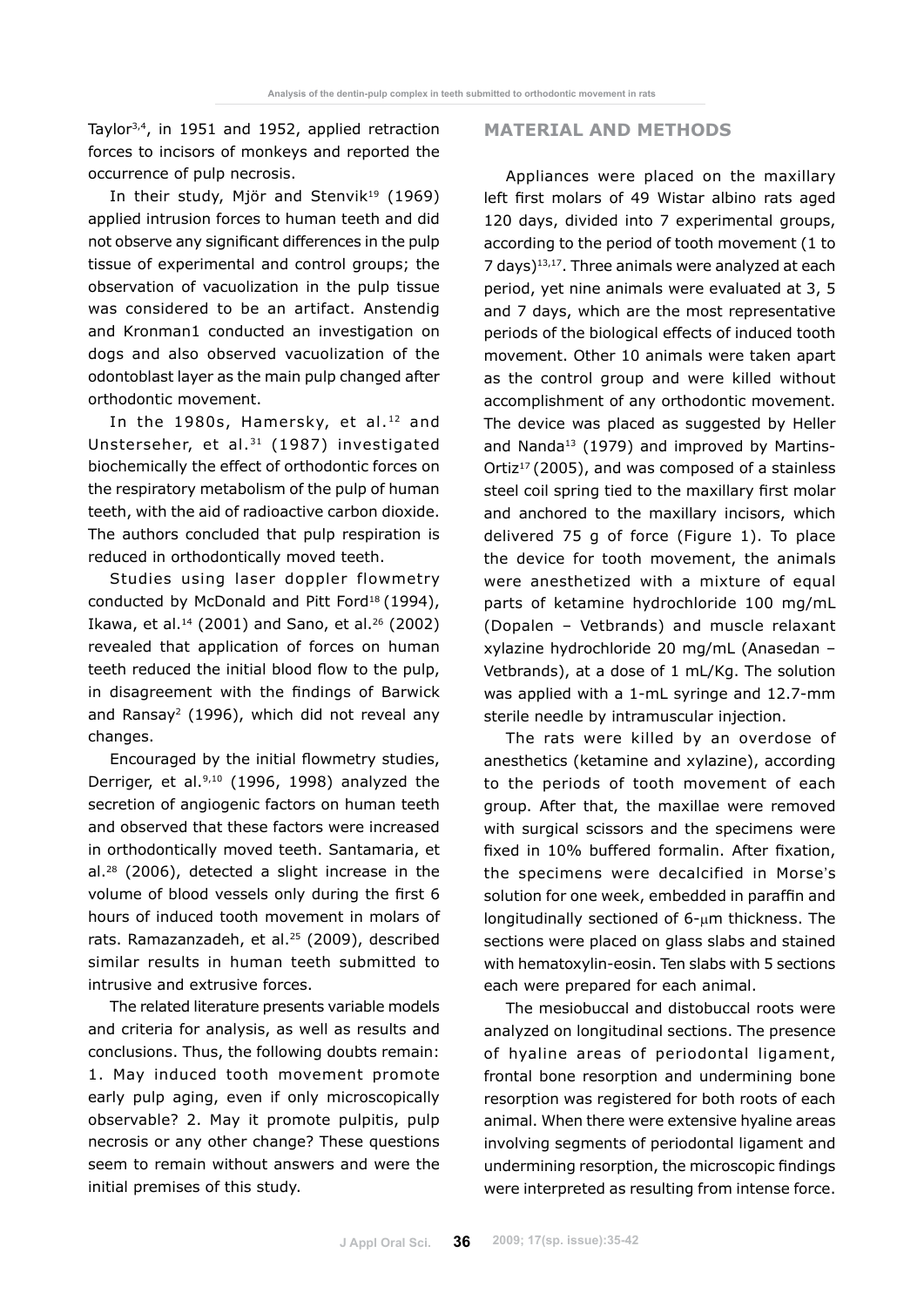Small hyaline areas and frontal bone resorption were interpreted as the result of biologically acceptable forces.

At the apical third, more specifically at the apical periodontal ligament, microscopic evaluation addressed the detection of circulatory



**Figure 1-** Orthodontic appliance used to achieve mesial inclination of the maxillary left first molar, anchored on the maxillary incisors, delivering a force of 75 g

changes such as blood vessel congestion, hemorrhage and thrombosis.

The main changes investigated in the dental pulp comprised cell vacuolization, tubules with nuclei, reduced cellularity, fibrosis, pulp hyalinization, pulp nodules, dystrophic calcifications, reactive dentin, blood vessel congestion, areas of hemorrhage and thrombosis. The analysis also addressed the disorganization of the odontoblast layer and areas of pulp necrosis.

### **Statistical analysis**

Statistical evaluation was performed between control and experimental groups and between periods of observation using non-parametric chisquare, Kruskal-Wallis and Dunn tests.

At 30 days after the first microscopic analysis, 30 specimens were randomly selected and reevaluated; the results of the first and second analyses were compared for investigation of intra-examiner agreement by *Kappa* analysis, considering values above 0.80 as good level of agreement.

# **RESULTS**

Evaluation of intra-examiner agreement revealed a *kappa* value of 0.83, demonstrating the effectiveness of the analysis of microscopic sections conducted by the examiner.

Concerning the evaluation of periodontal microscopic phenomena, statistically significant differences were found in the Experimental

**Table 1-** Frequency of periodontal phenomena microscopically observed in the control and experimental groups, with induced tooth movement (ITM) on the maxillary first molars of rats

| <b>Periodontal changes</b> | <b>Groups</b> |       |        |        |        |        |        |        |
|----------------------------|---------------|-------|--------|--------|--------|--------|--------|--------|
|                            | <b>No ITM</b> | 1 day | 2 days | 3 days | 4 days | 5 days | 6 days | 7 days |
|                            | $n = 10$      | $n=3$ | $n=3$  | $n=9$  | $n=3$  | $n=9$  | $n=3$  | $n=9$  |
| Focal hyalinization        | 0             | 2     | 0      | 2      | 0      | 2      | 0      | 3      |
| Segmental hyalinization    | 0             |       | 3      | 7*     | 3      | 7*     | 3      | 6      |
| Frontal bone resorption    | 0             | 0     |        | 3      |        | 2      | 0      | 3      |
| Undermining resorption     | 0             | 0     | 0      | $6***$ | 2      | 7*     | 3      | $6***$ |
| Root resorption            | 0             | 0     | 0      | 0      |        | $8*$   | 3      | $9*$   |

\* Significant at the 5% level in relation to the Control group without ITM

\*\* Significant at the 10% level in relation to the Control group without ITM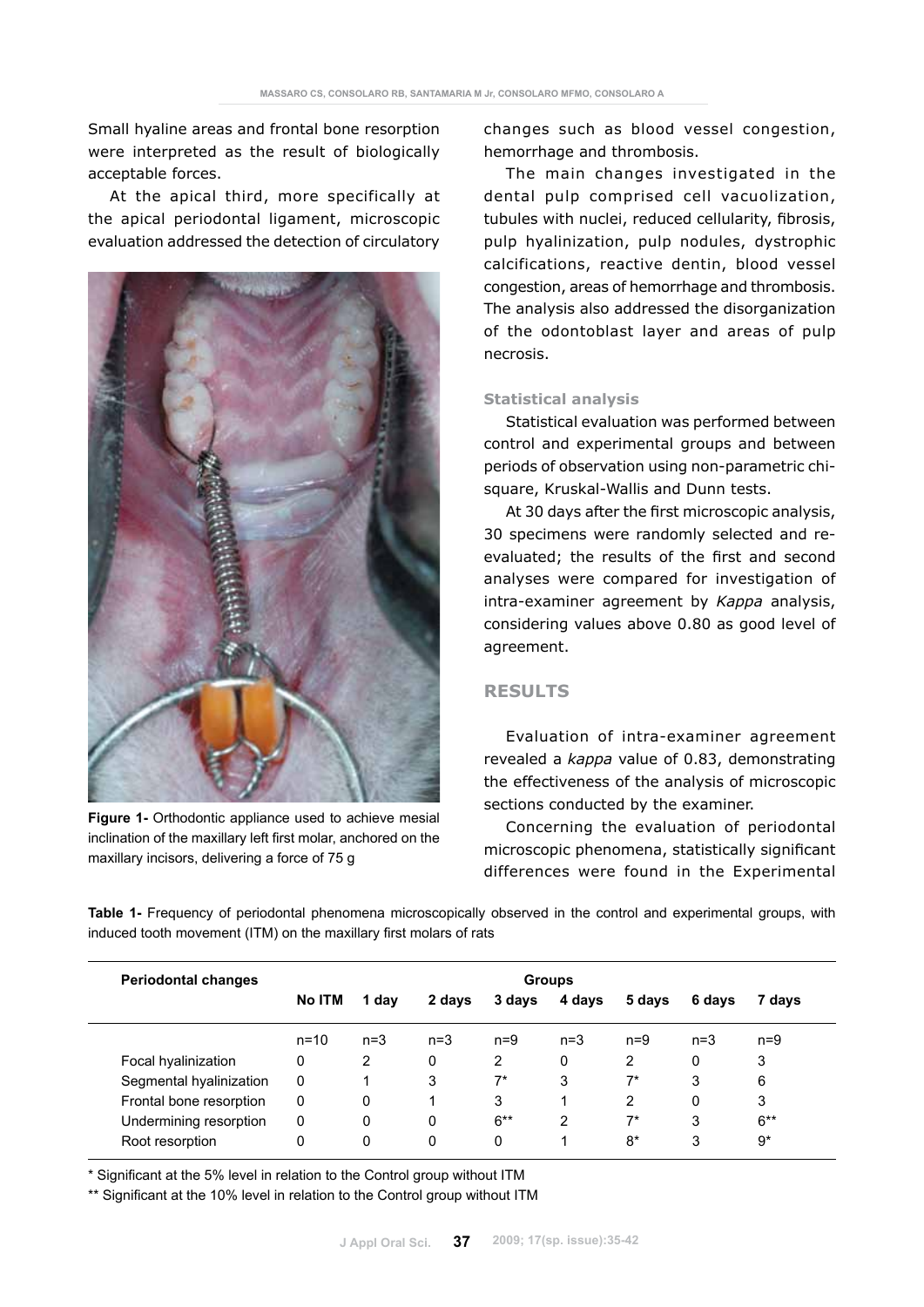| <b>Pulp changes</b>     | <b>Groups</b> |              |        |        |        |        |        |        |
|-------------------------|---------------|--------------|--------|--------|--------|--------|--------|--------|
|                         | No ITM        | 1 day        | 2 days | 3 days | 4 days | 5 days | 6 days | 7 days |
|                         | $n = 10$      | $n=3$        | $n=3$  | $n=9$  | $n=3$  | $n=9$  | $n=3$  | $n=9$  |
| Cell vacuolization      | 2             | 0            |        | 2      | 0      | 0      | 0      | 0      |
| Tubules with nuclei     | 0             | $\Omega$     | 0      | O      | 0      | 0      | 0      | ი      |
| Reduced cellularity     | 0             | 0            | 0      | 0      | 0      | 0      | 0      |        |
| Increased fibrosis      | 0             | $\Omega$     | 0      | ŋ      | 0      | O      | O      |        |
| Hyalinization           | 0             | 0            | 0      |        | 0      |        | 0      |        |
| Pulp nodules            |               | $\Omega$     | 0      | O      | 0      | 0      | 0      |        |
| Diffuse calcification   | 0             | 0            | 0      |        | 0      | 0      | 0      |        |
| Reactive dentin         | $\Omega$      | $\Omega$     | 0      |        | 0      | 0      | 0      |        |
| Blood vessel congestion | 10            | 3            | 2      | 8      | 3      | 9      | 2      | 9      |
| Hemorrhage              | 0             | $\Omega$     | 0      |        | 0      | 0      | 0      |        |
| Thrombosis              |               | <sup>0</sup> | 0      |        | 0      | 0      | 0      |        |

**Table 2-** Frequency of pulp phenomena microscopically observed in the control and experimental groups, with induced tooth movement (ITM) on the maxillary first molars of rats

\* Significant at the 5% level in relation to the Control group without ITM

\*\* Significant at the 10% level in relation to the Control group without ITM



**Figure 2-** Periodontal morphological changes induced on the cervical region of the distobuccal root submitted to intense forces (A and B). Experimental group, after 3 days of induced tooth movement on the maxillary first molar of rats. (A) Note the normal aspect of the pulp (P). A: 25 x magnification; B: 40 x magnification

groups compared to the Control group. This difference was found for the presence of segmental hyalinization at 3 and 5 days, at the 5% level, between control and experimental groups. The analysis of frequency of frontal bone resorption did not reveal significant differences among groups; however, undermining resorption was significantly more frequent at 5 days of induced tooth movement. Considering a lower significance level of 10%, undermining resorption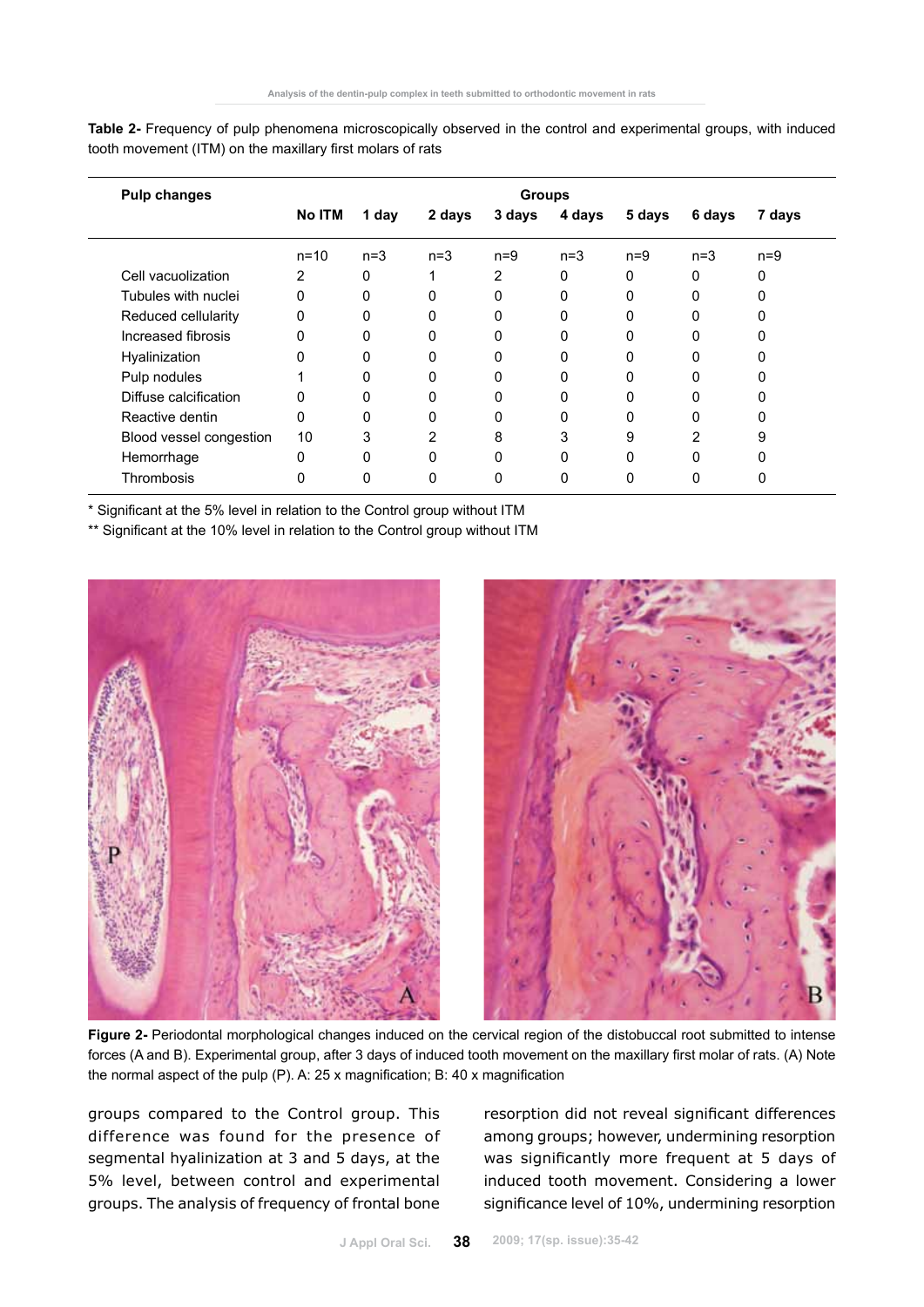

**Figure 3-** Periodontal morphological changes induced on the cervical region of the mesiobuccal root (A and B) submitted to moderate forces with frontal bone resorption. Experimental group, after 3 days of induced tooth movement on the maxillary first molar of rats. A: 25 x magnification; B: 40 x magnification



**Figure 4-** Microscopic aspects of the pulp and periodontal morphological changes in the periodontal ligament, after 4 days of induced tooth movement on the maxillary first molar of rats. Note the segmental hyalinization of periodontal ligament on the distal root (arrows) and the normal aspect of the pulp (P). Pulp vascular congestion was due to operatory procedures during material collecting and histotechnical process. 10 x magnification

was greater at 3, 5 and 7 days compared to the Control group. The most significant results were observed for the presence of root resorption at 5 and 7 days compared to the Control group (Table 1).

Evaluation of the Control and Experimental

groups at the different periods revealed uniform morphology of the dental pulp. In both groups, the blood vessels were usually congested and filled with blood components, predominantly erythrocytes. The odontoblast layer occasionally presented cell vacuolization and loss of continuity,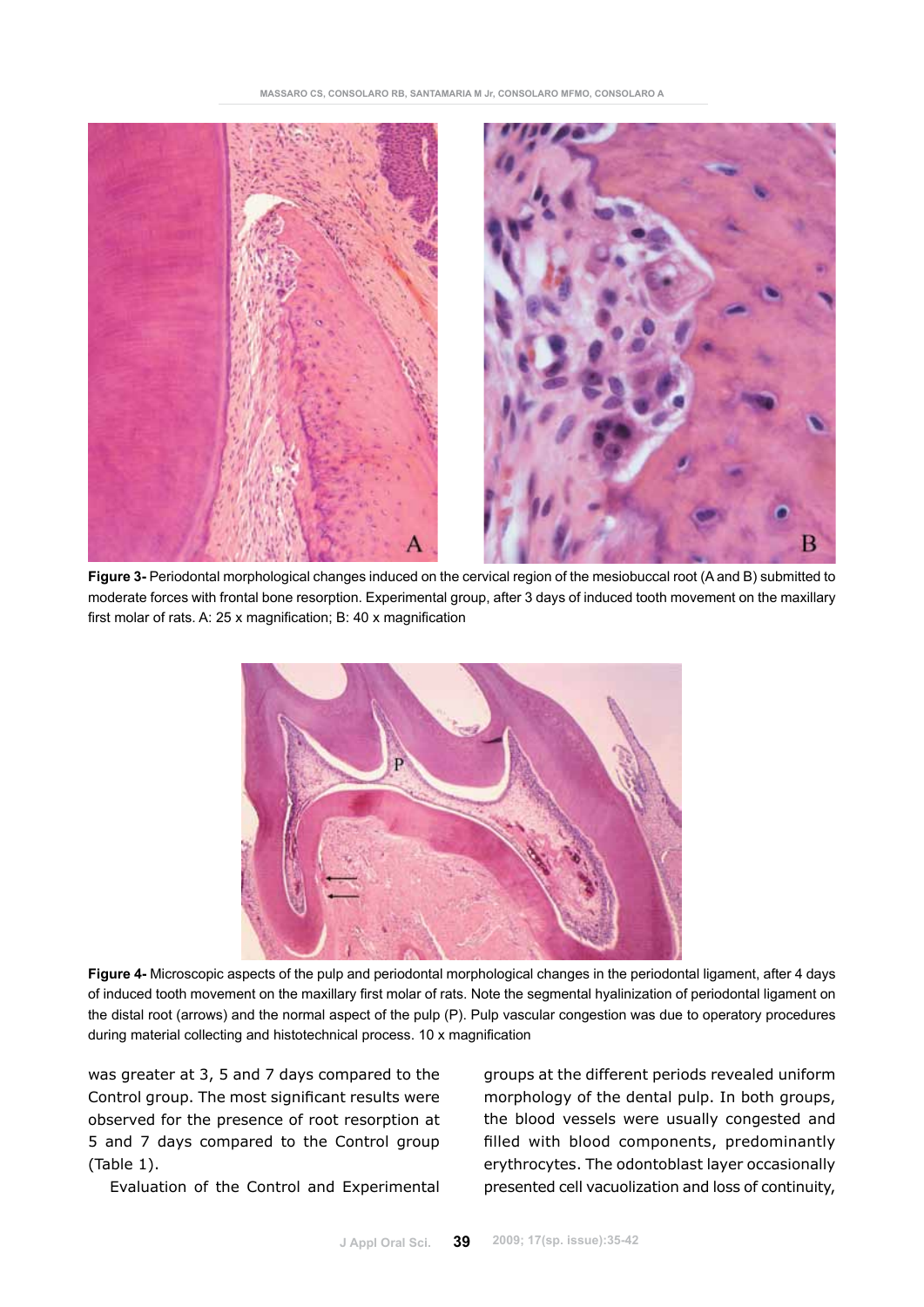

**Figure 5-** Microscopic aspects of the root pulp (P) in A, and coronal pulp in B, compatible with normal morphology of maxillary first molar of rat submitted to induced tooth movement for 7 days. On the interseptal surface (IS) of the distobuccal root, the cementoblast layer was extensively lost (arrows), with presence of several clasts and areas of root resorption (circle). A: 25 x magnification; B: 25 x magnification

yet associated with artifacts. These observations on morphological normality were valid for the entire dental pulp, from the coronal to the apical region. In the internal dentinal wall, turned toward the dental pulp, there was neither thickening of the pre-dentin layer nor morphological signs of reactive dentin that could indicate any pulpal effect from the force applied throughout this experiment of induced tooth movement in rats (Table 2).

## **DISCUSSION**

The forces applied to the maxillary first molars of rats were intense on the mesial interseptal surface of the distobuccal root (Figure 2) and moderate on the mesial region of the mesiobuccal root, both analyzed on the cervical

# third (Figure 3).

Analysis of the distobuccal root microscopically demonstrated the biological effects of application of intense forces, with presence of hyaline areas of periodontal ligament at 3 to 5 days of induced tooth movement, especially on the cervical region at the pressure side (Figure 2 and 5). At 5 days and especially at 7 days, on the same region, there was higher frequency of root resorption (Figure 5). The forces applied to the mesiobuccal root had moderate intensity, with absence of hyalinization of the periodontal ligament and root resorption at the most advanced periods of induced tooth movement (Figure 3).

The results revealed that the forces generated during experimental induced tooth movement were not able to cause changes in the pulp tissue even if intense, as observed in the initial periods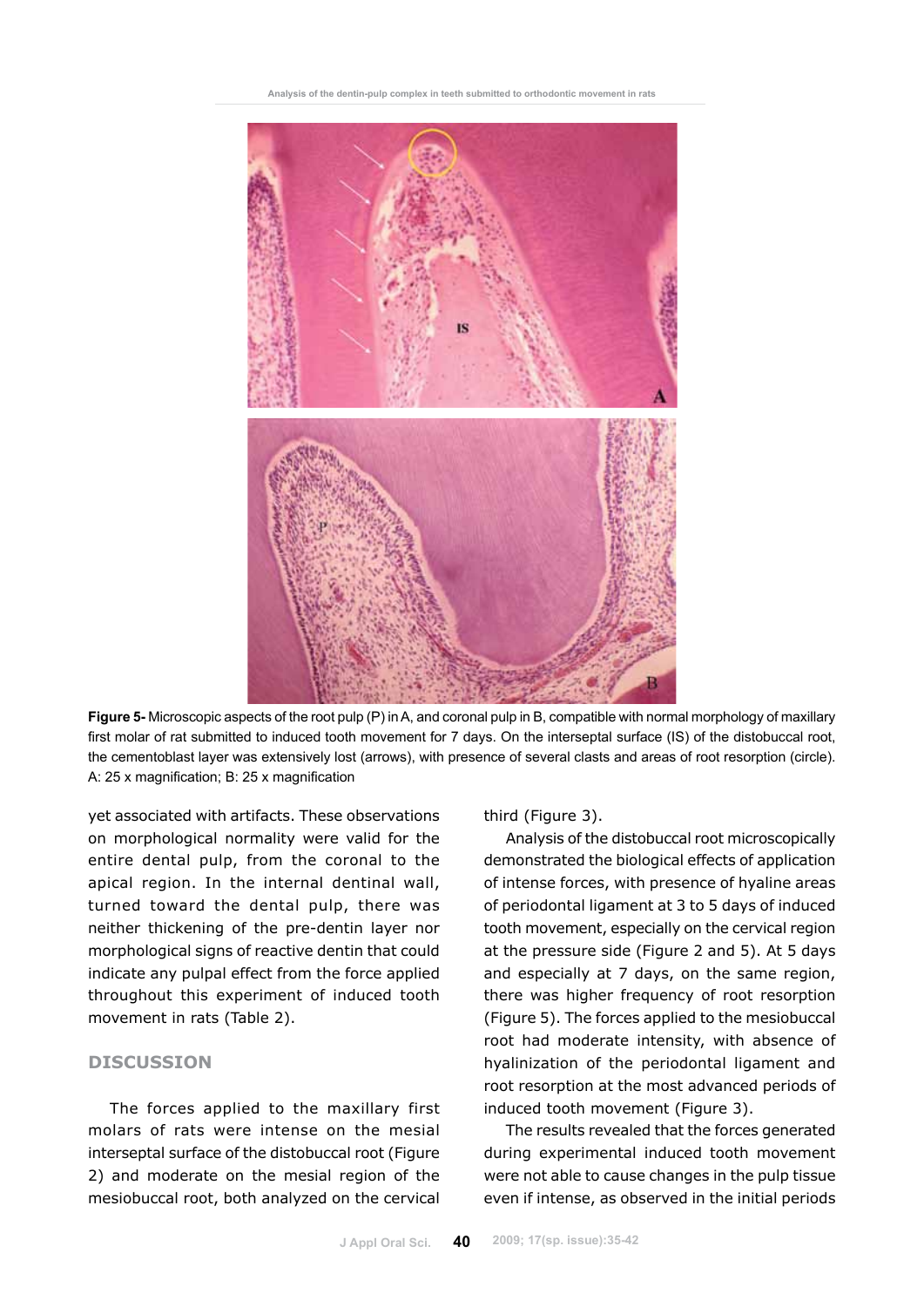up to 7 days (Table 2, Figure 2, 4 and 5).

The experimental model of induced tooth movement adequately reproduces the biological situation found in humans. However, the metabolic rate of connective tissues of rats should be considered when using this experimental model. A period of 21 days is required for the observation of all stages of induced tooth movement in humans, whereas in rats this period is reduced to 7 days $11$ .

Previous studies in the literature<sup>1,4,19,25,27,28</sup> indicate that orthodontic movement does not induce pulp changes such as increased number of pulp modules, calcific metamorphosis of the pulp, permanent vascular changes, or early pulp aging represented by hyalinization of the extracellular matrix and fibrosis. These changes are generically called regressive and/ or degenerative<sup>8,24</sup>.

Investigations reveal the occurrence of several biological reactions during induced tooth movement, including increased<sup>15</sup> or reduced<sup>14,18</sup> blood flow; reduced<sup>12,31</sup> or increased<sup>16</sup> cell respiration; and increased angiogenesis<sup>9,10</sup>. However, changes in the local level of enzymes and mediators observed in cultures and laboratory biochemical tests on the pulp tissue23,32 indicate possible changes in the metabolic rates of the pulp tissue, rather than loss of biological viability or vitality. These metabolic changes did not morphologically changes the pulp tissue.

Clinical cases $8,30$  should properly include all records, from photographs to periapical radiographs, before and during orthodontic treatment, or rule out the possibility of dental trauma5,6,19.

For the endodontist and orthodontist, the pulp status should be precisely and safely determined before the onset of orthodontic treatment. After diagnosis of pulp status of teeth which will be submitted to orthodontic movement, treatment may be performed in a safe manner and with good prognosis. In teeth without caries, restorations or periodontal disease, trauma should be investigated as the main suspected cause of pulp changes during and after orthodontic treatment.

Pulp necrosis induced by trauma may be diagnosed during orthodontic treatment. The tissue changes inherent to tooth movement may exacerbate the clinical and radiographic signs of chronic pericementitis and periapical granuloma, not diagnosed on the initial orthodontic records. The initial correct diagnosis of the teeth should be done with periapical radiographic.

When compared to traumatisms or mechanic forces of different kinds, orthodontic forces can be considered little or small, even when called heavy or intense<sup>5,6</sup>. Studies comprising experimental intrusion and tooth movement with forces considered intense did not produce pulp necrosis in a similar context as the orthodontic treatment<sup>4,25</sup>.

In the present study, the effectiveness of the force applied was demonstrated by the microscopically observable changes in the periodontal tissue, including significant loss of segmental hyalinization at 3 to 5 days, undermining resorption at 5 days and root resorption at 7 days; however, the pulps of moved teeth did not present any degenerative or inflammatory change (Figures 2, 4 and 5). The odontoblast layer occasionally presented cell vacuolization and loss of continuity, yet associated to artifacts.

Therefore, according to the present results and previous reports in the literature, it is suggested that clinical cases of pulp necrosis occurring during and after orthodontic treatment should be managed with greater emphasis on the dental history of the patient and possibility of trauma, rather than on the orthodontic force applied.

# **CONCLUSION**

Based on the present results and considering the inherent limitations of this experimental model, it may be concluded that induced tooth movement does not promote microscopically observable degenerative or inflammatory morphological changes in the dental pulp.